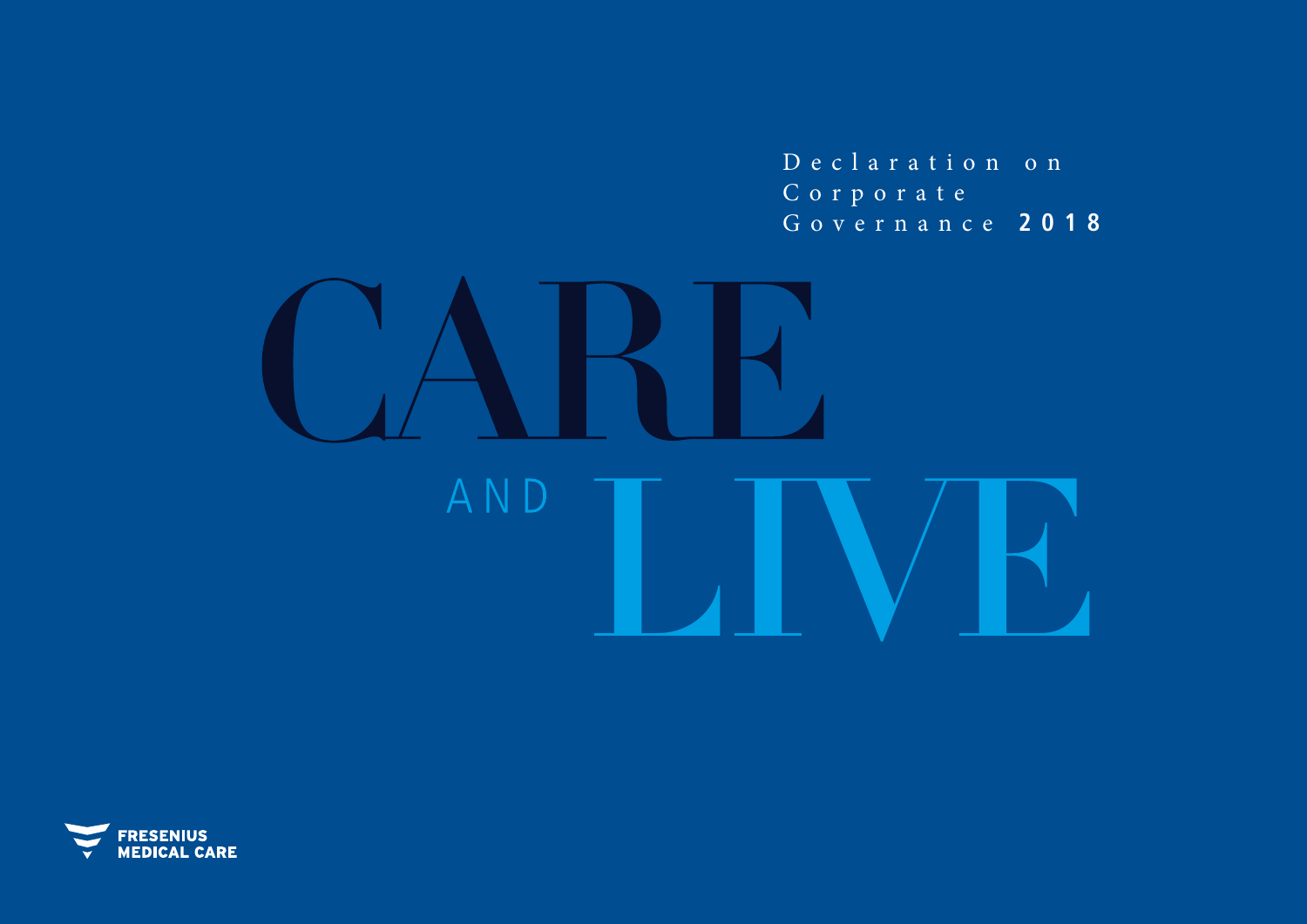# <span id="page-1-0"></span>**REPORT BY THE SUPERVISORY BOARD**

The past fiscal year was a challenging year for Fresenius Medical Care, in which several developments had a negative impact on the business results and in which the business developments lagged behind the Company's expectations. These included the overall weaker than expected performance of health care services in North America and difficult economic conditions in certain emerging markets. As a consequence, the record results achieved in the previous fiscal year 2017 could not be surpassed again as projected, despite good results yet again. Fresenius Medical Care has already identified suitable measures to promote further sustainable, profitable growth for the Company and has begun to implement them. This also includes various investments, such as the expansion of the infrastructure for home dialysis in the u.s., which will be possible in the course of the takeover of NxStage Medical, Inc., as well as further investments in future growth markets in the product and service business, for example in China.

Significant events concerning the organization and composition of the management board of the General Partner, Fresenius Medical Care Management ag, (hereinafter the "Management Board") or the Supervisory Board of Fresenius Medical Care ag & co. kgaa (hereinafter the "Company") were, inter alia:

#### › New appointment to the Management Board EMEA

Dr. Katarzyna Mazur-Hofsäß has been appointed as member of the Management Board of the General Partner with responsibility for the Europe, Middle East and Africa (emea) region with effect from September 1, 2018. She is a trained physician with over 25 years of experience in the medical and pharmaceutical sectors. In the last five years prior to her appointment, she was a member of the management for the emea region of the medical technology company Zimmer Biomet Holdings, Inc.

### $\rightarrow$  Succession in the chairmanship and the vice chairmanship of the Supervisory Board

In the past fiscal year, the Supervisory Board elected Dr. Dieter Schenk in succession to Dr. Gerd Krick, who resigned from his position as member and Chairman of the Supervisory Board following the Annual General Meeting 2018, to the new Chairman of the Supervisory Board, and Mr. Rolf A. Classon in succession to Dr. Schenk as the new Vice Chairman of the Supervisory Board.

#### › Replacement to the Supervisory Board

In light of Dr. Krick's resignation from the Supervisory Board, Professor Dr. Gregor Zünd was appointed by court as a member of the Supervisory Board. The appointment was made in accordance with the profile of skills and expertise that the Supervisory Board resolved for its composition in accordance with the German Corporate Governance Code. The Supervisory Board resolved to propose to the Annual General Meeting on May 16, 2019 that Professor Dr. Zünd be elected as a member of the Supervisory Board for the period until the Annual General Meeting 2021.

The Supervisory Board also in the past fiscal year observed all duties imposed on it by law, the Articles of Association and the Rules of Procedure. In this context it also took into account the recommendations of the German Corporate Governance Code. The Supervisory Board supervised the General Partner, Fresenius Medical Care Management ag, within its responsibility and regularly advised the Management Board. The members of the Supervisory Board in their entirety are familiar with the sectors in which Fresenius Medical Care operates.

All relevant questions of the business policy, the Company's planning and the strategy were subject to the deliberations of the Supervisory Board. Reports of the Management Board on the progress of the business, the profitability and liquidity as well as on the situation and perspectives of the Company and the Group formed the basis for the work of the Supervisory Board. Further topics were the risk situation and risk management. Additional items on the agenda were discussions on acquisition and investment projects. These as well as also all further significant business events were comprehensively discussed by the Supervisory Board and its committees. Furthermore, the Supervisory Board also in the past year reviewed the development of the acquisitions of the previous years. Key benchmarks for this review were, inter alia, the planning and projections at the time of each respective transaction. The Supervisory Board passed resolutions within its competencies according to law and the Articles of Association.

# **MEETINGS**

In the past fiscal year, five meetings of the Supervisory Board, some of which lasted several days, as well as several telephone conferences, took place. No Supervisory Board member attended only half or less than half of the meetings of the Supervisory Board and the committees he or she is a member of. [table 4.1 on page 105](#page-2-0) shows the participation of the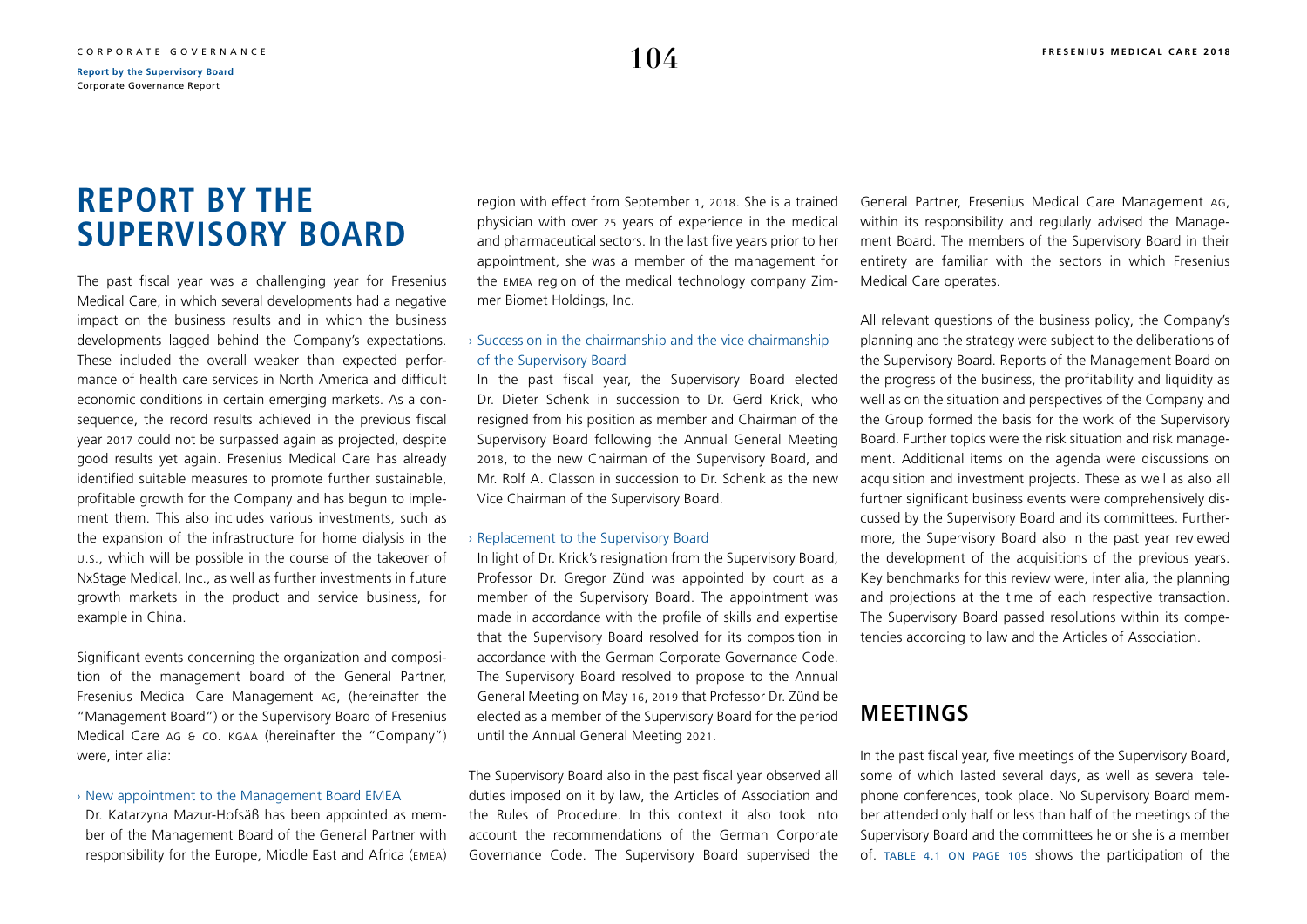<span id="page-2-0"></span>members in the meetings of the Supervisory Board as well as in the meetings and telephone conferences of the committees held in the past fiscal year.

The Supervisory Board was in regular contact with the Management Board and was always promptly and comprehensively informed by it. Between meetings, the Management Board reported to the Supervisory Board in writing. During the meetings, the Management Board also informed the Supervisory Board verbally. In addition, the Supervisory Board also last year was in contact with members of the senior management level. The members of the Management Board were further available to the Supervisory Board for follow-up queries. The Chairman of the Supervisory Board – until May 17, 2018 in person of Dr. Krick, thereafter in person of Dr. Schenk – maintained continuous contact with the Management Board outside the meetings, in particular with the Chairman of the Management Board. In case of important occasions or events, the Chairman of the Management Board promptly informed the Chairman of the Supervisory Board. In such cases, the Chairman of the Supervisory Board subsequently informed the other members of the Supervisory Board in the next meeting at the latest. During the entire fiscal year, the Chairman of the Supervisory Board also was in close contact with the other members of the Supervisory Board.

#### **T 4.1 PARTICIPATION OF MEMBERS OF THE SUPERVISORY BOARD** IN MEETINGS AND TELEPHONE CONFERENCES IN 2018

|                                                                                                                                      | Supervisory<br>Board | <b>Audit and Corporate</b><br><b>Governance Committee</b> | <b>Nomination</b><br>Committee | Joint<br>Committee |
|--------------------------------------------------------------------------------------------------------------------------------------|----------------------|-----------------------------------------------------------|--------------------------------|--------------------|
| Rolf A. Classon (since November 30, 2018)<br>Vice Chairman of the Supervisory Board)                                                 | 5/5                  | 10/10                                                     | 7/7                            | 0/0                |
| William P. Johnston                                                                                                                  | 5/5                  | 10/10                                                     |                                | 0/0                |
| Dr. Gerd Krick (until May 17, 2018)<br>Chairman and member of the Supervisory Board)                                                 | 3/3                  | 5/5                                                       | 0/0                            | 0/0 <sup>1</sup>   |
| Deborah Doyle McWhinney (resigned as member<br>of the Supervisory Board effective November 1, 2018)                                  | 4/4                  | 7/9                                                       |                                |                    |
| Dr. Dieter Schenk<br>(since May 17, 2018 Chairman of the Supervisory Board,<br>prior to that Vice Chairman of the Supervisory Board) | 5/5                  |                                                           | 7/7                            |                    |
| Pascale Witz                                                                                                                         | 4/5                  |                                                           |                                |                    |
| Prof. Dr. Gregor Zünd (since October 29, 2018)<br>member of the Supervisory Board)                                                   | 1/1                  |                                                           |                                |                    |

1 On behalf of the General Partner.

# **FOCUS OF THE DISCUSSIONS IN THE SUPERVISORY BOARD**

One of the main focus areas of the Supervisory Board's discussions in the past year were again strategic considerations. Measures discussed by the Supervisory Board related to both existing and potentially new business areas. Fresenius Medical Care intends to continue to grow strongly in the core business with dialysis products und the treatment of dialysis patients. Key elements for this are the recently completed acquisition of NxStage Medical, Inc. and the strategic global partnership entered into in the past fiscal year with the u.s. medical company Humacyte, Inc. which, after regulatory approval, makes it possible to market the human acellular vessel humacyl developed by Humacyte exclusively and worldwide. In addition, the Company made several acquisitions in the past fiscal year, primarily in China, where it acquired interests in various renal and dialysis center operators. These acquisitions are also important strategic steps in the business development of Fresenius Medical Care.

Fresenius Medical Care in the past fiscal year sold the majority stake in Sound Inpatient Physicians Holdings, LLC in light of the strategic development of its own offerings in the Care Coordination business area in the u.s.

The business development, the competitive situation and the Management Board's planning in the individual regions and functions were also at the centre of the Supervisory Board's discussions. Another focus of the discussions and consultations were several extensive investment projects, inter alia for the construction of a new production line in the production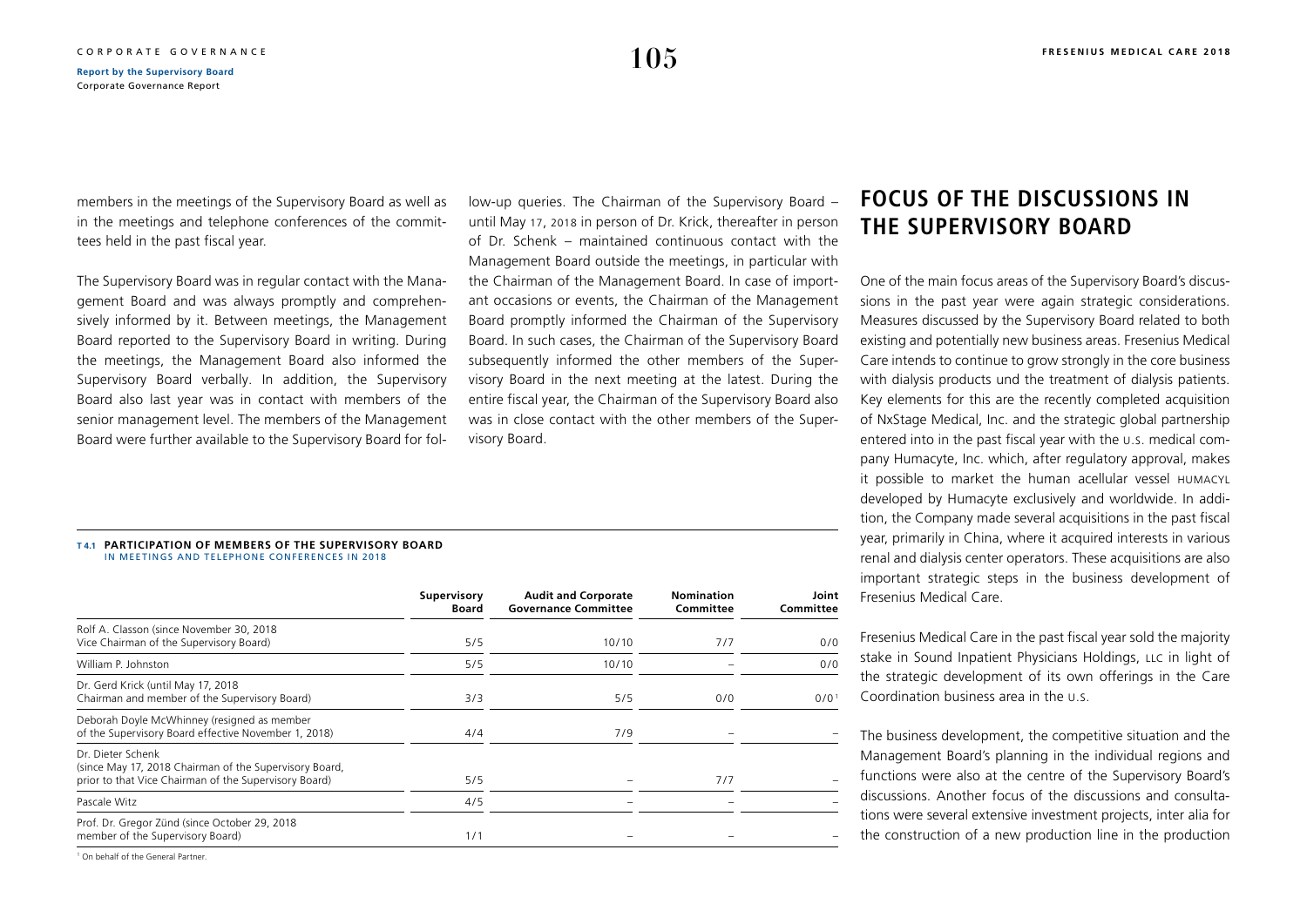facility located in Ogden, u.s., for the product freeflux of Fresenius Kabi. In joint consultations with the Management Board, the development of the production quantities and their expansion were discussed. In the past year, the Supervisory Board also informed itself about the quality assurance systems and about the results of the product quality testing in the production facilities.

In the past fiscal year, the Supervisory Board again discussed the development of cost reimbursement in the various health care systems, in particular in the u.s. With a view to the continued aim of increasing efficiency and the corresponding measures taken by the management already in previous years, the Supervisory Board also informed itself also in the last year about the success of the measures taken to improve the cost situation.

A bond with a volume of eur 500 m was successfully issued in the year under review.

The Supervisory Board was regularly informed about the Company's compliance. Findings of the internal audit department were also taken into account. In particular, the Supervisory Board has informed itself intensively and on an ongoing basis about the negotiations with the u.s. Department of Justice and the u.s. Securities and Exchange Commission (sec) concerning alleged violations of provisions of the u.s. Foreign Corrupt Practices Act (fcpa) or other anti-corruption laws.

The Supervisory Board also dealt with its own composition and organisation. Dr. Schenk was elected as the new Chairman of the Supervisory Board in succession to Dr. Krick, and Mr. Classon was elected as the new Vice Chairman of the Supervisory Board in succession to Dr. Schenk. In accordance with the profile of skills and expertise to be taken into account for its composition in accordance with the German Corporate Governance Code, the Supervisory Board has further decided that Professor Dr. Zünd shall be proposed to the competent court in succession to Dr. Krick as a member of the Supervisory Board of the Company.

The Supervisory Board has formed committees from among its members that support the Supervisory Board as a whole in its supervisory and advisory functions. The respective chairmen have regularly reported to the Supervisory Board on the work of the committees. Details of the composition of the Supervisory Board's committees can be found in the Declaration on Corporate Governance which can be found on [pages 111 et seqq](#page-8-0).

# **AUDIT AND CORPORATE GOVERNANCE COMMITTEE**

The Audit and Corporate Governance Committee convened four times in the past fiscal year. In addition, six telephone conferences were held. All members, in particular the chairman Mr. William P. Johnston, are financial experts according to Sec. 100 para. 5 of the German Stock Corporation Act. Mr. Johnston has specific knowledge and experience in applying accounting principles and internal control procedures.

In the past year, the committee dealt with the annual and consolidated financial statements, the proposal for the allocation of profit and the report according to Form 20-f for the sec. It also discussed the quarterly reports with the Management Board. Furthermore, it dealt with the selection and the independence of the auditor of the annual and consolidated financial statements. In doing so, it also considered additional non-audit services provided by the auditor for the Group. Also, the audit engagement for the report according to Form 20-f, which comprises the consolidated financial statements according to the International Financial Reporting Standards (ifrs), was issued by the committee. The committee further negotiated the fee agreement with the auditor. Key audit matters of the past fiscal year were the recoverability of the carrying amount of goodwill and of long-term financial assets, the measurement of tax provisions and of the provision relating to the fcpa investigations, and the divestiture of the stake in Sound Inpatient Physicians Holdings, llc.

Furthermore, already in the last year and in accordance with the provisions of Regulation (eu) No 537/2014 of the European Parliament and of the Council of April 16, 2014 ("eu Auditor Regulation"), the Audit and Corporate Governance Committee initiated a tender procedure for the audit of the financial statements for the fiscal year 2020 and subsequent fiscal years. On this basis, and in line with the committee's preference, the Supervisory Board has resolved to propose PricewaterhouseCoopers GmbH Wirtschaftsprüfungsgesellschaft to the Annual General Meeting 2020 as the auditor for fiscal year 2020 and to the Annual General Meeting 2019 as auditor for the potential review of interim financial information for fiscal year 2020 that is prepared prior to the Annual General Meeting 2020. The committee declared that its recommendation was free from undue influence by third parties and that it had not been imposed with a clause restricting the selection options within the meaning of Art. 16 para. 6 of the eu Auditor Regulation.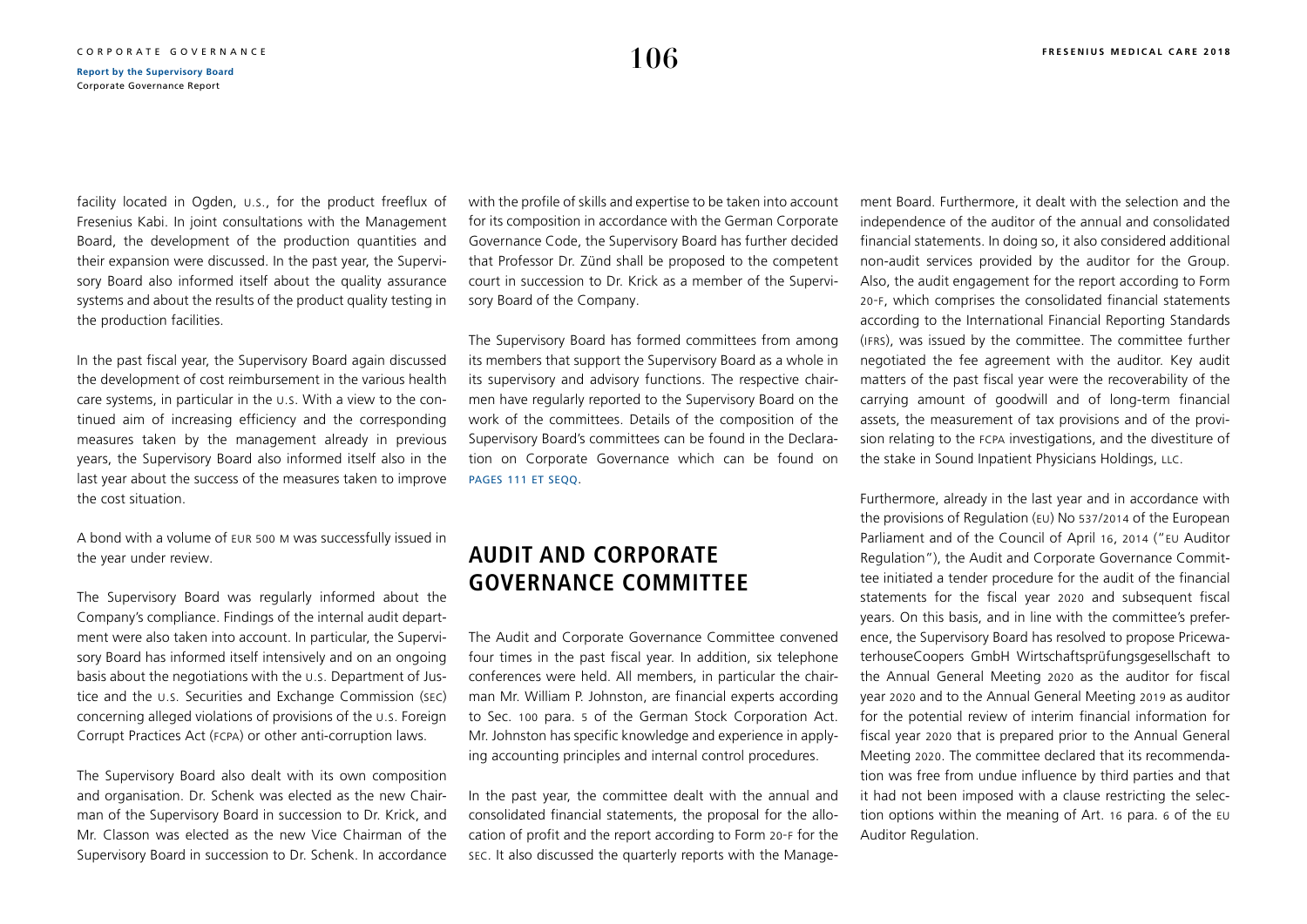Representatives of the auditor participated in all meetings and telephone conferences of the committee and informed the members of the committee of their auditing activities. In addition, they provided information on any significant results of their audit and were available for additional information. In the absence of the members of the Management Board, they reported on the cooperation with them.

The Audit and Corporate Governance Committee dealt with the supervision of the accounting and its process, with the effectiveness of the internal control system, the risk management system, the internal audit system, the audit and compliance. With respect to the Company's compliance, the committee accompanied, inter alia, the already in the past fiscal year substantially concluded review triggered by the alleged violations of provisions of the fcpa. In this context, the committee also dealt with the provision recorded for this purpose as well as a review of the internal control system. In the course of its audit, the auditor audited the internal control and risk management system in relation to the financial reporting as well as the early risk recognition system. The audit showed that the General Partner has appropriately implemented the measures required under Sec. 91 para. 2 of the German Stock Corporation Act, in particular regarding the establishment of a monitoring system, and that the monitoring system is suitable for the early identification of developments that may affect the Company's ability to continue as a going concern. With a view to the internal control system over financial reporting and the implementation of the relevant provisions of the Sarbanes-Oxley Act it granted an unqualified audit opinion on February 20, 2019. The Management Board periodically reported to the committee on larger individual risks. It also regularly informed the committee on the compliance situation as well as on the audit plans and results of the internal audit.

The committee again reviewed the business relations of the Fresenius Medical Care group companies to Fresenius se & co. kgaa and its affiliated companies. It was confirmed in each case that these relationships corresponded to those between unrelated third parties.

The chairman of the Audit and Corporate Governance Committee has regularly reported to the Supervisory Board on the results of the discussions and resolutions in the committee.

With a view to the resignation of Dr. Krick and Ms. Deborah Doyle McWhinney from the Supervisory Board of the Company and, at the same time, from the Audit and Corporate Governance Committee, the Supervisory Board in its meeting of February 11, 2019 resolved to appoint Ms. Pascale Witz as an additional member to the Committee.

# **NOMINATION COMMITTEE**

The Nomination Committee prepares candidate proposals and proposes to the Supervisory Board of the Company suitable candidates for its election proposals to the General Meeting. In the past fiscal year, the Nomination Committee convened seven times, also by telephone conferences, to identify suitable candidates for the succession to Dr. Krick and Ms. McWhinney and for proposal to the Supervisory Board.

The Nomination Committee has proceeded well in identifying suitable candidates for the succession to Ms. McWhinney and is already in talks with individual candidates. After completing its preparations, the Nomination Committee will submit its proposal to the Supervisory Board. The Supervisory Board intends to propose to the Annual General Meeting in succession to Ms. McWhinney again a female member or, if such a proposal is not possible before the expiration of the relevant period, to propose to the competent court a female member for appointment as a member of the Supervisory Board of the Company.

# **JOINT COMMITTEE**

The Company has a Joint Committee which is composed of two representatives nominated by the General Partner as well as two members of the Supervisory Board. For certain matters, the Management Board requires the approval of the Joint Committee. In the past fiscal year, the Joint Committee did not convene since no meeting was required.

# **CORPORATE GOVERNANCE**

The Supervisory Board again reviewed the efficiency of its work and also dealt with the exchange of information with the Management Board as well as between the Supervisory Board and its committees. No objections arose in the course of such review.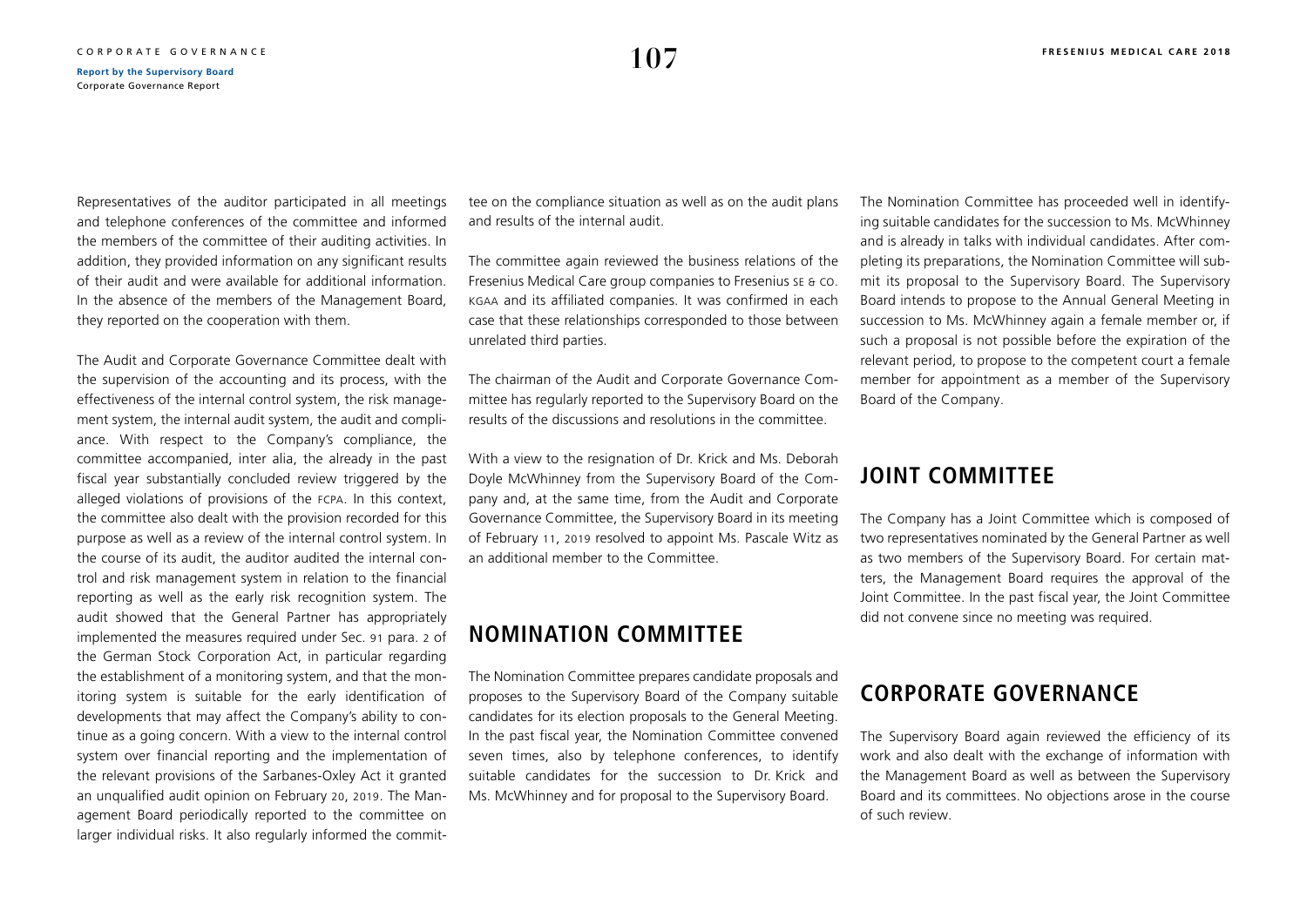In some cases, members of the Supervisory Board of the Company are also members of the Supervisory Board of the General Partner. This applies to Messrs. Classon, Johnston, Dr. Krick (Chairman and member of the Supervisory Board until May 17, 2018) and Dr. Schenk. In addition, Dr. Krick is chairman and Dr. Schenk is vice chairman of the supervisory board of Fresenius Management se. Fresenius Management se is the general partner of Fresenius se & co. kgaa. As of the end of the past fiscal year, Fresenius se & co. KGAA held 30.66 % of the shares in the Company. It is also the sole shareholder of Fresenius Medical Care Management ag. Dr. Krick is also chairman of the supervisory board of Fresenius se & co. kgaa.

In the year under review, consulting or other service relationships between members of the Supervisory Board and the Company did not exist. For legal advisory services that were provided in the fourth quarter of 2017, legal fees in a total amount of approximately  $\epsilon$ 219 Thous (plus vat) were paid in the year under review to individual companies of the internationally operating law firm Noerr, of which Dr. Schenk was a partner until December 31, 2017. The Supervisory Board approved the assignments and the payments based on the presentation of detailed information and following corresponding recommendations of the Audit and Corporate Governance Committee. The same applies to the Supervisory Board of Fresenius Medical Care Management ag. With regard to such approvals, Dr. Schenk abstained from voting. The payments were only executed after approval by the Supervisory Board.

The Supervisory Board dealt with the provisions of the German Corporate Governance Code and their application in relation to the group of companies. The Supervisory Board considers, taking into account the shareholder structure, a number of at least three independent Supervisory Board members to be an adequate number of independent members and that the Supervisory Board and its committees comprise an adequate number of independent members. Independent within the meaning of the German Corporate Governance Code are Mr. Classon, Mr. Johnston, Ms. Witz and Professor Dr. Zünd (member of the Supervisory Board since October 29, 2018). The same applied for Ms. McWhinney (resigned as member of the Supervisory Board effective November 1, 2018). With a view to the regulations of the sec, the Supervisory Board also considered Dr. Krick (Chairman and member of the Supervisory Board until May 17, 2018) as independent.

There were no conflicts of interest of members of the Management Board or Supervisory Board that would have been required to be disclosed to the Supervisory Board.

In its meeting on March 14, 2018, the Supervisory Board approved a profile of skills and expertise for the entire Supervisory Board. The profile of skills and expertise is available on the Company's website under [www.freseniusmedicalcare.](https://www.freseniusmedicalcare.com/en/about-us/supervisory-board/) [com/en](https://www.freseniusmedicalcare.com/en/about-us/supervisory-board/) in the section "About us" and there in the sub-section "Supervisory Board". The Supervisory Board will strive to make its election proposals to the Annual General Meeting in accordance with the profile of skills and expertise. The status of implementation of the profile of skills and expertise is reported in the Corporate Governance Report.

Based on its discussions, the Supervisory Board resolved on the Declaration of Compliance in relation to the German Corporate Governance Code according to Sec. 161 of the German Stock Corporation Act. The Declaration of Compliance was published in December 2018. It is permanently available to the public on the Company's website [www.freseniusmedicalcare.com/en](https://www.freseniusmedicalcare.com/en/investors/corporate-governance/declaration-of-compliance/) in the section "Investors" and there in the sub-section "Corporate Governance".

The Corporate Governance Report of the General Partner and of the Supervisory Board together with the Declaration on Corporate Governance is available on PAGES 111 ET SEQQ. The Declaration on Corporate Governance was discussed by the Supervisory Board and approved in its meeting of March 12, 2019.

# **ANNUAL AND CONSOLIDATED FINANCIAL STATEMENTS**

The annual financial statements and the annual management report of Fresenius Medical Care AG & CO. KGAA were prepared in accordance with the regulations of the German Commercial Code (hgb). The consolidated financial statements and consolidated management report follow Sec. 315e of the German Commercial Code in accordance with ifrs as applicable in the European Union. Accountancy, the annual financial statements, the annual management report as well as the consolidated financial statements and the consolidated annual management report for 2018 were audited by kpmg ag Wirtschaftsprüfungsgesellschaft, Berlin. Said company was elected as auditor by resolution of the Annual General Meeting of May 17, 2018 and mandated by the Supervisory Board. The auditor has provided each of the aforementioned documents with an unqualified certificate. The audit reports of the auditor were made available to the Audit and Corporate Governance Committee and the Supervisory Board. The Audit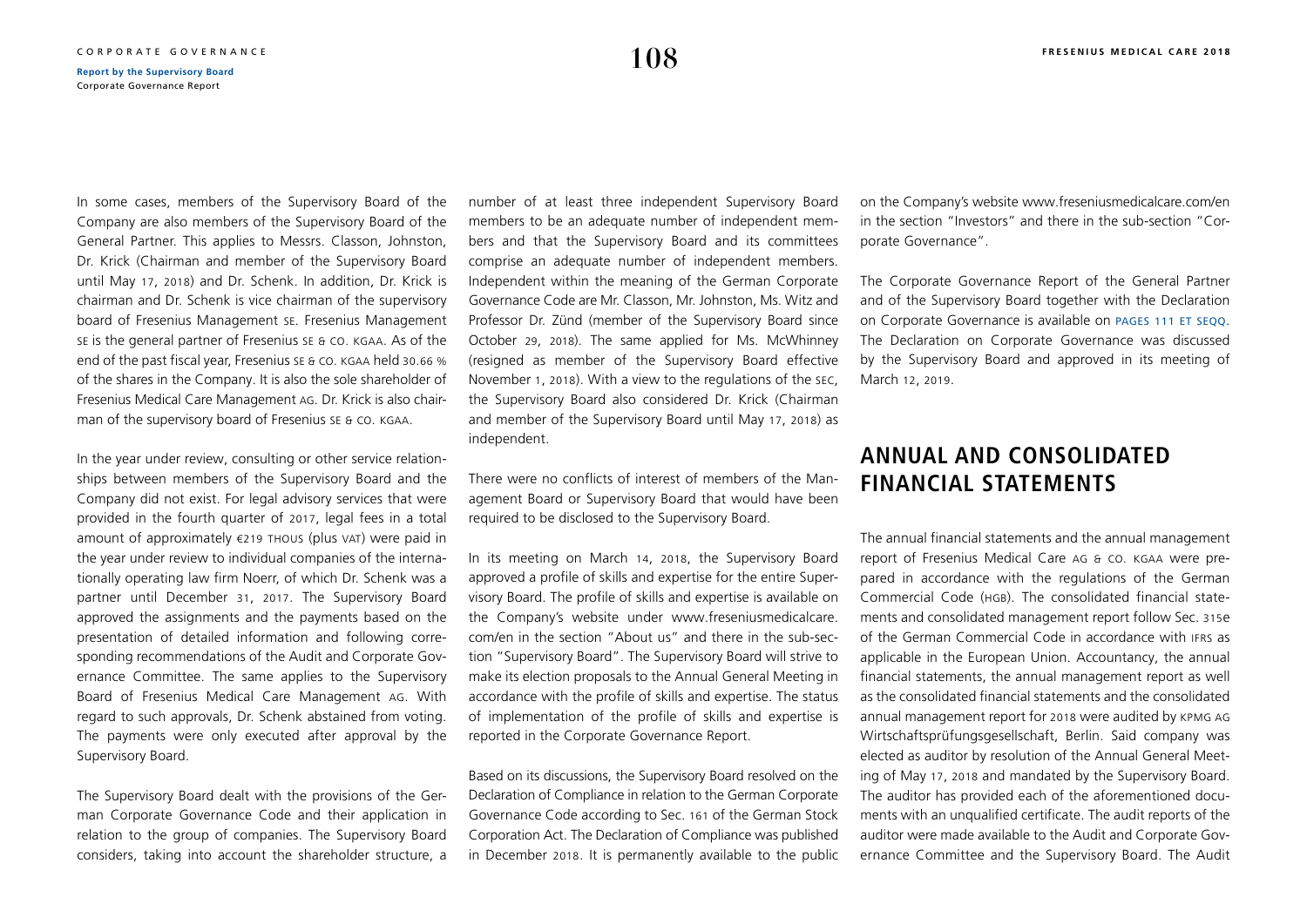and Corporate Governance Committee reviewed the annual and consolidated financial statements as well as the management reports and included the audit reports of, and the discussions with, the auditor in its discussions. The Audit and Corporate Governance Committee reported to the Supervisory Board on this.

The Supervisory Board also reviewed the annual financial statements, the annual management report, the consolidated financial statements and the consolidated annual management report in each case for the past fiscal year. The documents were provided to it in good time. The Supervisory Board declared its agreement to the result of the audit of the annual financial statements and the consolidated financial statements by the auditor. The representatives of the auditor who signed the audit reports participated in the discussions of the Supervisory Board of the annual and consolidated financial statements. They reported to the Supervisory Board on the significant findings of their audit and were available for additional information. Also according to the final results of its own review, no objections are be raised by the Supervisory Board as regards the annual financial statements, the annual management report, the consolidated financial statements and the consolidated annual management.

In its meeting on February 11, 2019 the Supervisory Board discussed the draft of the report according to Form 20-f. The report according to Form 20-f was filed with the sec on February 20, 2019. It contains, inter alia, also the consolidated financial statements.

The annual financial statements and annual management report of Fresenius Medical Care AG & CO. KGAA as well as the consolidated financial statements and the consolidated annual management report for the past fiscal year, as presented by the General Partner, were approved by the Supervisory Board at its meeting on March 12, 2019.

The Supervisory Board also approved the General Partner's proposal for the application of profit which provides for a dividend of  $\epsilon$  1.17 for each share.

# **SEPARATE NON-FINANCIAL GROUP REPORT**

The separate Non-Financial Group Report of Fresenius Medical Care ag & co. kgaa was prepared in accordance with the regulations of the German Commercial Code (hgb) and will be published separate from the Management Report. Fresenius Medical Care reports selected non-financial information in reference to the international sustainability standard of the Global Reporting Initiative (GRI).

The Supervisory Board made use of the possibility to have the separate Non-Financial Group Report verified by an external auditor. The separate Non-Financial Group Report has been subject to a limited assurance engagement by kpmg ag Wirtschaftsprüfungsgesellschaft, Berlin, in accordance with the international standard on assurance engagements isae 3000. kpmg ag Wirtschaftsprüfungsgesellschaft expressed a limited assurance conclusion and issued a respective assurance statement.

The Supervisory Board reviewed the separate Non-Financial Group Report. The documents were provided to it in good time. The Supervisory Board declared its agreement with the result of the limited assurance engagement by the auditor. The representatives of the auditor who signed the note on the limited assurance engagement participated in the discussions of the Supervisory Board of the separate Non-Financial Group Report. They reported to the Supervisory Board on the significant findings of their limited assurance engagement and were available for additional information. Also according to the final results of its own review, no objections are be raised by the Supervisory Board as regards the separate Non-Financial Group Report.

# **DEPENDENCY REPORT**

The General Partner prepared a report on its relationships to Fresenius se & co. kgaa and the latter's affiliates in accordance with Sec. 312 of the German Stock Corporation Act for the past fiscal year. The report contains the following final declaration:

"In conjunction with the legal transactions and measures set out in the report on relationships with affiliated companies, and on the basis of the circumstances of which we were aware at the time when the legal transactions were carried out or when the measures were taken or not carried out, fmc ag & co. kgaa has received adequate consideration for every legal transaction, and has not suffered any disadvantage as a result of the fact that measures have or have not been carried out."

Both the Audit and Corporate Governance Committee and the Supervisory Board received the dependency report in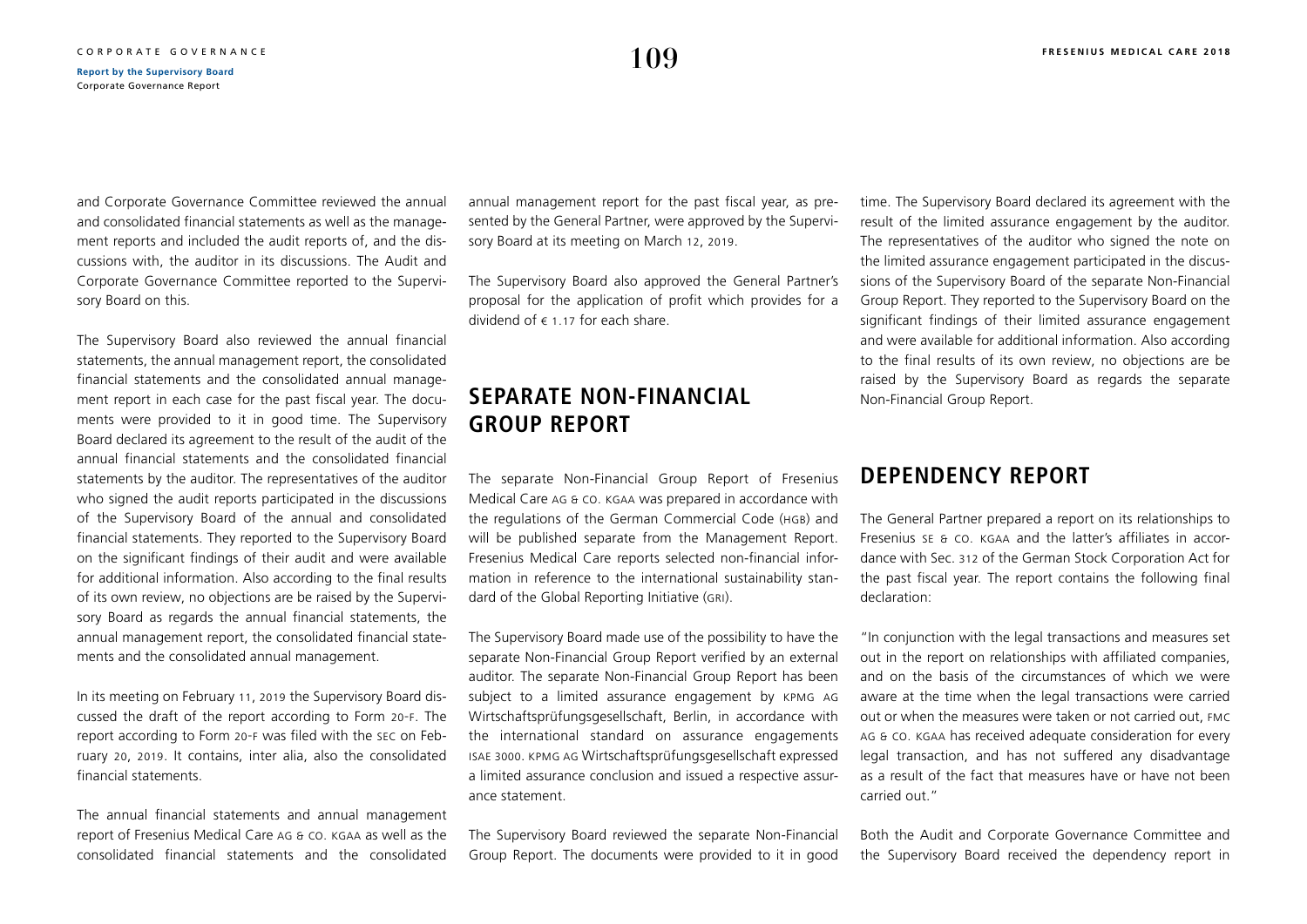good time and reviewed it. The auditor participated in the relevant meetings. It reported on the main results of his audit and was available for additional information. On February 19, 2019, the auditor added the following certificate to that dependency report:

"Based on our audit and the conclusions reached, we confirm that 1. the disclosures made in the report are factually correct, 2. the consideration received or paid by the Company for each legal transaction disclosed in the report was not unreasonably high, 3. there are no other circumstances relating to the transactions and measures disclosed in the report which would lead to a conclusion different to the one reached by the personally liable shareholder (General Partner)."

The Audit and Corporate Governance Committee and the Supervisory Board concur with the assessment of the auditor. Following the final results of the review by the Supervisory Board, it does not raise any objections against the declaration of the General Partner at the bottom of the report on the relationships to affiliates.

# **CHANGES IN THE SUPERVISORY BOARD AND ACKNOWLEDGEMENTS**

Dr. Krick has resigned from his office as Chairman and member of the Supervisory Board after the Annual General Meeting on May 17, 2018. After the founding of the Company in 1996, Dr. Krick was initially chairman of the Management Board of Fresenius Medical Care and in this function laid the foundation for the worldwide success of the Company. Two years later, he took over as Chairman of the Supervisory Board. The Supervisory Board would like to thank him for his very valuable work and untiring commitment to the benefit of the Company.

The Supervisory Board also thanks Ms. McWhinney, who resigned from the Supervisory Board effective November 1, 2018 for personal and familial reasons. The Supervisory Board expresses its gratitude for her energetic and valuable commitment.

Finally, the Supervisory Board also thanks the members of the Management Board as well as all employees of the Group for their commitment. Thank you very much for the still successful work performed in a challenging environment in the past fiscal year!

Bad Homburg v. d. Höhe, March 12, 2019

On behalf of the Supervisory Board

**DR. DIETER SCHENK** *Chairman*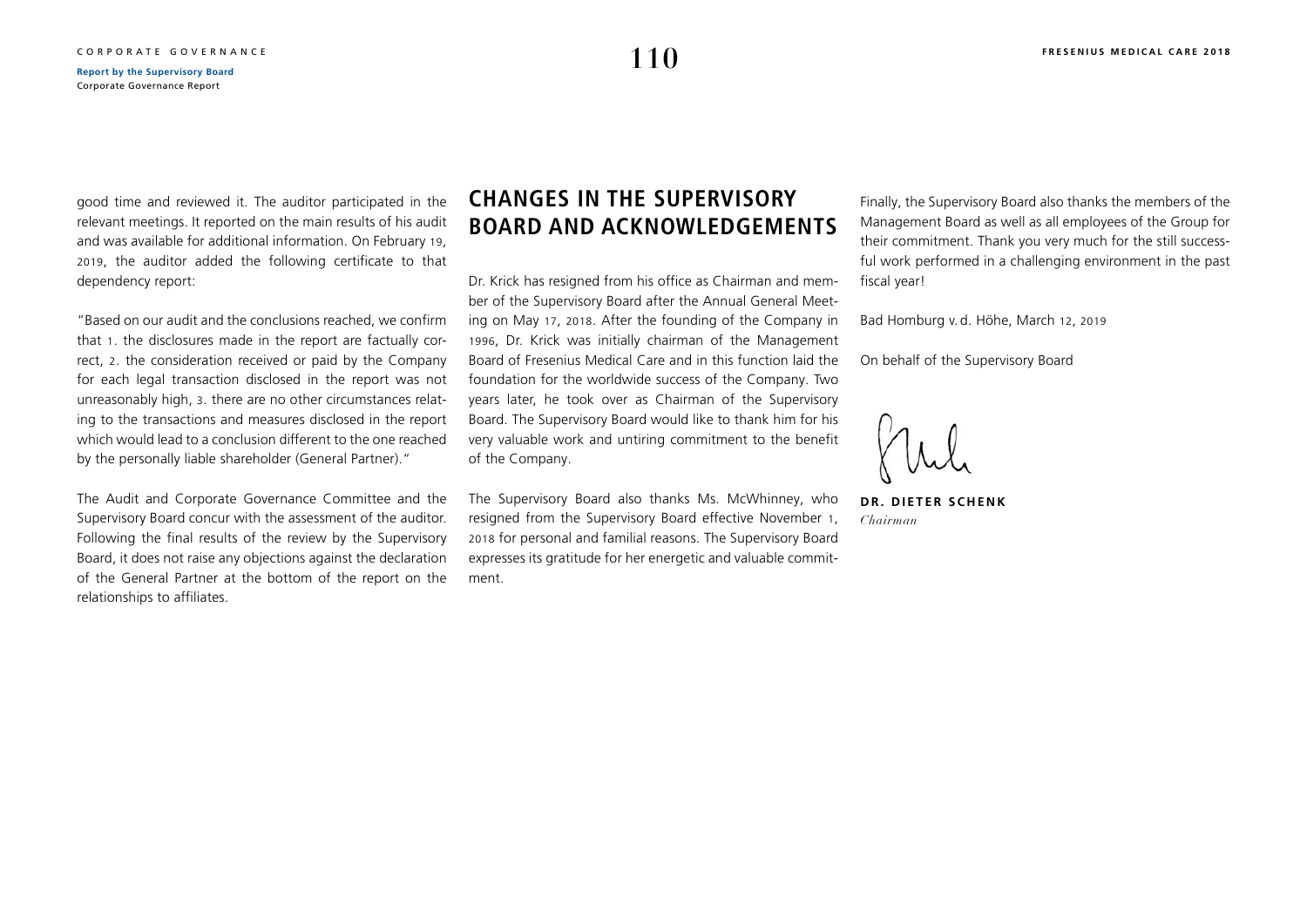# <span id="page-8-0"></span>**CORPORATE GOVERNANCE REPORT AND DECLARATION ON CORPORATE GOVERNANCE**

*The Management Board and the Supervisory Board of Fresenius Medical Care are committed to responsible management that is focused on achieving a sustainable increase in the value of the Company. Long-term strategies, solid financial management, strict adherence to legal and ethical business standards, and a transparent communication of the Company are its key elements.* 

The Management Board of the General Partner, Fresenius Medical Care Management ag (hereinafter: the Management Board), and the Supervisory Board of Fresenius Medical Care ag & co. kgaa (hereinafter: fmc ag & co. kgaa or the Company) hereunder report on the year 2018 as the year under review (hereinafter: the year under review) pursuant to section 289f of the German Commercial Code (Handelsgesetzbuch, hgb) and to number 3.10 of the German Corporate Governance Code (Deutscher Corporate Governance Kodex, hereinafter: the Code) on the Company's corporate governance.

The Corporate Governance Report and the Declaration on Corporate Governance are publicly available on the Company's website at [www.freseniusmedicalcare.com](https://www.freseniusmedicalcare.com/en/investors/corporate-governance/declaration-on-corporate-governance/) in the "Investors" section.

# **DECLARATION ON CORPORATE GOVERNANCE**

# **GROUP MANAGEMENT AND SUPERVISION STRUCTURE**

The legal form of the Company is that of a partnership limited by shares (Kommanditgesellschaft auf Aktien – kgaa). Its corporate bodies provided for by statutory law are the General Meeting, the Supervisory Board and the General Partner, which is Fresenius Medical Care Management ag. In the year under review, there were no significant changes to the group's management and supervision structure  $-$  SEE CHART 4.2.

The Articles of Association of FMC AG & CO. KGAA, which also specify the responsibilities of the bodies of the Company in more detail, are available on the Company's website at [www.freseniusmedicalcare.com](https://www.freseniusmedicalcare.com/en/investors/corporate-governance/overview-corporate-governance/) in the "Investors" section.

#### **C 4.2 STRUCTURE OF FRESENIUS MEDICAL CARE AG & CO. KGAA** BASED ON DATA AS OF DECEMBER 31, 2018



<sup>1</sup> For certain items, there are no voting rights, e. g. for the election of the Supervisory Board of Fresenius Medical Care AG & Co. KGaA, for the formal approval of the actions of the General Partner and the Supervisory Board of Fresenius Medical Care AG & Co. KGaA, for the election of the auditor of the annual financial statements.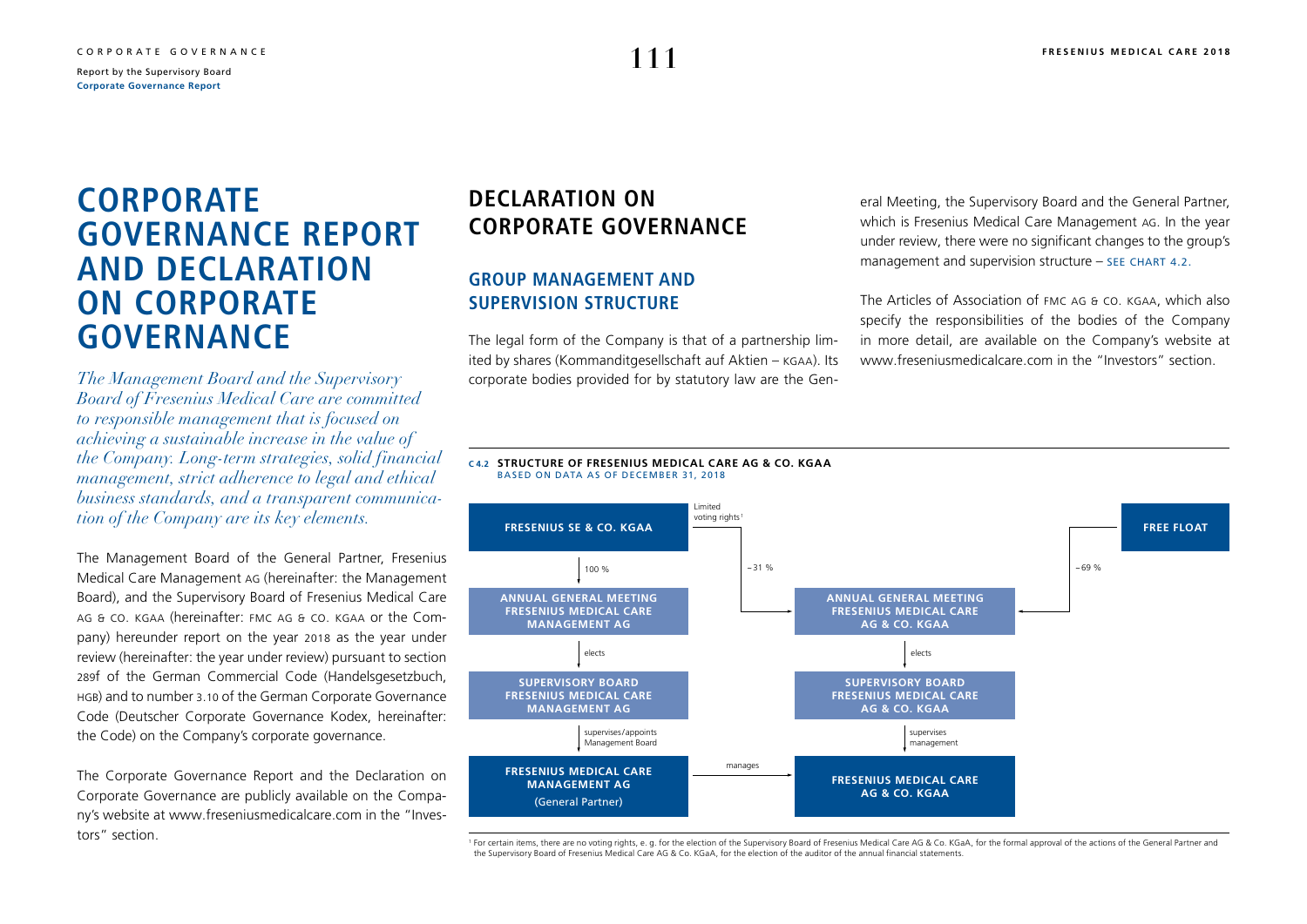# **FUNCTIONING OF THE MANAGEMENT BOARD AND THE SUPERVISORY BOARD AS WELL AS COMPOSITION AND FUNCTIONING OF THEIR COMMITTEES**

The German Stock Corporation Act prescribes a dual management system (so-called two-tier management system) for stock corporations (Aktiengesellschaft) as well as for partnerships limited by shares consisting of a management body and a supervisory board. The business activities of a partnership limited by shares are conducted by one or several personally liable shareholders (General Partner). In the case of fmc ag & co. kgaa, this is Fresenius Medical Care Management ag. Its Management Board is also responsible for conducting the business activities of the kgaa. Within the scope of statutory allocation of competences, the Supervisory Board is responsible for supervising and advising the Management Board and is involved in making decisions that are fundamental to the Company. The duties and responsibilities of both bodies are in each case statutorily defined and are strictly separated from one another. Corresponding to FMC AG & CO. KGAA, Fresenius Medical Care Management ag has its own Supervisory Board.

### **THE GENERAL PARTNER AND ITS BODIES**

### The Management Board of Fresenius Medical Care Management AG

The General Partner – Fresenius Medical Care Management ag – represented by its Management Board, which acts on its own responsibility, manages the Company and conducts the Company's business. Its actions and decisions are directed towards the interests of the Company.

The Management Board of the General Partner manages the Company's business in accordance with the applicable laws and the Articles of Association as well as the rules of procedure within the meaning of section 77 para. 2 German Stock Corporation Act (AktG) and the recommendation pursuant to Code number 4.2.1 sentence 2. These rules of procedure stipulate the principles of the cooperation and provide for the schedule of responsibilities which determines the departmental responsibilities of the individual Management Board members. The rules of procedure determine that meetings of the Management Board are held as the circumstances require, but at least twelve times a year. The meetings and the taking of resolutions by the Management Board are led by the Chairman of the Management Board. If he is unavailable, this task resides with the Management Board member named by the Chairman, or, if no member has been named, with the participating Management Board member most senior in office. The Chairman of the meeting determines the order of the agenda items and the mode of voting. In principle, the Management Board adopts resolutions at meetings by simple majority of votes cast, and outside the meetings by simple majority of its members. In case of a voting tie, the Chairman of the Management Board has the casting vote.

In the year under review, the Management Board was composed of six members until August 31, 2018. With effect as of September 1, 2018, Dr. Katarzyna Mazur-Hofsäß was appointed as the responsible member of the Management Board for the regions of Europe, Middle East and Africa (emea). Since then, the Management Board is composed of seven members. The members of the Management Board and their areas of responsibility are introduced on the Company's website at [www.freseniusmedicalcare.com](https://www.freseniusmedicalcare.com/en/about-us/management-board/) in the "About us" section.

Irrespective of the overall responsibility of the entire Management Board, each Management Board member is responsible for his or her own area of departmental responsibility. The Management Board members keep each other informed on an ongoing basis about all relevant business occurrences in their areas of departmental responsibility. In the case of interdepartmental matters, the Management Board members concerned are requested to coordinate with each other. The Chairman of the Management Board coordinates the affairs of the individual departments.

Matters of outstanding importance and significance are resolved on by the entire Management Board pursuant to the rules of procedure. In order to increase the efficiency of the Management Board's work, the Supervisory Board of the General Partner established a Management Board Committee for certain cross departmental matters. Such Management Board Committee essentially deals with corporate matters of subsidiaries of FMC AG & CO. KGAA or acquisitions that do not reach the minimum relevance and importance level required for being referred to the entire Management Board. The Management Board Committee must be composed of at least three members, among them the Chairman of the Management Board and the Chief Financial Officer as well as the Management Board member responsible for the respective matter or another Management Board member appointed by the Chairman at his reasonable discretion exercised in each case. In its meetings the Management Board Committee decides with a simple majority of the votes cast; outside of meetings the Management Board Committee decides with the simple majority of its members.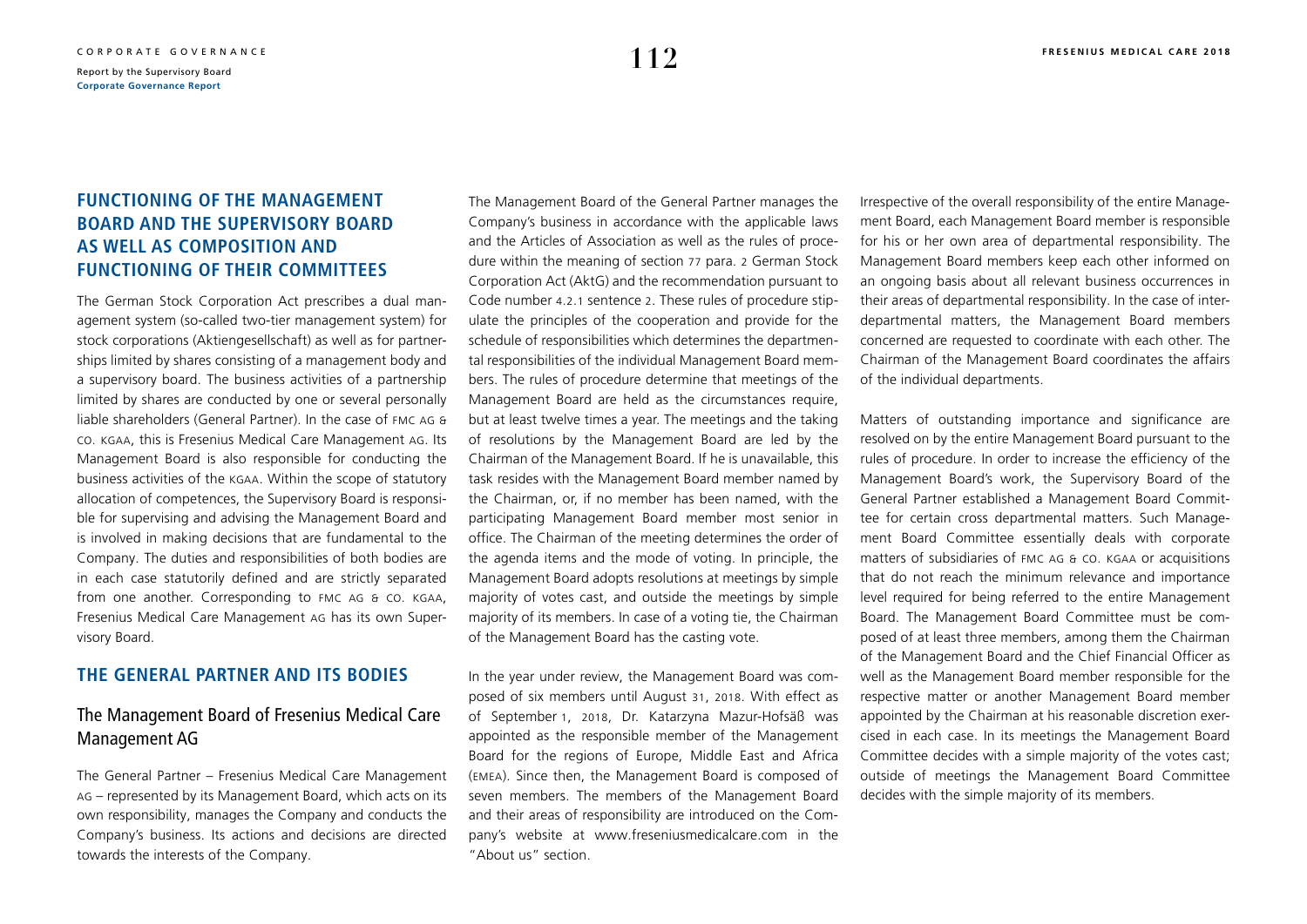In various relevant cases, the rules of procedure require the Management Board to obtain the prior approval of the Supervisory Board or the competent Supervisory Board committee of the General Partner.

# The Supervisory Board of Fresenius Medical Care Management AG

As a stock corporation, Fresenius Medical Care Management ag has its own Supervisory Board, which according to its Articles of Association consists of six members. In the year under review, the Supervisory Board was composed of six members. Mr. Stephan Sturm has been appointed as Chairman. Other members of the Supervisory Board of Fresenius Medical Care Management ag in the year under review were Dr. Dieter Schenk (Vice Chairman), Mr. Rolf A. Classon, Ms. Rachel Empey, Mr. William P. Johnston and Dr. Gerd Krick.

Further information on the members of the Supervisory Board of Fresenius Medical Care Management ag who are at the same time members of the Supervisory Board of Fresenius Medical Care ag & co. kgaa are available on the Company's website at [www.freseniusmedicalcare.com](https://www.freseniusmedicalcare.com/en/about-us/supervisory-board/) in the "About us" section. In addition, the following information is provided for the year under review with regard to the mandates exercised by the Chairman of the Supervisory Board of Fresenius Medical Care Management ag, Mr. Stephan Sturm, and with regard to the mandates exercised by the additional members of the Supervisory Board of Fresenius Medical Care Management ag, Ms. Rachel Empey and Dr. Gerd Krick who are not at the same time members of the Supervisory Board of Fresenius Medical Care ag & co. kgaa:

### **Stephan Sturm**

Chairman of the Management Board of Fresenius Management se, the General Partner of Fresenius se & co. kgaa **Supervisory Board** Fresenius Kabi ag (Chairman) Deutsche Lufthansa ag **Comparable foreign body** vamed ag, Austria (Vice Chairman)

### **Rachel Empey**

Member of the Management Board of Fresenius Management se (Chief Financial Officer), the General Partner of Fresenius se & co. kgaa **Supervisory Board** Fresenius Kabi ag (Vice Chairman) **Comparable foreign body**  Inchcape plc, United Kingdom (Non-executive director)

**Dr. Gerd Krick** Member of Supervisory Boards **Supervisory Board** Fresenius se & co. kgaa (Chairman) Fresenius Management se (Chairman) **Comparable foreign body**  vamed ag, Austria (Chairman)

Because of his extraordinary contributions to the development of the Company and his comprehensive experience, Dr. Ben Lipps is honorary chairman of the Supervisory Board of Fresenius Medical Care Management ag.

The Supervisory Board of Fresenius Medical Care Management ag appoints the members of the Management Board

and supervises and advises the Management Board in its management responsibilities. In accordance with the recommendation in Code number 5.1.3, the Supervisory Board has established rules of procedure. Irrespective of the independence requirements according to statutory rules and of the recommendations of the Code, the so-called Pooling Agreement entered into, among others, between Fresenius Medical Care Management ag and Fresenius se & co. kgaa provides that at least one third (and at least two) of the members of the Supervisory Board of Fresenius Medical Care Management ag must be independent members. Pursuant to the Pooling Agreement, an "independent member" is a member of the Supervisory Board with no substantial business or professional relationship with fmc ag & co. kgaa, with its General Partner, with Fresenius se & co. kgaa, or with its General Partner, Fresenius Management se, or with any affiliates of these companies.

# **COMMITTEES OF THE SUPERVISORY BOARD OF FRESENIUS MEDICAL CARE MANAGEMENT AG**

From the midst of its members, the Supervisory Board forms qualified committees for the efficient exercise of its responsibilities, which prepare the matters for deliberation and resolutions of the Supervisory Board. The Supervisory Board regularly and timely receives briefings on the committees' work – [see table 4.3 on page 114](#page-11-0).

### **SUPERVISORY BOARD OF THE COMPANY**

The Supervisory Board of fmc ag & co. kgaa advises and supervises the business activities as conducted by the General Partner and performs the other duties assigned to it by law and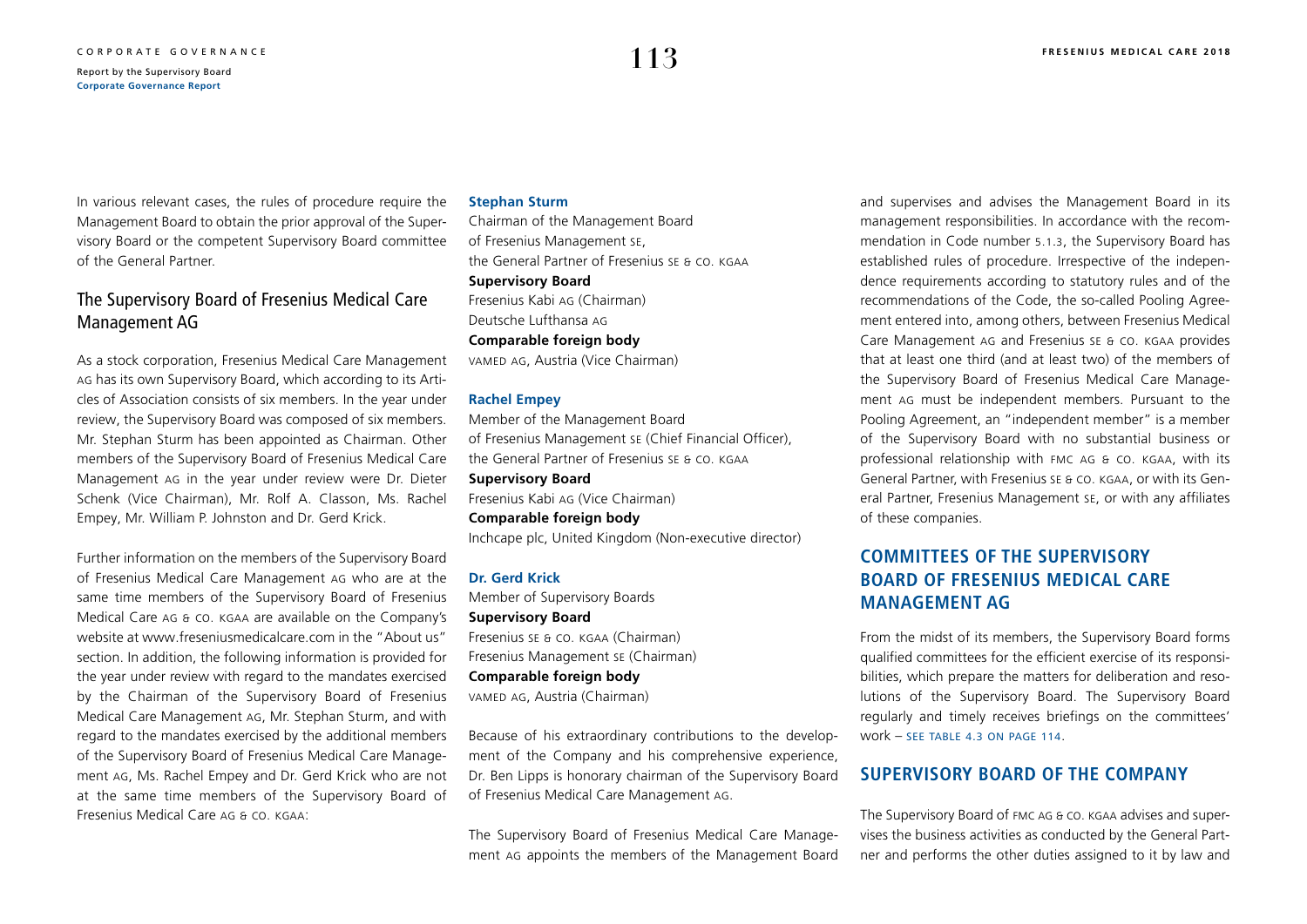#### <span id="page-11-0"></span>**T 4.3 COMMITTEES OF THE SUPERVISORY BOARD OF FRESENIUS MEDICAL CARE MANAGEMENT AG**

| <b>Supervisory Board committee</b>                                                                                                                                                                           | Responsibility                                                                                                                                                                                                   | <b>Number of meetings</b> |  |
|--------------------------------------------------------------------------------------------------------------------------------------------------------------------------------------------------------------|------------------------------------------------------------------------------------------------------------------------------------------------------------------------------------------------------------------|---------------------------|--|
| <b>Human Resources Committee</b><br>Chairman<br>Mr. Stephan Sturm<br><b>Vice Chairman</b><br>Dr. Gerd Krick<br><b>Other members</b><br>Mr. William P. Johnston,<br>Dr. Dieter Schenk.<br>Mr. Rolf A. Classon | Advice on complex special matters such as the<br>appointment of Management Board members<br>and their compensation                                                                                               | As required               |  |
| <b>Regulatory and Reimbursement Assessment Committee</b><br>Chairman<br>Mr. Rolf A. Classon<br>Vice Chairman<br>Mr. William P. Johnston<br>Other member<br>Dr. Dieter Schenk                                 | Advice on complex special matters such as<br>regulatory provisions and reimbursement in the<br>dialysis segment                                                                                                  | As required               |  |
| <b>Nomination Committee</b><br>Chairman<br>Mr. Stephan Sturm<br><b>Other members</b><br>Dr. Gerd Krick,<br>Dr. Dieter Schenk                                                                                 | Preparing recommendations on suitable candi-<br>dates for an election to the Supervisory Board,<br>who are to be presented to the Supervisory<br>Board for the purpose of its proposal to the<br>General Meeting | As required               |  |

by the Articles of Association. It is involved in strategy and planning as well as all matters of fundamental importance for the Company.

The Supervisory Board of FMC AG & CO. KGAA consisted in the year under review of the following members: Dr. Gerd Krick (until May 17, 2018, until then at the same time Chairman), Dr. Dieter Schenk (until May 17, 2018 Vice Chairman, since then Chairman), Mr. Rolf A. Classon (since November 30, 2018 Vice Chairman), Mr. William P. Johnston, Ms. Deborah Doyle McWhinney (resigned effective November 1, 2018); Ms. Pascale Witz and Professor Dr. Gregor Zünd (since October 29, 2018).

Because of his extraordinary contributions to the Company's development and his comprehensive experience, Dr. Ben Lipps is also honorary chairman of the Supervisory Board of fmc ag & co. kgaa.

All members of the Supervisory Board are elected by the General Meeting of FMC AG & CO. KGAA as the competent election body according to the provisions of the German Stock Corporation Act by a simple majority of the votes cast. Fresenius se & co. kgaa is excluded from voting on this issue. Further explanations on this matter can be found under "Further

information regarding Corporate Governance" in the section titled "Shareholders" on [page 122](#page-19-0).

When discussing its recommendations for the election of members of the Supervisory Board to the General Meeting, the Supervisory Board will take into account the international activities of the enterprise, potential conflicts of interest, what it considers to be an adequate number of independent Supervisory Board members and diversity. As the composition of the Supervisory Board needs to be aligned with the interests of the enterprise and must ensure the effective supervision and consultation of the Management Board, it is a matter of principle and of prime importance that each member is suitably qualified. In the Company's interest not to limit the selection of qualified candidates in a general way, the Supervisory Board confines itself in compliance with its statutory obligations (section 111 para. 5 German Stock Corporation Act) to pursue self-defined targets for the representation of female Supervisory Board members (see also section "Gender diversity and definition of targets" starting on [page 118](#page-15-0)) and refrains from an age limit for its members and from a duration limit on the term of membership of the Supervisory Board. Instead, the Supervisory Board shall also consist of members with long-term experience and thus individuals who are generally older in order to ensure a balanced ratio of Supervisory Board members of diverse age and various terms of membership. Therefore, with the exception of the determination of target figures for women's proportion on the Supervisory Board, the Supervisory Board has refrained from determining, and from taking into account, specific objectives with respect to its composition when proposing candidates and from publishing the state of their implementation in the Corporate Governance Report.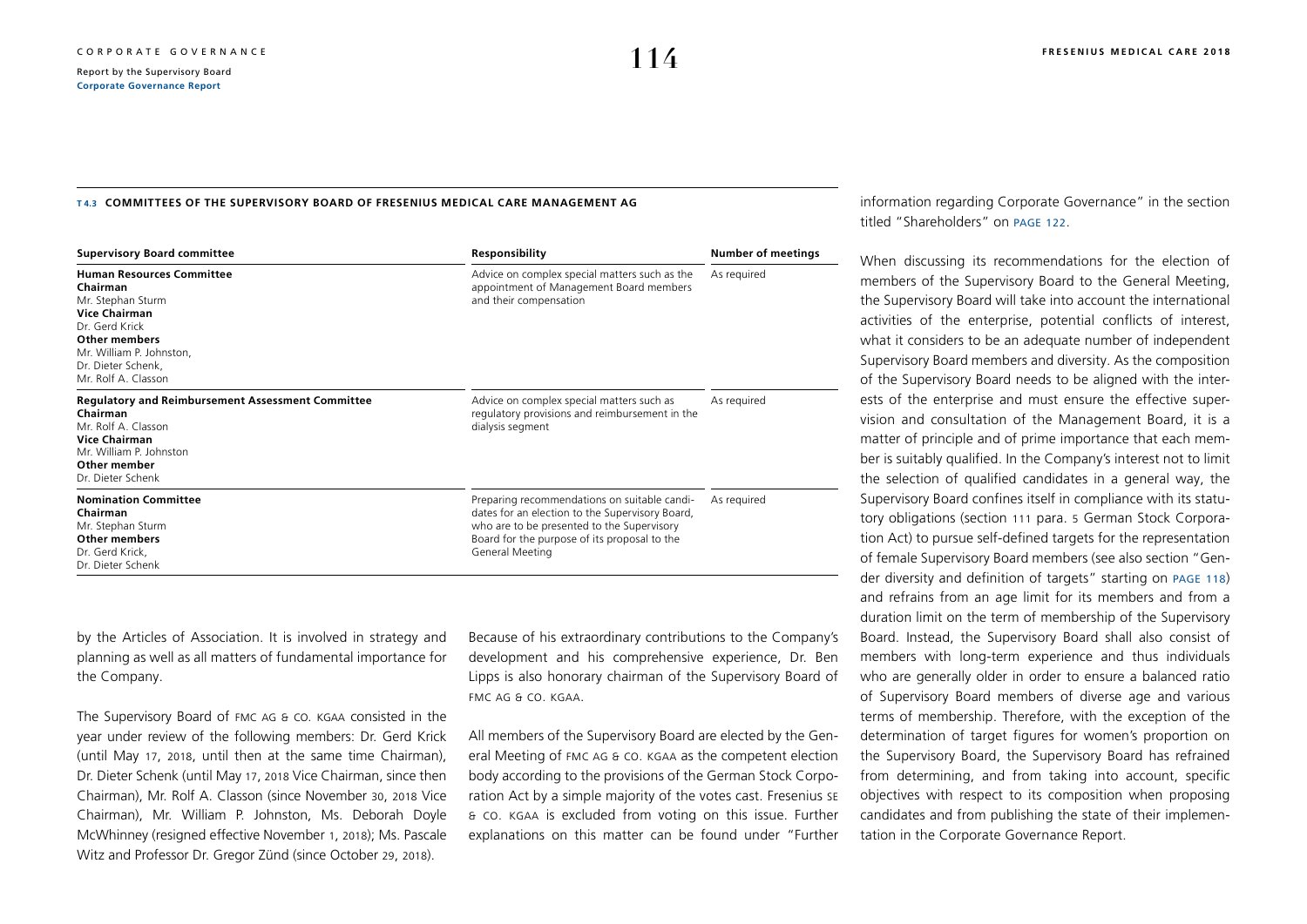The Supervisory Board is – in its own initiative – paying attention to the requirement to have in its entirety the knowledge, capabilities and professional expertise required for the due observation of the duties of the Supervisory Board of a listed company operating internationally in the dialysis business. Following the necessary detailed preparation, the Supervisory Board has resolved a profile of competence (skills and expertise) for the entire Supervisory Board in the first quarter of the fiscal year 2018. The profile of competence (skills and expertise) contains requirements for the individual Supervisory Board members as well as requirements for the entire Supervisory Board and is available on the Company's website at [www.freseniusmedicalcare.com](https://www.freseniusmedicalcare.com/en/about-us/supervisory-board/) in the "About us" section. The Supervisory Board will take into consideration such profile of competence (skills and expertise) when discussing its election proposals to the General Meeting.

As a consequence of the resignation of Ms. Deborah Doyle McWhinney with effect to November 1, 2018 only one of the current five Supervisory Board members is female. The share of female Supervisory Board members hence, at the end of the year under view, falls short of the target of 30 % as set by the Supervisory Board for its composition. Apart from that, the current composition of the Supervisory Board meets the aims designated for the composition of the board and corresponds to the resolved profile of competence (skills and expertise). The Supervisory Board intends to propose to the Annual General Meeting in succession to Ms. Deborah Doyle McWhinney again a female member or, if such a proposal is not possible before the expiration of the relevant period, to propose to the competent court a female member for appointment as a member of the Supervisory Board of the Company. Upon a corresponding election by the Annual General Meeting, or of a court appointment in accordance

with the application, respectively, again two out of six members will be female and the target of 30 % female Supervisory Board members, as set by the Supervisory Board, will be surpassed again.

Simultaneous membership in both the Supervisory Board and the Management Board is not permissible. In the year under review, the Supervisory Board did not include any members who were also members of the Management Board of the General Partner during the previous two years. The members of the Company's Supervisory Board are independent in their decisions and are not bound by requirements or instructions of third parties.

A member of the Supervisory Board is not to be considered independent pursuant to the recommendation in Code number 5.4.2 in particular if it entertains any personal or business relations with the Company, its corporate bodies, a controlling shareholder or an enterprise associated with the latter which may cause a substantial and not merely temporary conflict of interests. Taking into account the shareholder structure, the Supervisory Board has determined that it considers three independent Supervisory Board members to be an adequate number of independent members and that the Supervisory Board and its committees comprise an adequate number of independent members. Independent within the meaning of Code number 5.4.2 are, in the view of the Supervisory Board, Mr. Rolf A. Classon, Mr. William P. Johnston, Ms. Deborah Doyle McWhinney (until her resignation), Ms. Pascale Witz and Professor Dr. Gregor Zünd (since his appointment). Details on the treatment of potential conflicts of interests are set out in the section "Legal relationships with members of the Company's corporate bodies" starting on [page 123](#page-20-0).

The term of office of the members of the Supervisory Board is in principle five years. The current term of office of all members of the Supervisory Board of FMC AG & CO. KGAA ends on conclusion of the General Meeting for 2021. The term of office of Professor Dr. Gregor Zünd, who was judicially appointed by the local court of Hof as a member of the Supervisory Board, is limited until the end of the next Annual General Meeting, as requested. The Supervisory Board has resolved to propose to the Annual General Meeting 2019 to elect Professor Dr. Gregor Zünd as a member of the Supervisory Board until the end of the Annual General Meeting of the year 2021.

Details on the election, constitution and term of office of the Supervisory Board, its meetings and the adoption of resolutions, as well as its rights and obligations, are set out in the Company's Articles of Association available on the Company's website at [www.freseniusmedicalcare.com](https://www.freseniusmedicalcare.com/en/investors/corporate-governance/overview-corporate-governance/) in the "Investors" section. In accordance with the recommendation in Code number 5.1.3, the Supervisory Board has furthermore adopted rules of procedure which set out, among other things, the modalities for convening meetings and the manner in which resolutions are adopted. In accordance with these, the Supervisory Board meets regularly at least twice per calendar half year. The convocation period for meetings of the Supervisory Board is generally two weeks. The deliberations of the Supervisory Board are conducted by the Chairman or, if the latter is unavailable, by the Vice Chairman. The Chairman of the meeting also determines the order of the agenda items and the mode of voting. As a rule, the Supervisory Board decides by simple majority of votes cast if decisions are taken in physical meetings and otherwise with the simple majority of its members, unless other majorities are prescribed by a mandatory provision of law in the individual case. The provisions of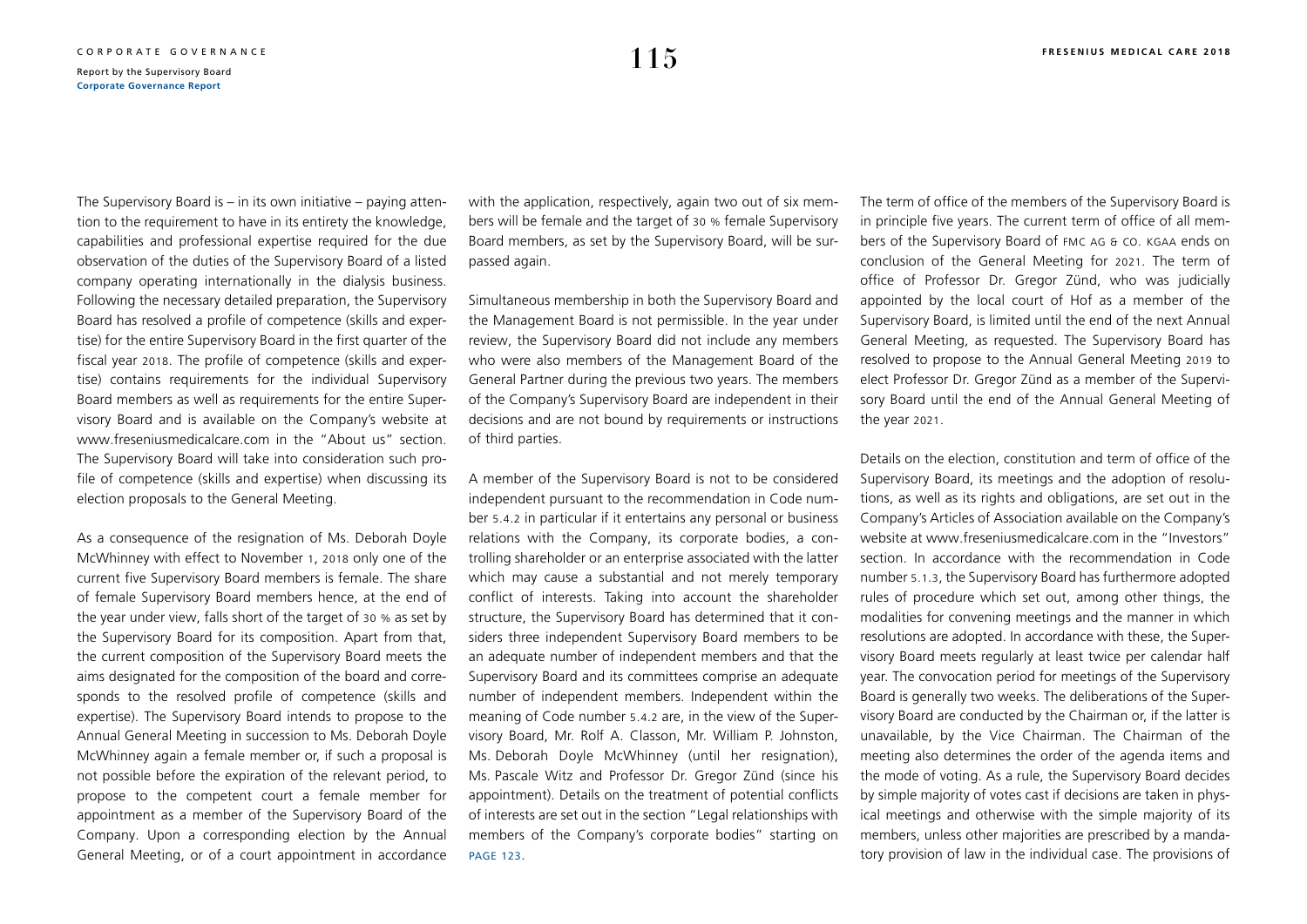the rules of procedure for the Supervisory Board of the Company also apply to its committees, unless their rules of procedure contain deviating provisions. The Chairman of the Supervisory Board coordinates the work and direction of the Supervisory Board; he also represents the Supervisory Board vis-à-vis third parties.

In accordance with the recommendation in Code number 5.6, the members of the Supervisory Board regularly carry out efficiency evaluations with regard to their work. These take place in the form of open discussions in plenary meetings, based on a corresponding questionnaire. On these occasions, also the complexity and the design of the presentations, as well as the meetings' procedure and structuring are discussed. The results of the evaluations carried out have shown that each of the Supervisory Board and its committees are efficiently organized and that the co-operation of the Supervisory Board and the Management Boards works very well.

All members of the Supervisory Board have the capabilities as well as the knowledge required for the proper exercise of their duties. The Supervisory Board members are in their entirety familiar with the sector FMC AG & CO. KGAA operates in. The members of the Supervisory Board regularly update themselves via in-house sources and via external sources about the current status of supervisory requirements. In addition to the information provided to them by several external experts, also experts of the Company's departments regularly provide reports about relevant developments, such as – for example – relevant new developments in the revision of legal rules or in jurisprudence and also about recent developments in regulations on accounting and annual auditing. In this way, the Supervisory Board, with the Company's reasonable assistance, ensures an ongoing qualification of its members and also a further development and updating of their expertise, power of judgment and experience, which is required for the Supervisory Board including its committees to duly perform their tasks.

Details of the key activities of the Supervisory Board's consultations in the year under review can be found in the Report by the Supervisory Board starting on [page 104](#page-1-0).

# **COMMITTEES OF THE SUPERVISORY BOARD OF FMC AG & CO. KGAA**

From the midst of its members, the Supervisory Board forms qualified committees for the efficient exercise of its responsibilities, which prepare the matters for deliberation and

resolutions of the Supervisory Board – see table 4.4. The Supervisory Board regularly and timely receives briefings on the committees' work.

### Information on the Audit and Corporate Governance Committee

With the consent of the Supervisory Board, the Audit and Corporate Governance Committee adopted rules of procedure. On the basis of the relevant provisions of the Articles of Association of the Company (section 12 para. 2) they define the composition, work and tasks of the Audit and Corporate Governance Committee. According to these, the Audit and Corporate Governance Committee shall consist of at least three and not more than five exclusively independent mem-

#### **T 4.4 COMMITTEES OF THE SUPERVISORY BOARD OF FMC AG & CO. KGAA**

| <b>Supervisory Board committee</b>                                                                                                                                                                                                                                                                                                           | Responsibility                                                                                                                                                                                                                                                                                                                                                                                                                                                                                                                                                                                                                                                                                                                       | <b>Number of meetings</b>                                       |  |
|----------------------------------------------------------------------------------------------------------------------------------------------------------------------------------------------------------------------------------------------------------------------------------------------------------------------------------------------|--------------------------------------------------------------------------------------------------------------------------------------------------------------------------------------------------------------------------------------------------------------------------------------------------------------------------------------------------------------------------------------------------------------------------------------------------------------------------------------------------------------------------------------------------------------------------------------------------------------------------------------------------------------------------------------------------------------------------------------|-----------------------------------------------------------------|--|
| <b>Audit and Corporate Governance</b><br>Committee<br>Chairman<br>Mr. William P. Johnston<br><b>Vice Chairman</b><br>Mr. Rolf A. Classon<br><b>Other members</b><br>Dr. Gerd Krick (until May 17, 2018),<br>Ms. Deborah Doyle McWhinney (until her<br>resignation effective November 1, 2018),<br>Ms. Pascale Witz (since February 11, 2019) | Supervision of the accounting, the accounting process, the effectiveness of the<br>internal control system, of the risk management system, of the internal audit system,<br>the annual audit and of compliance,<br>Supervision of the annual auditing, in particular with regard to the independence of<br>the auditor and the additional services provided by it, issuing the auditing mandate,<br>determining the focus areas of the auditing and the fee agreement,<br>Addressing the report pursuant to Form 20-F, which contains, inter alia, the<br>consolidated group financial statements and the consolidated group financial report,<br>> Assessment of the General Partner's report on relations to affiliated companies. | At least four times per<br>year and additionally as<br>required |  |
| <b>Nomination Committee</b><br>Chairman<br>Dr. Gerd Krick (until May 17, 2018)<br><b>Vice Chairman</b><br>Dr. Dieter Schenk<br><b>Other members</b><br>Mr. Rolf A. Classon                                                                                                                                                                   | $\rightarrow$ Preparing recommendations on suitable candidates for an election to the Supervisory As required<br>Board, who are to be presented to the Supervisory Board for the purpose of its<br>proposal to the General Meeting                                                                                                                                                                                                                                                                                                                                                                                                                                                                                                   |                                                                 |  |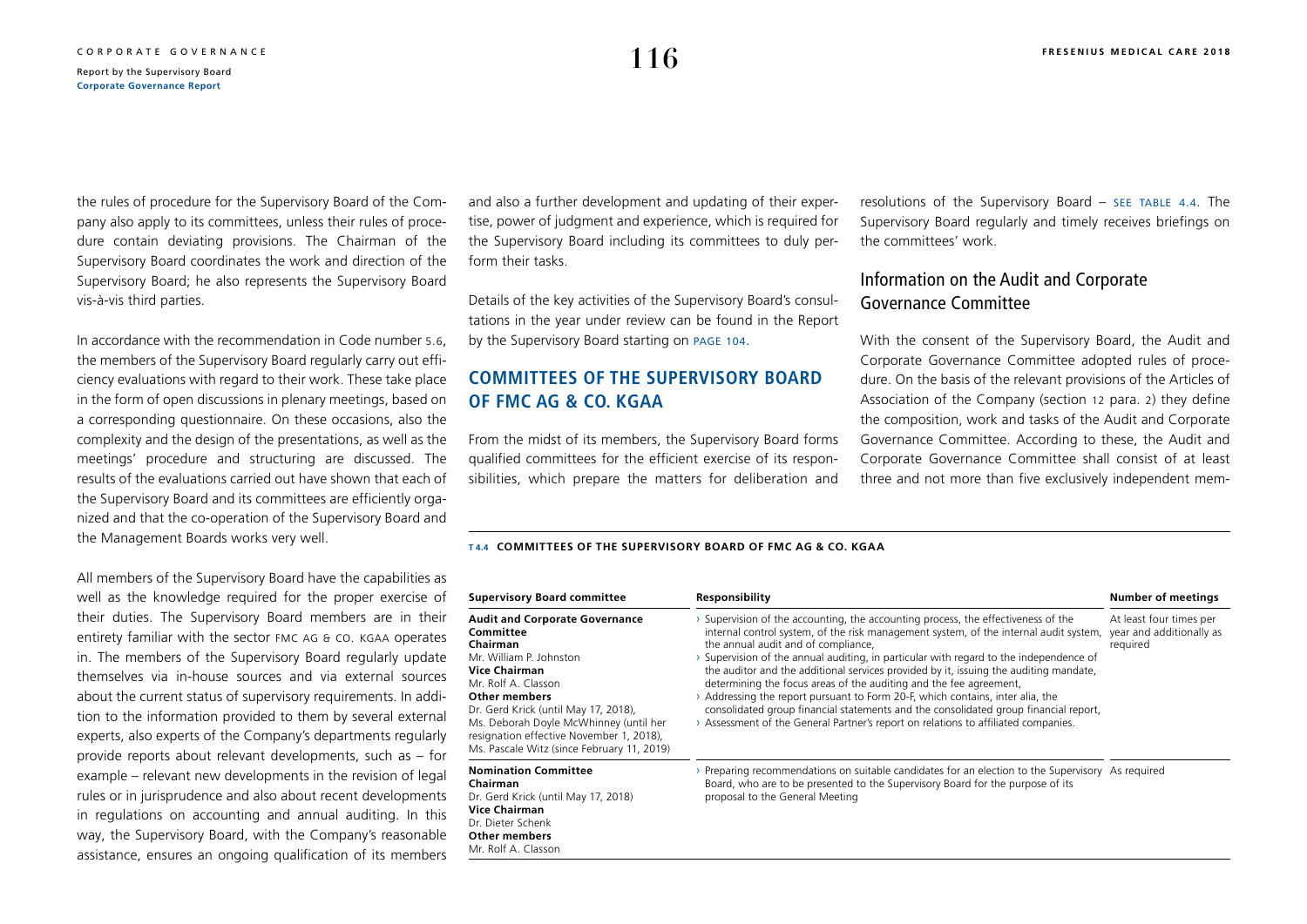bers who, in particular, are to meet the criteria of independence pursuant to section 12 para. 2 sentence 3 of the Articles of Association as well as pursuant to the rules of the New York Stock Exchange. In addition, pursuant to section 107 para. 4 in connection with section 100 para. 5 of the German Stock Corporation Act at least one member must have expertise in the fields of accounting or auditing. Moreover, in accordance with the recommendations of the Code, the Chairman of the Audit and Corporate Governance Committee shall neither act as Chairman of the Supervisory Board of the Company at the same time nor be a former member of the Management Board whose appointment has ended less than two years ago. In the opinion of the Supervisory Board, the composition of the Audit and Corporate Governance Committee meets these requirements.

### Joint Committee

fmc ag & co. kgaa also has established a Joint Committee whose composition and activity is provided for in Articles 13a et seqq. of the Articles of Association of the Company. The Joint Committee is convened only as required, namely in certain legal transactions defined in the Articles of Associa-

#### **T 4.5 JOINT COMMITTEE**

Mr. Rolf A. Classon, Mr. William P. Johnston tion to be qualified as substantial transactions and for which the General Partner requires the consent of the Joint Committee – see TABLE  $4.5$ .

### **CO-OPERATION OF GENERAL PARTNER AND SUPERVISORY BOARD OF THE COMPANY**

Good corporate governance requires an efficient co-operation between the management and the Supervisory Board on the basis of mutual trust. The General Partner and the Supervisory Board of the Company work together closely and in a trusting manner in the Company's interest. Their joint goal is to increase the Company's value in the long term in compliance with good corporate governance principles and compliance regulations.

In the expired fiscal year, the Supervisory Board regularly supervised the General Partner and advised its Management Board. The deliberations of the Supervisory Board covered all significant questions of business policy, the Company planning and the strategy. Further subjects were the risk situation and risk management.

### **Joint Committee Responsibility Responsibility Responsibility Responsibility Responsibility Responsibility Responsibility Responsibility Responsibility Responsibility Responsibility Responsibility Members Fresenius Medical Care Management AG** Mr. Stephan Sturm, Dr. Gerd Krick **Members Fresenius Medical Care AG & Co. KGaA**  Approval of certain legal transactions as defined in the Articles of Association, such as material acquisitions or divestments As required

### **DIVERSITY AND DEFINITION OF TARGETS**

### Diversity Concept for governance bodies

Fresenius Medical Care highly values diversity, both for its governance bodies as well as its overall workforce, and considers diversity as a strength of the enterprise. It is one of the core aims of Fresenius Medical Care and in the Company's interest to have diverse governance bodies and a diverse overall workforce as this supports an inclusive work environment and builds the foundation for successful personal and organizational achievements. Diversity at Fresenius Medical Care is defined in a broad way, including  $-$  but not limited to  $-$  age, gender, nationality, educational background and work experience.

Based on this, the Company and the General Partner have adopted a diversity concept for the composition of the Management Board of the General Partner and the Supervisory Board of the Company reflecting this understanding. The goal of this concept is the inclusion of differing perspectives and various aspects in the cooperation and decision-making in order to increase the understanding for the manifold requirements on a globally active company with heterogeneous groups of customers. The individual qualification, e.g. expertise, skills and experience, however, continues to be the core selection criterion for the election proposals for new members of the Supervisory Board to the General Meeting; diversity aspects are considered to ensure a comprehensive and balanced decision process. For preparation of any nomination proposal, the respective competent governance body or the competent committee, as the case may be, thoroughly evaluates the current composition of the governance body to be filled and carefully analyzes each potential candidate's profile with regard to these criteria, aspects and in consider-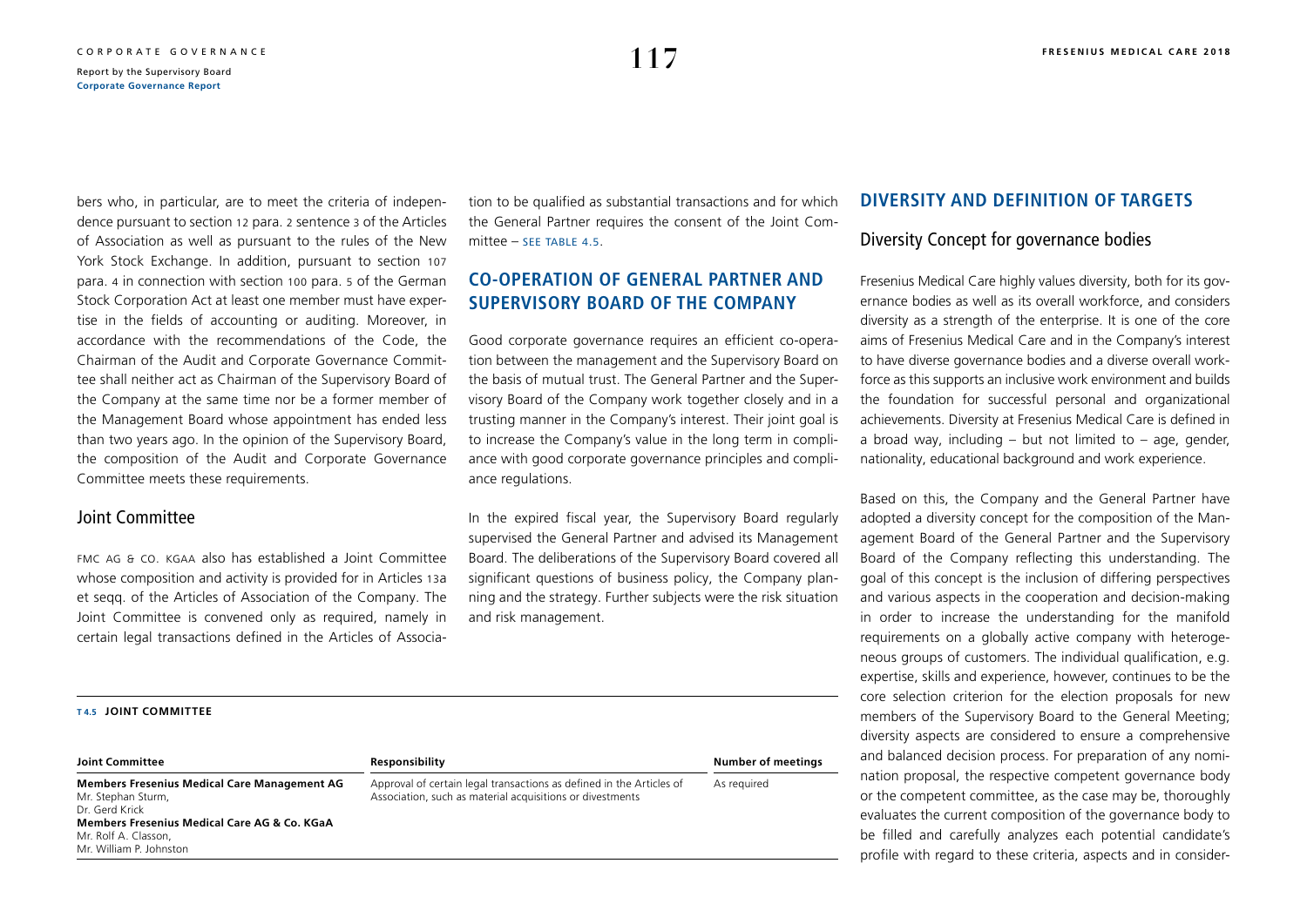<span id="page-15-0"></span>ation of the findings of the evaluation. When finally consulting and making a decision for any nomination proposal, the respective competent governance body then comprehensively takes these criteria, aspects and the findings of the evaluation and the candidates' analysis into account.

The Company has further decided to actively manage diversity in senior management levels below the Management Board. To this end, diversity aspects such as gender are particularly taken into account in the evaluation of the "talent pipelines". Additional reports, for example on the number and proportion of female junior talents in talent evaluation and the succession planning process, support the focus on diversity in development planning and the preparation for filling vacancies. This serves to strengthen the pursued diversity concept and to identify suitable talents at an early stage.

The current diversity level of the Management Board of the General Partner and Supervisory Board of the Company across selected aspects is displayed in the tables 4.6 and 4.7.

### Gender diversity and definition of targets

The Supervisory Board of FMC AG & CO. KGAA is obliged to define targets for the representation of female members in the Supervisory Board as well as an implementation period and to report on the defined targets and their achievement during the relevant reference period or in the event of a failure to meet these targets, on the reasons for this, as part of the declaration on corporate governance. The definition of targets for the composition of the Management Board is for companies which, like Fresenius Medical Care, are organized in the legal form of a partnership limited by shares, is by contrast expressly not required. Likewise, also the Supervisory

#### **T 4.6 DIVERSITY LEVEL OF THE MANAGEMENT BOARD**

| <b>Management Board</b>                 | Gender | Nationality   | <b>Education</b>           | Age |
|-----------------------------------------|--------|---------------|----------------------------|-----|
| Rice Powell                             | Male   | U.S.-American | Biology                    | 63  |
| Michael Brosnan                         | Male   | U.S.-American | <b>Business</b>            | 63  |
| Dr. Katarzyna Mazur-Hofsäß <sup>1</sup> | Female | Polish/German | Medicine                   | 55  |
| Dr. Olaf Schermeier                     | Male   | German        | Engineering                | 46  |
| William Valle                           | Male   | U.S.-American | <b>Business</b>            | 58  |
| Kent Wanzek                             | Male   | U.S.-American | <b>Business</b>            | 59  |
| Harry de Wit                            | Male   | Dutch         | Medicine and Physiotherapy | 56  |

1 Dr. Katarzyna Mazur-Hofsäß has been appointed to the Management Board of the General Partner with effect as of September 1, 2018.

#### **T 4.7 DIVERSITY LEVEL OF THE SUPERVISORY BOARD**

| Supervisory Board of the Company     | Gender | <b>Nationality</b>    | <b>Education</b>  | Age |
|--------------------------------------|--------|-----------------------|-------------------|-----|
| Dr. Gerd Krick <sup>1</sup>          | Male   | Austrian              | Engineering       | 80  |
| Dr. Dieter Schenk                    | Male   | German                | Law               | 66  |
| Rolf A. Classon                      | Male   | U.S.-American/Swedish | Political Science | 73  |
| William P. Johnston                  | Male   | U.S.-American         | Law               | 74  |
| Deborah Doyle McWhinney <sup>2</sup> | Female | U.S.-American         | Communication     | 63  |
| Pascale Witz                         | Female | French                | Biochemistry      | 52  |
| Prof. Dr. Gregor Zünd <sup>3</sup>   | Male   | Swiss                 | Medicine          | 59  |

1 Dr. Gerd Krick has resigned on May 17, 2018 from the Supervisory Board of the Company.

2 Ms. Deborah Doyle McWhinney has resigned effective as of November 1, 2018 from the Supervisory Board of the Company.

<sup>3</sup> Professor Dr. Gregor Zünd has been appointed as a member of Supervisory Board of the Company with effect as of October 29, 2018.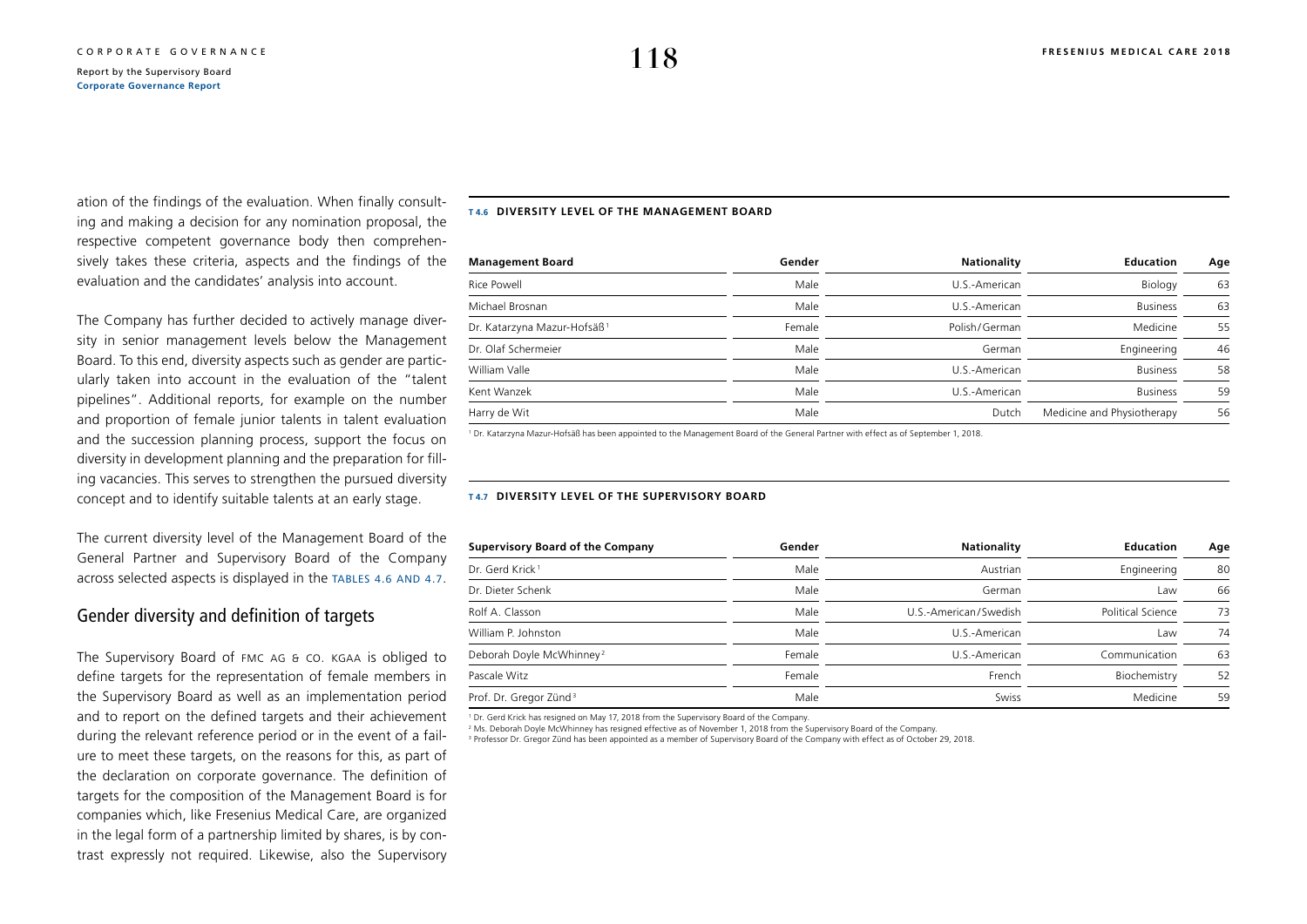Board of Fresenius Medical Care Management ag is not required to define targets for the Management Board, because Fresenius Medical Care Management ag is not in the scope of the relevant legal provisions.

The Supervisory Board of FMC AG & CO. KGAA has resolved on May 10, 2017 to set the target for the representation of female Supervisory Board members at 30 % and has set an implementation period ending on May 9, 2022. With two female members (33 %) in the year under review, the composition of the Supervisory Board was in line with this target until the resignation of Ms. Deborah Doyle McWhinney effective from November 1, 2018. The Supervisory Board intends to propose to the Annual General Meeting in succession to Ms. Deborah Doyle McWhinney again a female member or, if such a proposal is not possible before the expiration of the relevant period, to propose to the competent court a female member for appointment as a member of the Supervisory Board of the Company. Upon a corresponding election by the Annual General Meeting, or of a court appointment in accordance with the application, respectively, again two out of six members will be female and the target of 30 % female Supervisory Board members, as set by the Supervisory Board, will be surpassed again.

Pursuant to the Act on Equal Participation of Women and Men in Leadership Positions, the Management Board is obliged to define targets for female representation in the two top management levels below the Management Board as well as an appropriate implementation period. In a first step, the Management Board on September 28, 2015, had resolved to define the two top management levels below the Management Board in relation to the participation of executives in the group-wide Long-Term Incentive Program ("ltip"). In a second step, the Management Board resolved on January 13,

2016 upon targets for female representation for the two top management levels below the Management Board and upon the implementation period to end on December 31, 2020. Notwithstanding the determination of these two management levels, the best indicator for Fresenius Medical Care for women holding management positions worldwide is the total number of participants in the group-wide LTIP. Compared with 2017, the proportion of women in these management positions slightly increased and continues to amount to around 33 % at the end of the year under review.

The first management level includes all managers worldwide who directly report to a member of the Management Board and in addition participate in the LTIP. The target that shall be achieved by end of the implementation period on December 31, 2020 is 18.8 %. The proportion of female executives (as of December 31, 2018) was 21.1 % (2017: 19.2 %) and has risen with a slight reduction in the total number of persons of the first management level. The target of 18.8 % that shall be achieved by end of the implementation period on December 31, 2020, hence, has at present already been surpassed by the Company.

The second management level includes all managers worldwide who directly report to a management executive of the first management level and in addition participate in the LTIP. The target (until December 31, 2020) is 28.2 %. While the absolute number of female managers at the second management level could be increased, their percentage share decreased slightly as the total number of persons at the second management level increased. The share of female managers as of December 31, 2018 was 27.4 % (2017: 28.3 %).

Overall, the recruiting and staffing practice of Fresenius Medical Care as well as the selection decisions regarding the

hiring and promotion to top management levels will also in the future be taken with a focus on the specific qualifications of the individual. For this reason, the Management Board will select candidates for the top management of Fresenius Medical Care according to the candidate's excellence and suitability for the specific role and function in such management positions, regardless of their race, gender or other non-performance related attributes. However, the increased focus on diversity in Fresenius Medical Care's talent pipelines will further support an inclusive work environment and ensure that Fresenius Medical Care's employees continue to have equal career opportunities.

# **RELEVANT INFORMATION ABOUT CORPORATE GOVERNANCE PRACTICES**

### **COMPLIANCE**

Global business activities mean having global responsibility. As the global market leader in providing dialysis services and products, Fresenius Medical Care is aware of its responsibility. Every day, Fresenius Medical Care strives to improve the lives of its patients world-wide with high-quality products and services.

Fresenius Medical Care takes the highest medical standards as benchmark for quality. Fresenius Medical Care is committed to conducting its business activities in compliance with all relevant legal standards as well as internal and external provisions and requirements. The patients, customers, payors,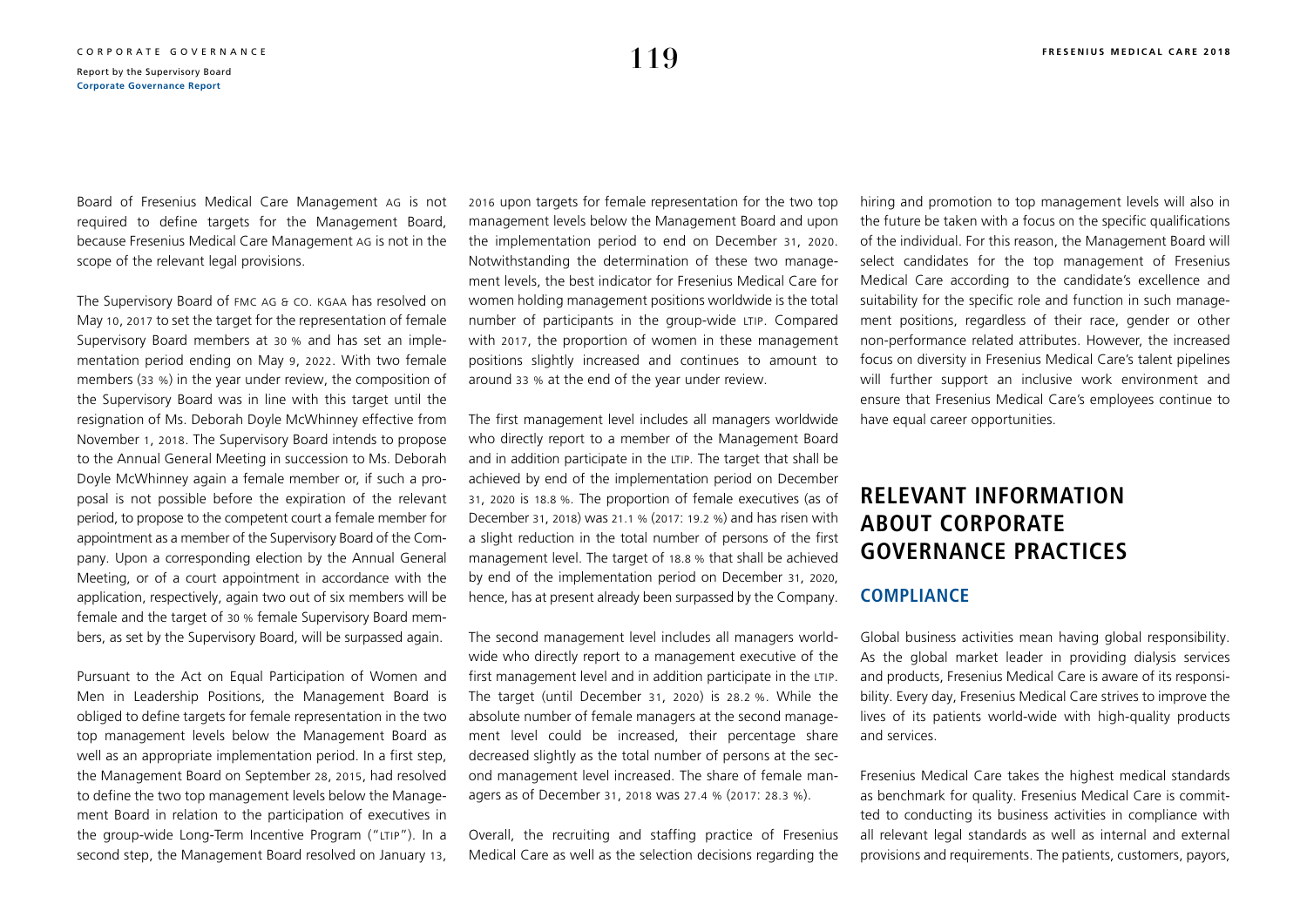investors and regulators of Fresenius Medical Care as well as all other stakeholders expect Fresenius Medical Care's business to be conducted based on responsible management, taking into account integrity, sound corporate governance

### Fresenius Medical Care's Code of Ethics and Business Conduct

and adherence to compliance principles.

Fresenius Medical Care's Code of Ethics and Business Conduct is the basis for everything Fresenius Medical Care and its employees do, whether in their dealings with patients, colleagues, suppliers or communities. The Code of Ethics and Business Conduct defines corporate governance practices beyond the legal requirements. It covers Fresenius Medical Care's material non-financial topics such as patient care, quality and innovation, anti-corruption, worker protection, environment, health and safety, as well as non-discrimination. The Code of Ethics and Business Conduct together with the underlying corporate core values also includes Fresenius Medical Care's commitment to respecting human rights. It applies to every function and division worldwide, to every employee of Fresenius Medical Care, and to the Company's direct and indirect majority-owned or controlled affiliates anywhere in the world. Employees must adhere to the principles in the Code of Ethics and Business Conduct. The Code of Ethics and Business Conduct is publicly available on the Company's website at [www.freseniusmedicalcare.com](https://www.freseniusmedicalcare.com/en/about-us/compliance/) in the section "About us" in the sub-section "Compliance".

### Ensuring compliance

Compliance with the rules is essential for the long-term success of Fresenius Medical Care as it determines the corporate culture and is an integral part of day-to-day work. Specialized functions at a global, regional and local level ensure that these principles and core values are implemented and communicated within the organization. Code of Ethics and Business Conduct training programs increase awareness and an understanding of the applicable rules and help employees comply with these rules. These are held regularly and are mandatory for all relevant employees. There are processes in place to ensure that all of these employees take part in the courses.

All employees of Fresenius Medical Care are encouraged to report any potential cases of non-compliance with laws, regulations, internal policies, as well as actual or suspected misconduct that violates the Code of Ethics and Business Conduct. Several options are available for this: For example, they can report actual and potential misconduct to their superiors or to the compliance function. Non-compliance may also be reported anonymously via the so-called Compliance Action Line or e-mail addresses set up for this purpose.

### **RISK AND OPPORTUNITY MANAGEMENT**

At Fresenius Medical Care, an integrated management system is in place to ensure that risks and opportunities are already identified at an early stage, optimizing the risk profile and minimizing the costs potentially related to the occurrence of risks through timely intervention. Fresenius Medical Care's risk management is therefore an important component of the corporate management of Fresenius Medical Care. The adequateness and effectiveness of the internal control systems of Fresenius Medical Care for the financial reporting are reviewed on a regular basis by the Management Board and by Fresenius Medical Care's auditor.

Further information about the risk and opportunity management system can be found in the "Risks and Opportunities Report" starting on [page 63](#page--1-0).

# **GERMAN CORPORATE GOVERNANCE CODE AND DECLARATION OF COMPLIANCE**

The German Corporate Governance Code includes nationally and internationally accepted standards of good and responsible corporate governance in the form of recommendations and suggestions. The Code aims for making the rules for managing and supervising companies in Germany more transparent and comprehensible. The Code is also intended to enhance the confidence of international and national investors and of the public as well as of employees and customers in the management and supervision of German listed stock corporations.

The Management Board of Fresenius Medical Care Management AG and the Supervisory Board of FMC AG & CO. KGAA endorse the standards set forth in the German Corporate Governance Code. The vast majority of the recommendations and suggestions in the Code have been an integral and active part of Fresenius Medical Care's day-to-day operations since the founding of the Company.

The current annually required Declaration of Compliance according to section 161 of the German Stock Corporation Act issued by the Management Board of Fresenius Medical Care Management ag and the Supervisory Board of fmc ag &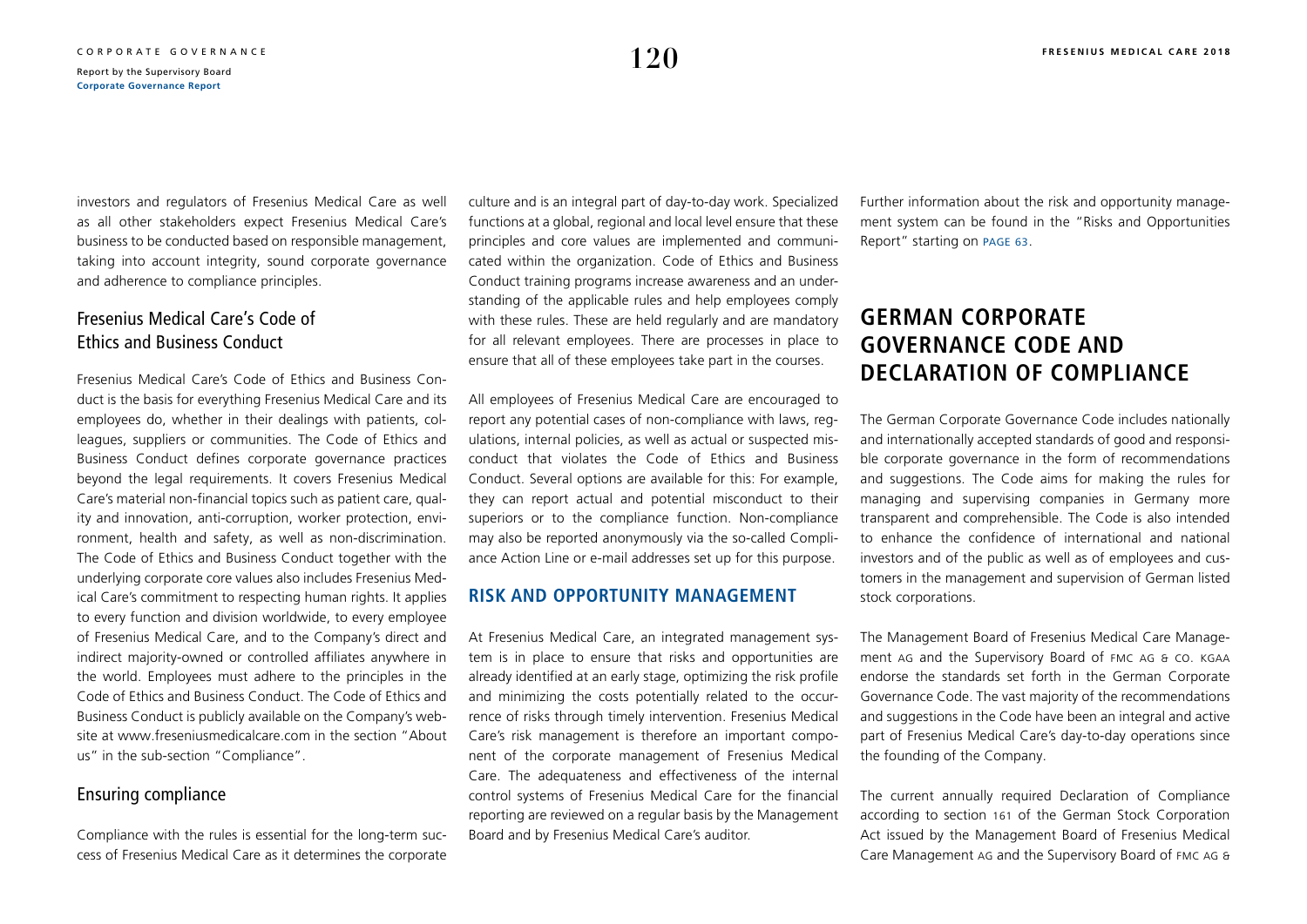co. kgaa as of December 2018 is reported hereinafter. The current and previous Declarations of Compliance and other extensive information on corporate governance are permanently made publicly available on the Company's website at [www.freseniusmedicalcare.com](https://www.freseniusmedicalcare.com/en/investors/corporate-governance/declaration-of-compliance/) in the "Investors" section.

**DECLARATION BY THE MANAGEMENT BOARD OF THE GENERAL PARTNER OF FRESENIUS MEDICAL CARE AG & CO. KGAA, FRESENIUS MEDICAL CARE MANAGEMENT AG, AND BY THE SUPERVISORY BOARD OF FRESENIUS MEDICAL CARE AG & CO. KGAA ON THE GERMAN CORPORATE GOVERNANCE CODE PURSUANT TO SECTION 161 GERMAN STOCK CORPORATION ACT (AKTIENGESETZ)**

The Management Board of the General Partner of Fresenius Medical Care ag & co. kgaa, Fresenius Medical Care Management ag, (hereafter: the Management Board) and the Supervisory Board of Fresenius Medical Care AG & CO. KGAA declare that since issuance of the previous declaration of compliance in December 2017 the recommendations of the "German Corporate Governance Code Government Commission" published by the Federal Ministry of Justice and Consumer Protection in the official section of the Federal Gazette (hereafter: the Code) in the version of February 7, 2017 since publication thereof in the Federal Gazette have been met and will be met in the future. Only the following recommendations of the Code in its version of February 7, 2017 have not been met and will not be met to the extent described below:

### Code number 4.2.3 paragraph 2 sentence 6: Caps regarding specific compensation amounts

Pursuant to Code number 4.2.3 paragraph 2 sentence 6, the amount of compensation for Management Board members shall be capped, both overall and for variable compensation components.

This recommendation is not met. The service agreements with members of the Management Board do not provide for caps regarding specific amounts for all compensation components and accordingly not for caps regarding specific amounts for the overall compensation. The performance-oriented shortterm compensation (the variable bonus) is capped. As regards stock options, phantom stock and performance shares as compensation components with long-term incentives, the service agreements with members of the Management Board do provide for a possibility of limitation but not for caps regarding specific amounts. Introducing caps regarding specific amounts in relation to such stock-based compensation components would contradict the basic idea of the members of the Management Board participating appropriately in the economic risks and opportunities of the Company. Instead of that, Fresenius Medical Care pursues a flexible concept considering each individual case. In situations of extraordinary developments in relation to the stock-based compensation which are not related to the performance of the Management Board, the Supervisory Board may cap the stock-based compensation.

### Code number 4.2.3 paragraph 4: Severance payment cap

Pursuant to Code number 4.2.3 paragraph 4, in concluding Management Board contracts, care shall be taken to ensure

that payments made to a Management Board member on premature termination of his/ her contract, including fringe benefits, do not exceed the value of two years' compensation (severance payment cap) and compensate no more than the remaining term of the employment contract. The severance payment cap shall be calculated on the basis of the total compensation for the past full financial year and if appropriate also the expected total compensation for the current financial year.

These recommendations are not met insofar as the employment contracts of the members of the Management Board do not contain severance payment arrangements for the case of premature termination of the contract and consequentially do not contain a limitation of any severance payment amount insofar. Uniform severance payment arrangements of this kind would contradict the concept practiced by Fresenius Medical Care in accordance with the German Stock Corporation Act according to which employment contracts of the members of the Management Board are, in principle, concluded for the period of their appointment. They would also not allow for a well-balanced assessment in the individual case.

# Code number 4.2.5 paragraph 3: Presentation in the Compensation Report

Pursuant to Code number 4.2.5 paragraph 3, the presentation of the compensation for each individual member of the Management Board in the Compensation Report shall inter alia present the maximum and minimum achievable compensation for variable compensation components by using corresponding model tables.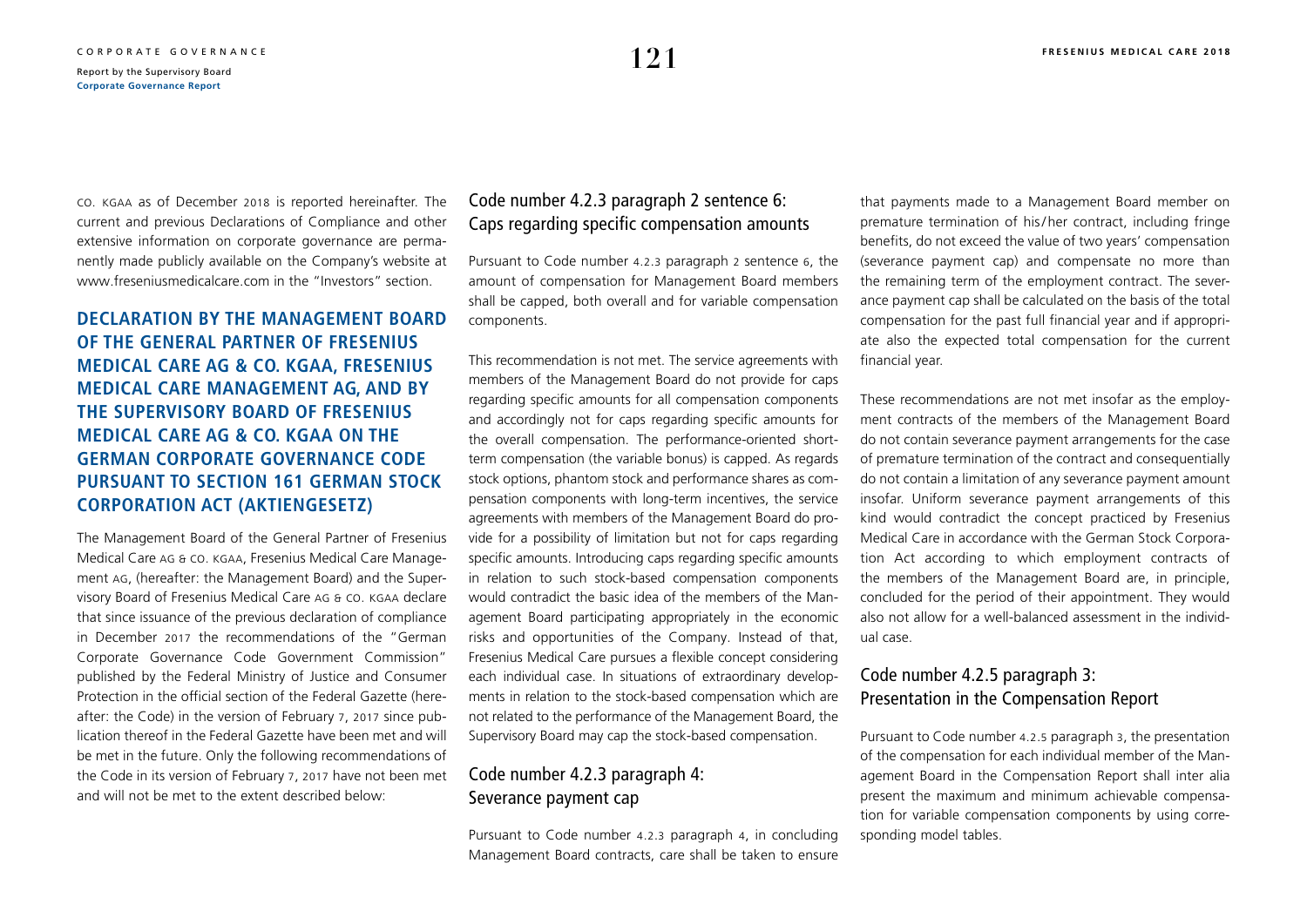<span id="page-19-0"></span>Fresenius Medical Care, in deviation from Code number 4.2.3 paragraph 2 sentence 6, does not provide for caps regarding specific amounts for all variable compensation components and, therefore, does not provide for caps regarding specific amounts for the overall compensation. In this respect, the compensation report cannot meet the recommendations of the code. Irrespective thereof, Fresenius Medical Care will continue to present its compensation system and the amounts paid to members of the Management Board in its compensation report in a comprehensive and transparent manner. The compensation report will include tables relating to the value of the benefits granted as well as to the allocation in the year under review which follow the structure and largely also the specifications of the model tables.

### Code number 5.1.2 paragraph 2 sentence 3: Age limit for members of the Management Board

Pursuant to Code number 5.1.2 paragraph 2 sentence 3 an age limit shall be specified for members of the Management Board. As in the past, Fresenius Medical Care will refrain from determining an age limit for members of the Management Board in the future. Complying with this recommendation would unduly limit the selection of qualified candidates.

# Code number 5.4.1 paragraph 2 and paragraph 4: Specification of concrete objectives regarding the composition of the Supervisory Board and their consideration when making election proposals

Pursuant to Code number 5.4.1 paragraph 2 and paragraph 4, the Supervisory Board shall specify concrete objectives regarding its composition and shall prepare a profile of competence for the entire Supervisory Board. Within the Company-specific situation the composition of the Supervisory Board shall reflect appropriately the international activities of the Company, potential conflicts of interest, the number of independent Supervisory Board members within the meaning of Code number 5.4.2, an age limit and a regular limit to Supervisory Board members' term of office, both to be specified, as well as diversity. Proposals by the Supervisory Board to the General Meeting shall take these targets into account, while simultaneously aiming at fulfilling the profile of competence of the entire Supervisory Board. The status of the implementation shall be published in the Corporate Governance Report. These recommendations are partly not met.

The composition of the Supervisory Board needs to be aligned to the enterprise's interest and has to ensure the effective supervision and consultation of the Management Board. Hence, it is a matter of principle and of prime importance that each member is suitably qualified. When discussing its election proposals to the General Meeting, the Supervisory Board will take into account the international activities of the enterprise, potential conflicts of interest, the number of independent Supervisory Board members within the meaning of Code number 5.4.2, and diversity, while simultaneously aiming at fulfilling the profile of competence of the entire Supervisory Board.

In the enterprise's interest not to limit the selection of qualified candidates in a general way, the Supervisory Board, however, confines itself to pursue self-defined targets for the representation of female Supervisory Board members and particularly refrains from an age limit and from a duration limit on the term of membership. Instead, the Supervisory Board shall also consist of members with long-term experience and thus individuals who are generally older in order to ensure a balanced ratio of Supervisory Board members of diverse age and various terms of membership.

Following the necessary detailed preparation, the Supervisory Board has developed the profile of competence for the entire Supervisory Board and resolved upon it on March 14, 2018. Since then, the Supervisory Board takes into consideration such profile of competence when discussing its election proposals to the General Meeting, and the respective recommendations pursuant to Code number 5.4.1 paragraph 2 sentence 1 and paragraph 4 sentence 1 are thus met.

Bad Homburg v.d.H., December 2018

Management Board of the General Partner of Fresenius Medical Care AG & CO. KGAA, Fresenius Medical Care Management ag and Supervisory Board of Fresenius Medical Care AG & CO. KGAA

# **FURTHER INFORMATION REGARDING CORPORATE GOVERNANCE**

### **SHAREHOLDERS**

The shareholders of the Company exercise their rights and voting powers in the General Meeting. The share capital of FMC AG & CO. KGAA is divided exclusively into ordinary shares. Each share of fmc ag & co. kgaa entitles the holder to one vote at the General Meeting. Shares with multiple or prefer-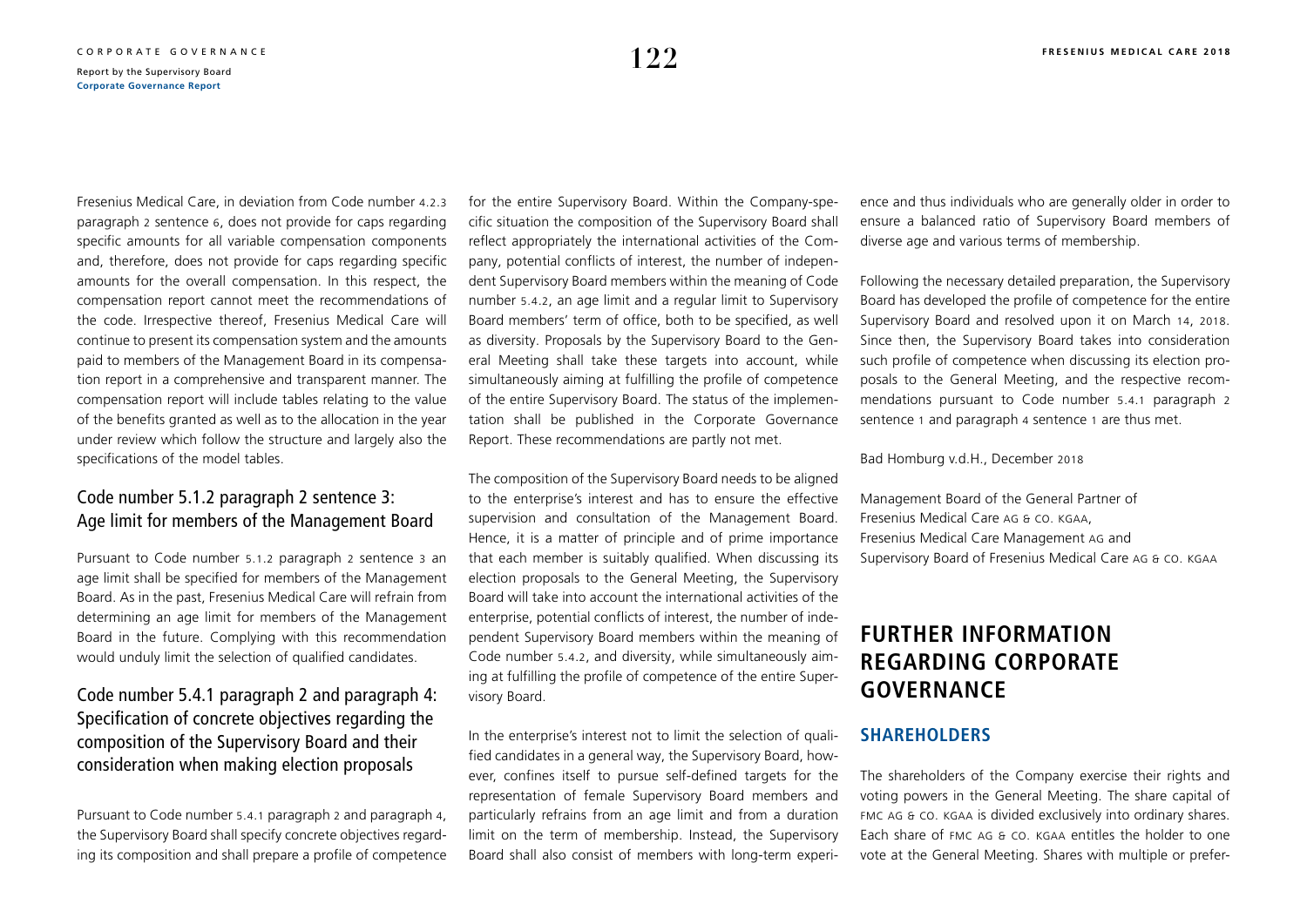<span id="page-20-0"></span>ence voting rights do not exist. As a matter of principle, the General Partner (as far as it would be a shareholder in the Company, which was not the case in the year under review) respectively, its sole shareholder, Fresenius se & co. kgaa, can exercise at the General Meeting the voting rights connected with the shares they hold in FMC AG & CO. KGAA. However, the General Partner and its sole shareholder are subject to various rules preventing them by law from voting on certain resolutions. These include, among others, the election of the Supervisory Board, formal approval of the actions of the General Partner and the members of the Supervisory Board of fmc ag & co. kgaa, as well as the election of the auditor of the annual financial statements. This is to guarantee that the other shareholders in the partnership limited by shares (kgaa) can solely decide on these matters, particularly those concerning the control of the management.

### **GENERAL MEETING**

Shareholders can exercise their voting rights at the General Meeting, by proxy via a representative of their choice or by a Company-nominated proxy acting on their instructions. Proxy voting instructions to a Company nominee can be issued before and during the Annual General Meeting until the end of the general debate.

The Annual General Meeting of fmc ag & co. kgaa took place on May 17, 2018 in Frankfurt/Main (Germany). Approximately 80 % of the share capital was represented at the Annual General Meeting. At the Annual General Meeting, resolutions were passed on the following topics:

 $\rightarrow$  approval of the annual financial statements for the fiscal year 2017,

 $\rightarrow$  allocation of distributable profit,

- $\rightarrow$  approval of the actions of the General Partner for the fiscal year 2017,
- $\rightarrow$  approval of the actions of the Supervisory Board for the fiscal year 2017,
- $\rightarrow$  election of the auditors and consolidated group auditors for the fiscal year 2018,
- $\rightarrow$  modernization and revision of various provisions of the Company's Articles of Association.

All documents and information on the Annual General Meeting are available on the Company's website at [www.](https://www.freseniusmedicalcare.com/en/agm/) [freseniusmedicalcare.com](https://www.freseniusmedicalcare.com/en/agm/) in the "Investors" section.

### **LEGAL RELATIONSHIPS WITH MEMBERS OF THE COMPANY'S CORPORATE BODIES**

When making decisions and in connection with the tasks and activities performed by them, the members of the Management Board of the General Partner and of the Supervisory Board of fmc ag & co. kgaa, as well as the Supervisory Board of Fresenius Medical Care Management ag, do not pursue personal interests or give unjustified advantages to other people. Any business dealings with the Company by members of the corporate bodies are to be disclosed to the Supervisory Board of fmc ag & co. kgaa immediately and are subject to its approval, if necessary. The Supervisory Board reports to the General Meeting on possible conflicts of interests of its members and on the treatment of such conflicts.

Mr. Rice Powell as the Chairman of Fresenius Medical Care Management ag's Management Board is, with the approval of Fresenius Medical Care Management ag's Supervisory

Board, at the same time a member of the Management Board of Fresenius Management se.

The member of the Supervisory Board of FMC AG & CO. KGAA Dr. Dieter Schenk (until May 17, 2018 Vice Chairman, since then Chairman) is also member and Vice Chairman of the Supervisory Board of Fresenius Medical Care Management ag and of the Supervisory Board of Fresenius Management se, the General Partner of Fresenius se & co. kgaa.

Dr. Dieter Schenk continues to be Chairman of the foundation board of the Else Kröner-Fresenius-Stiftung, the sole shareholder of Fresenius Management se as well as limited shareholder of Fresenius se & co. kgaa and, in addition, member and chairman of the foundation board's steering committee, which, since the termination of the execution of the estate of Mrs. Else Kröner in June 2018, carries out the tasks previously performed by the executors and which include the administration of the Else Kröner-Fresenius-Stiftung's participation in Fresenius se & CO. KGAA and the exercise of the voting rights attached thereto.

Dr. Gerd Krick, who resigned from office as member and Chairman of the Supervisory Board of fmc ag & co. kgaa on May 17, 2018, is also member of the Supervisory Board of Fresenius Medical Care Management ag. Dr. Gerd Krick is also member and Chairman of the Supervisory Board of Fresenius Management se as well as of the Supervisory Board of Fresenius se & co. kgaa. Dr. Gerd Krick receives a pension from Fresenius se & co. kgaa with a view to his previous work on its Management Board.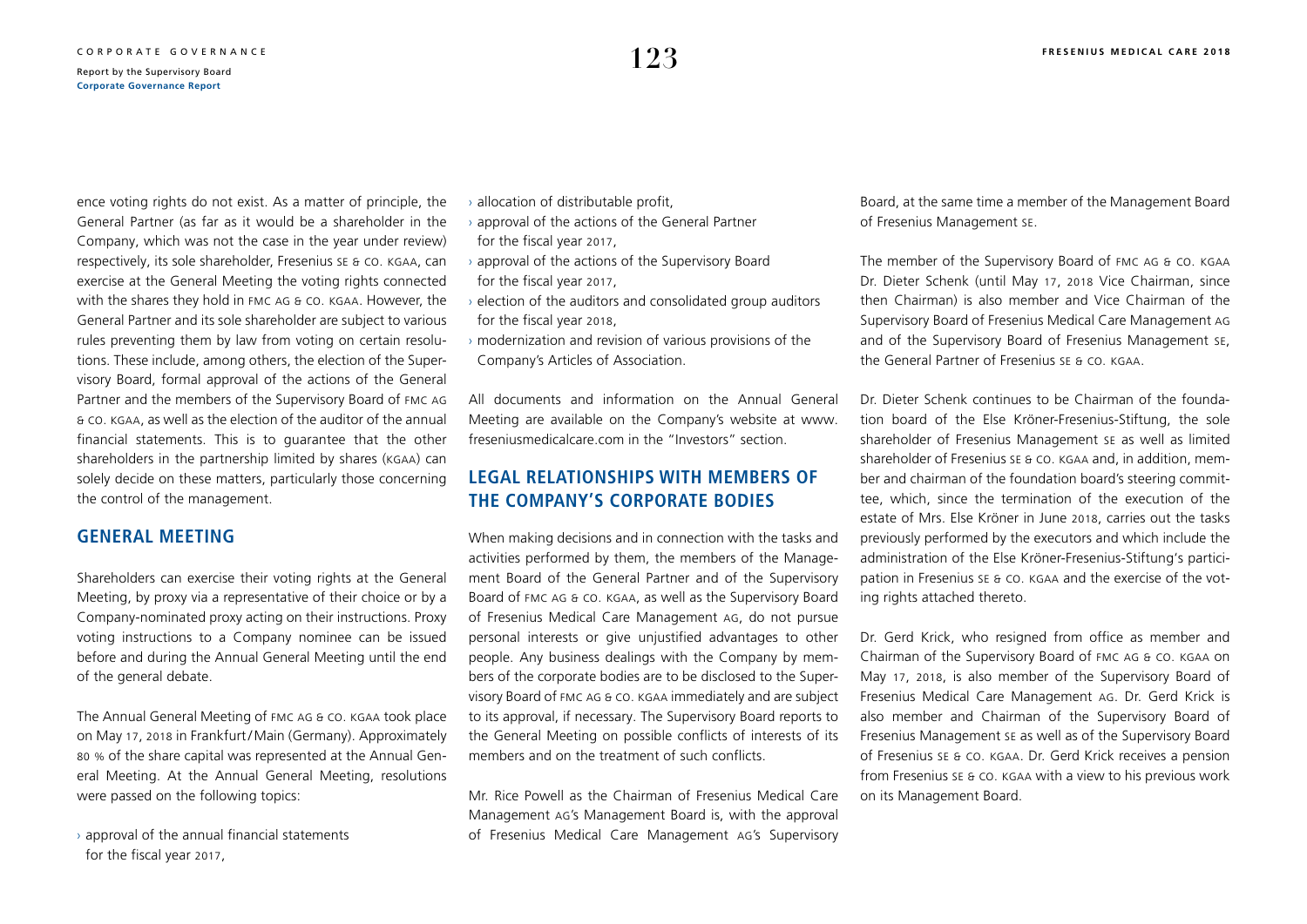The members of the Supervisory Board of FMC AG & CO. KGAA Mr. William P. Johnston and Mr. Rolf A. Classon are also members of the Supervisory Board of Fresenius Medical Care Management ag.

During the year under review, consulting or other service relationships between members of the Supervisory Board and the Company did not exist. With a view to Code number 5.4.6 para. 3 sentence 2, it is noted that for legal advisory services that were provided in the fourth quarter of 2017, legal fees in a total amount of approximately €219 thous (plus vat) were paid in the year under review to individual companies of the internationally operating law firm Noerr, of which Dr. Dieter Schenk was a partner until December 31, 2017.

There were no conflicts of interest of board members that would have been required to be disclosed to the Supervisory Board and of which the Supervisory Board would inform the General Meeting.

### **MANAGERS' TRANSACTIONS**

According to Article 19 of the Regulation (eu) No 596 / 2014 (Market Abuse Regulation), the members of the Management Board and the Supervisory Board as well as other persons discharging managerial responsibilities and all persons who are closely associated with the aforementioned persons shall notify FMC AG & CO. KGAA of any subsequent transaction with shares in Fresenius Medical Care and additional related financial instruments conducted on their own account once a total amount of  $\epsilon$  5,000 has been reached within a calendar year. fmc ag & co. kgaa is required to publish the respective information.

The managers' transactions undertaken in the year under review are, inter alia, published on the Company's website at [www.freseniusmedicalcare.com](https://www.freseniusmedicalcare.com/en/investors/corporate-governance/directors-dealings/) in the "Investors" section.

### **TRANSPARENCY OF REPORTING**

Fresenius Medical Care meets all transparency requirements imposed by number 6 of the Code. Fresenius Medical Care attaches special importance to informing its shareholders simultaneously and uniformly about the Company in its regular financial reporting events. Ad hoc releases and the website of Fresenius Medical Care play an essential role in these efforts. They provide investors and other interested persons equally with direct and timely access to the information Fresenius Medical Care releases.

### **FINANCIAL ACCOUNTING AND AUDIT, STOCK EXCHANGE LISTING**

Fresenius Medical Care prepares Consolidated Financial Statements and a Group Management Report as well as Interim Consolidated Quarterly Reports in accordance with the "International Financial Reporting Standards" (ifrs) as adopted by the eu as well as in accordance with the provisions of the German Commercial Code (Handelsgesetzbuch, hgb). The financial reporting is based on these statements. The Consolidated Financial Statements are published within the first 90 days of the end of each fiscal year, and the Consolidated Quarterly Reports within the first 45 days of the end of each quarter.

The Annual Financial Statements and the Management Report of fmc ag & co. kgaa are prepared in accordance with the legal requirements of the German Commercial Code. The Annual Financial Statements are decisive for the distribution of the annual profit.

Moreover, an Annual Report of Fresenius Medical Care, which includes the Consolidated Financial Statements and the Group Management Report in accordance with ifrs and the German Commercial Code, is published each year.

Fresenius Medical Care's shares are listed on the stock exchange in the u.s. (as so-called American Depositary Receipts) and in Germany. Fresenius Medical Care is therefore subject to a number of regulations and recommendations regarding the management, administration and monitoring of the Company. On the one hand, in addition to mandatory requirements under stock corporation and commercial law, Fresenius Medical Care complies with the regulations of Deutsche Börse and adhere to most of the recommendations of the German Corporate Governance Code. On the other hand, being a non-u.s. company (a so-called "foreign private issuer") Fresenius Medical Care is subject to the regulations connected to Fresenius Medical Care's listing in the u.s. Observance of the Sarbanes-Oxley Act (sox) and portions of the Corporate Governance Rules of the New York Stock Exchange in particular is required. The Sarbanes-Oxley Act includes provisions governing companies and their auditors and is aimed at improving financial reporting, ensuring auditor independence and implementing other matters. The extension of regulations for financial reporting and internal control systems is intended to increase the trust of investors and other parties interested in the Company. Fresenius Medical Care fully complies with the current requirements applicable to the Company.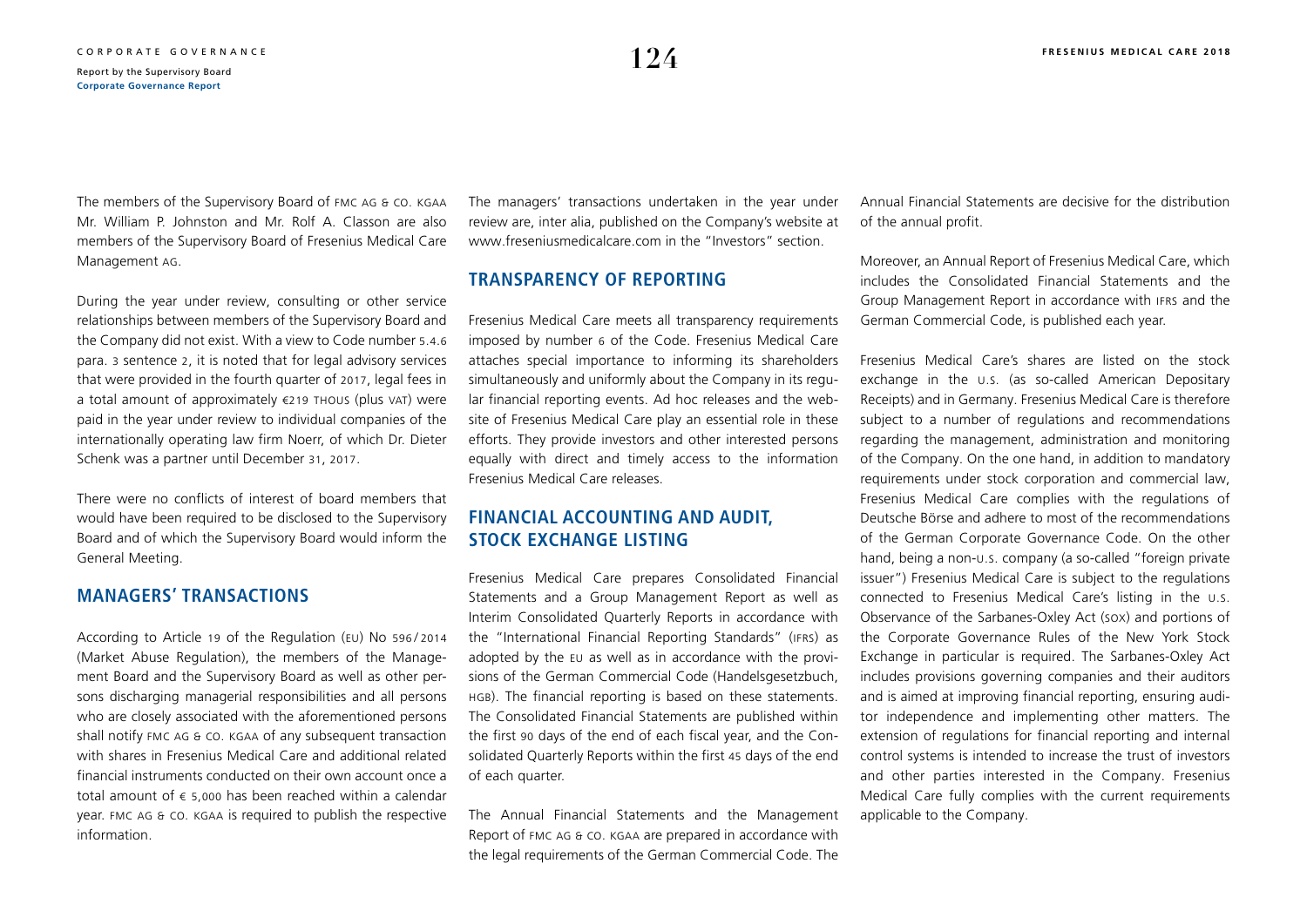# **COMPENSATION REPORT**

The Compensation Report of FMC AG & CO. KGAA summarizes the main elements of the compensation system for the members of the Management Board of Fresenius Medical Care Management ag, the General Partner of fmc ag & co. kgaa, and in this regard notably explains the amounts and structure of the compensation paid to the Management Board. Furthermore, the principles and the amount of the compensation of the Supervisory Board of the Company are described. The Compensation Report is part of the Management Report on the annual financial statements and the annual consolidated group financial statements of FMC AG & CO. KGAA as at December 31, 2018. The Compensation Report is prepared on the basis of the recommendations of the German Corporate Governance Code. The Compensation Report also includes the disclosures as required pursuant to the applicable statutory regulations, notably in accordance with the German Commercial Code (HGB).

### **COMPENSATION OF THE MANAGEMENT BOARD**

The Supervisory Board of Fresenius Medical Care Management ag is responsible for determining the compensation of the Management Board members. The Supervisory Board of Fresenius Medical Care Management ag is assisted in this task by a personnel committee, the Human Resources Committee, a committee which is composed of individual members of the Supervisory Board of Fresenius Medical Care Management ag and which is also responsible for the tasks of a compensation committee. The Human Resources Committee is composed of Mr. Stephan Sturm (Chairman), Dr. Gerd Krick (Vice Chairman), Mr. William P. Johnston, Dr. Dieter Schenk and Mr. Rolf A. Classon.

The current Management Board compensation system was approved by the General Meeting of FMC AG & CO. KGAA on May 12, 2016, and is reviewed by an independent external compensation expert on a regular basis.

The objective of the compensation system is to enable the members of the Management Board to participate reasonably in the sustainable development of the Company's business and to reward them based on their duties and performance as well as their success in managing the Company's economic and financial position giving due regard to the peer environment.

The amount of the total compensation of the members of the Management Board is measured taking particular account of a horizontal comparison with the compensation of management board members of other pax-listed companies and similar companies of comparable size and performance in a relevant peer environment. Furthermore, the relation of the overall compensation of the members of the Management Board and that of the senior management as well as the staff overall, as determined by way of a vertical comparison, is taken into account.

The compensation of the Management Board is, as a whole, performance-based and geared to promoting sustainable corporate development. It consists of three components:

1) non-performance-based compensation (base salary and fringe benefits),

- 2) short-term performance-based compensation (one-year variable compensation),
- 3) components with long-term incentive effects (multi-year variable compensation comprised of share-based compensation with cash settlement and stock options, the latter granted in previous fiscal years).

More information about the compensation components is provided in [chart 4.8 on page 126](#page-23-0).

### I. Non-performance-based compensation

The Management Board members receive a base salary. In Germany or (applicable to Mr. Harry de Wit, who is resident in Hong Kong) Hong Kong, as the case may be, the base salary is paid in twelve equal monthly instalments. To the extent the base salary is paid to members of the Management Board in the u.s., the payment is made in accordance with local customs in twenty-four equal instalments.

Moreover, the members of the Management Board received fringe benefits. These consisted mainly of payments for insurance premiums, the private use of company cars and special payments such as school fees, housing, rent and relocation supplements, reimbursement of fees for the preparation of tax returns, reimbursement of charges, compensation for forfeited compensation benefits from the previous employment relationship, anniversary payments, contributions to pension, accident, life and health insurance as well as tax burden compensation due to varying tax rates applicable in Germany and the u.s. (net compensation) and other benefits in kind and fringe benefits, also in case accruals have been set up therefore.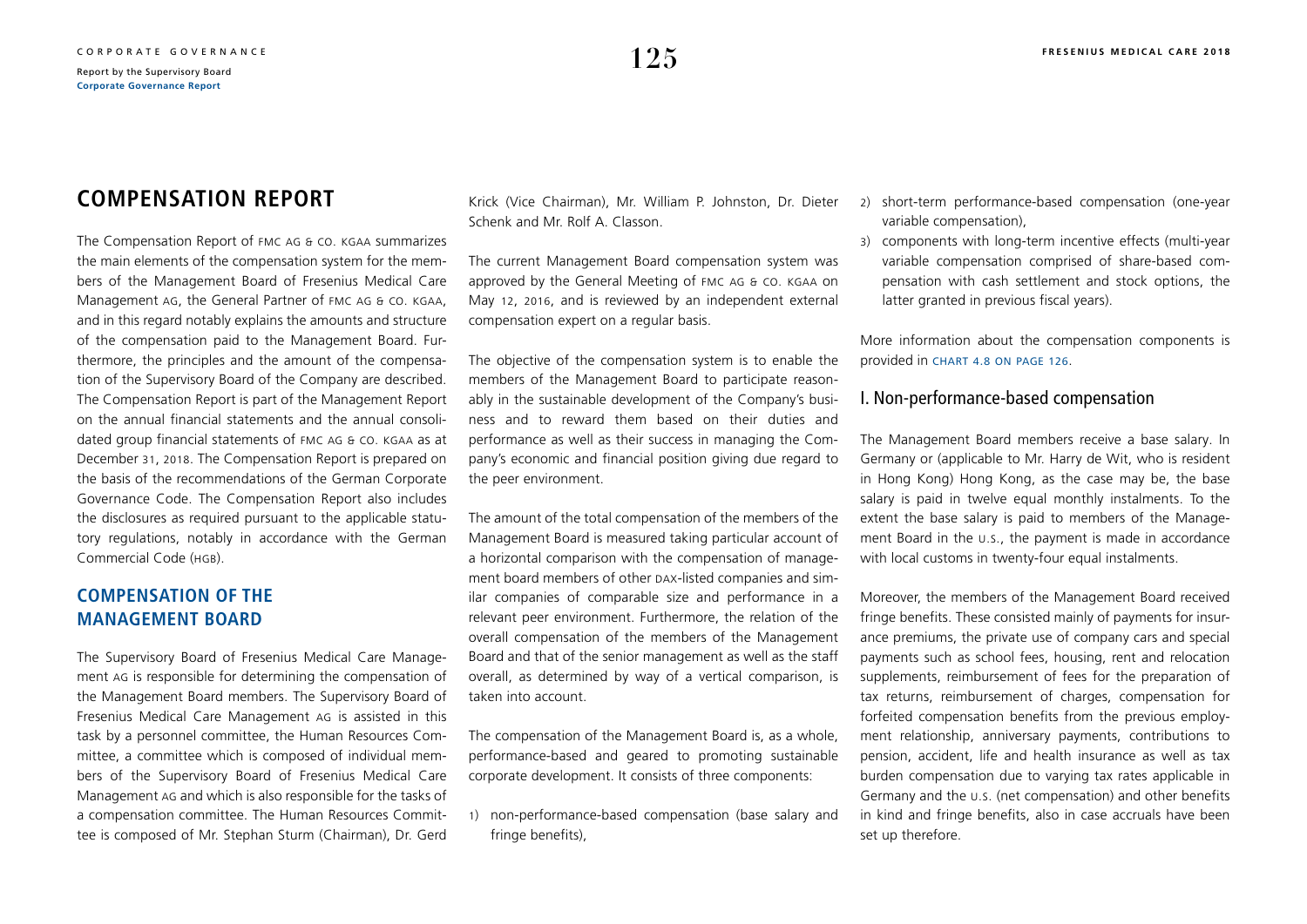#### <span id="page-23-0"></span>**C 4.8 COMPENSATION COMPONENTS GRANTED DURING THE FISCAL YEAR**



### II. Performance-based compensation

Performance-based compensation is awarded as a short-term cash component (one-year variable compensation) and as components with long-term incentive effects (comprising share-based compensation with cash settlement). The oneyear variable compensation consists of an amount that is payable without deferral after the end of the fiscal year (Bonus) and an amount that is converted into virtual shares of the Company as an amount to be deferred (the so-called Share Based Award, together with the Bonus the "Total Bonus"). The share-based compensation with cash settlement consists of the Share Based Award as well as of Performance Shares, which have been granted in the context of the Fresenius Medical Care Long-Term Incentive Plan 2016 (hereinafter: LTIP 2016).

More information about the performance-based compensation components is provided in CHART 4.11 ON PAGE 127.

Under the Fresenius Medical Care Long-Term Incentive Program 2011 (hereinafter: ltip 2011), individual members of the Management Board may under certain conditions also exercise stock options already granted or receive a share-based compensation with cash settlement from already granted phantom stock.

#### **One-year variable compensation and Share Based Award**

The amount of the one-year variable compensation and of the Share Based Award depends on the achievement of the following individual and joint targets which are derived from the corporate strategy:

#### › net income growth,

- $\rightarrow$  free cash flow (net cash provided by (used in) operating activities after capital expenditures, before acquisitions and investments) in percent of revenue,
- › operating income margin.

The targets are weighted differently depending on the Management Board department or function. In the case of Messrs. Rice Powell and Michael Brosnan (both with corporate group functions) as well as Dr. Olaf Schermeier (Research and Development), the net income growth is weighted with 80 %. In the case of Dr. Katarzyna Mazur-Hofsäß (Management Board member since September 1, 2018) and Messrs. William Valle and Harry de Wit (each of them being Management Board members with regional responsibility) as well as Mr. Kent Wanzek (Global Manufacturing and Quality), the net income growth is weighted with 60 %. In the case of the members of the Management Board last named, the valuation of the operating margins contributes another 20 %. The target free cash flow as a percentage of the sales revenues is uniformly measured with 20 % for all members of the Management Board – see TABLE  $4.9$ .

#### **T 4.9 WEIGHTING OF TARGETS**

|                                                                  | Net income<br>growth | Free cash<br>flow in % of<br>revenues | Operating<br>margin<br>(regional) |
|------------------------------------------------------------------|----------------------|---------------------------------------|-----------------------------------|
| Corporate group<br>function and/or<br>Research and Development   | 80 %                 | 20 %                                  |                                   |
| Regional functions<br>and/or Global<br>Manufacturing and Quality | 60 %                 | 20%                                   | 20%                               |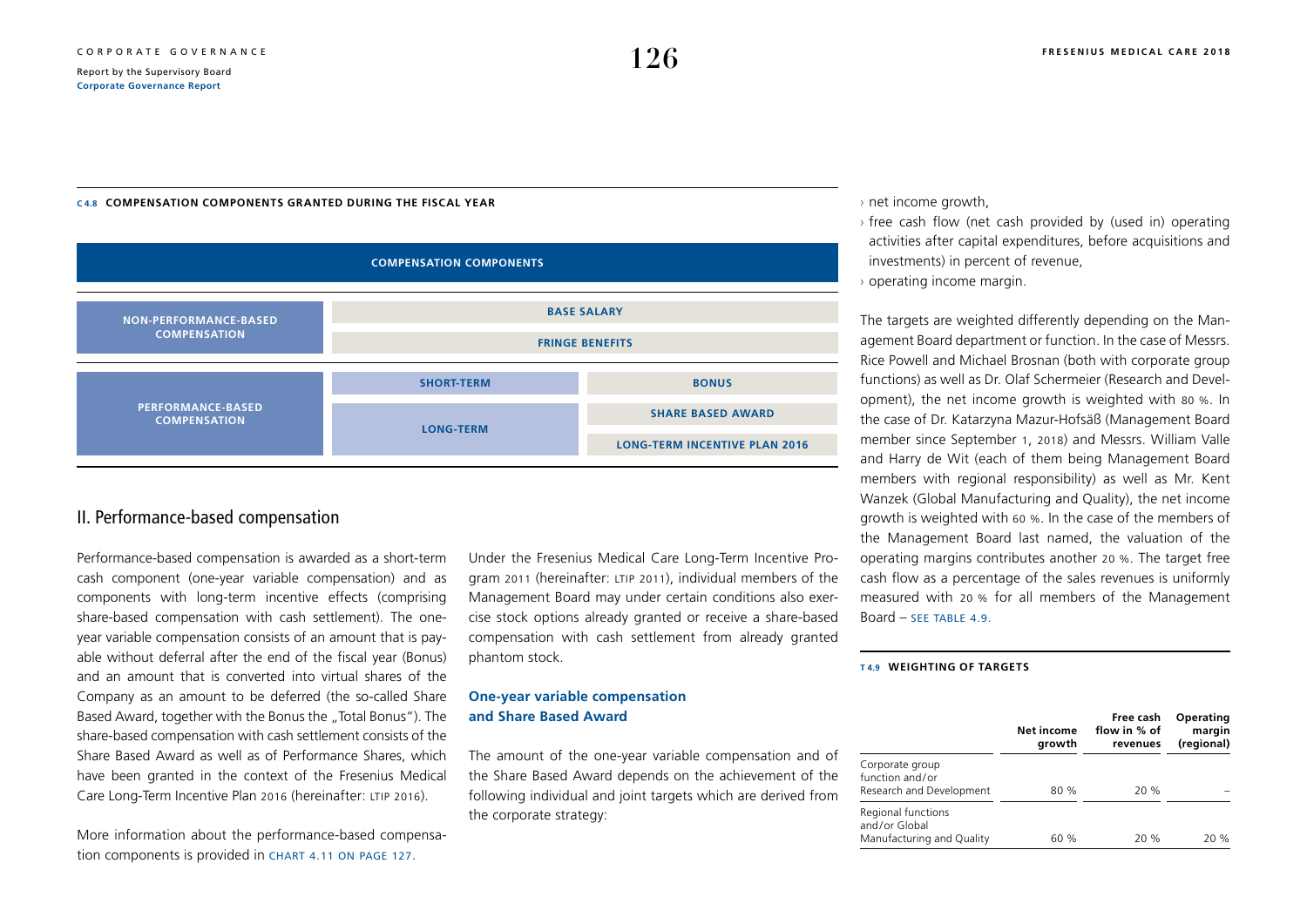<span id="page-24-0"></span>The degree of the achievement of the specific targets (target achievement) is determined by comparing the actual values with the target values to be achieved. The net income growth is taken into account up to a growth rate of 10 %. The targets regarding the respective free cash flow as a percentage of revenues fall within a range of rates between 3 % and 6 % and are evaluated within the Group or, as the case may be, in the relevant regions. For the benefit of Management Board members with regional responsibilities as well as for the benefit of the Management Board member responsible for Global Manufacturing and Quality, growth of regional operating income margins is compensated within individual targets ranging between 13 % and 18.5 %, reflecting the particularities of the respective regions and responsibilities – see table 4.10.

#### **T 4.10 TARGET VALUES**

|                                    | $0\%$<br>target<br>achievement<br>(Minimum) | 100 %<br>target<br>achievement                                                                            | 120 %<br>target<br>achievement<br>(Maximum) |
|------------------------------------|---------------------------------------------|-----------------------------------------------------------------------------------------------------------|---------------------------------------------|
| Net income growth                  | 0.00%                                       | 8.00 %                                                                                                    | 10.00 %                                     |
| Free cash flow<br>in % of revenues | 3.00 %                                      | 5.71 %                                                                                                    | 6.00%                                       |
| Operating margin                   |                                             | Individual target corridors between<br>13.00 and 18.50 %,<br>depending on the respective responsibilities |                                             |

The degree of overall target achievement of each member of the Management Board is determined by the weighted arithmetic mean of the target achievement of the individual targets. Multiplying the degree of the respective overall target achievement by the respective base salary and another fixed

|                   |                                              | <b>PERFORMANCE-BASED COMPENSATION</b>                                          |
|-------------------|----------------------------------------------|--------------------------------------------------------------------------------|
|                   |                                              |                                                                                |
|                   |                                              | Annual payment in cash after lapse of the fiscal year                          |
| <b>SHORT-TERM</b> | <b>BONUS</b>                                 | Targets: Net income growth, Free cash flow in % of revenues, Operating margin  |
|                   |                                              | Overall target achievement: 0 - 120 %                                          |
|                   |                                              |                                                                                |
|                   |                                              | Deferred part of the Total Bonus converted into virtual shares of the Company  |
|                   | <b>SHARE</b><br><b>BASED</b><br><b>AWARD</b> | Exercise and payment after three years at the earliest                         |
| <b>LONG-TERM</b>  |                                              | Payment amount in cash depends on Company's share price at exercise            |
|                   |                                              | Performance Share Plan with a vesting period of four years and payment in cash |
|                   | <b>LTIP 2016</b>                             | Targets: Revenue growth, Net income growth, and ROIC level against target ROIC |
|                   |                                              | Overall target achievement: 0 - 200 %                                          |

#### **C 4.11 PERFORMANCE-BASED COMPENSATION COMPONENTS GRANTED IN THE FISCAL YEAR**

multiplier results in the Total Bonus, of which a 75 % share is paid out in cash to the Management Board members as oneyear variable compensation after approval of the annual financial statements of fmc ag & co. kgaa for the respective fiscal year as Bonus. Since the degree of target achievement is limited to a maximum of 120 %, the Management Board's maximum achievable one-year variable compensation has maximum limits (cap).

For the fiscal year and the previous year, the amount of cash compensation payments to members of the Management Board without components with long-term incentive effects  $\frac{1}{2}$  can be found in TABLE 4.12 ON PAGE 128.

The portion of the one-year variable compensation not paid out for the fiscal year in question, amounting to 25 % of the Total Bonus, is converted into virtual shares not backed by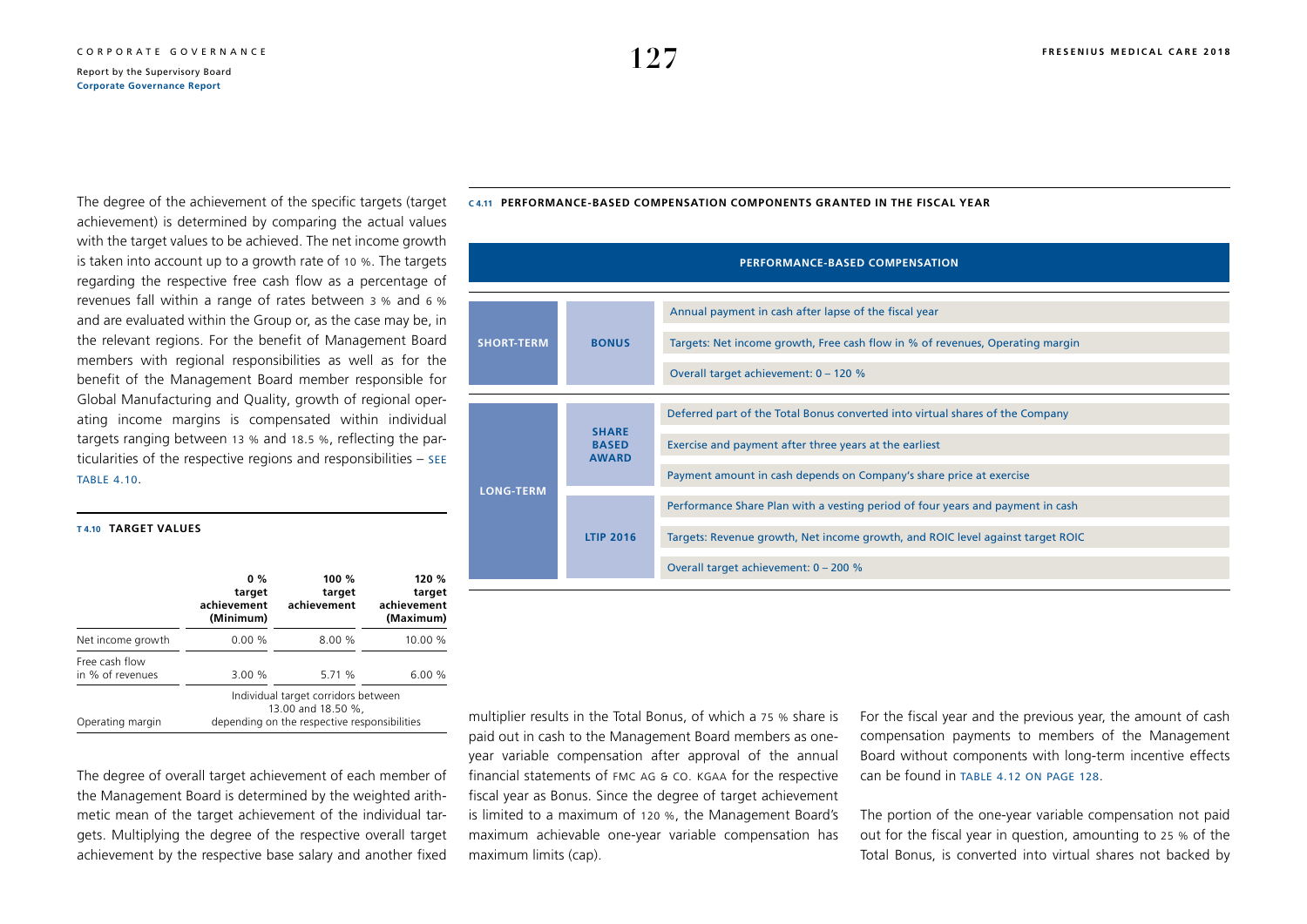#### <span id="page-25-0"></span>**T 4.12 AMOUNT OF CASH PAYMENTS** IN  $\epsilon$  THOUS

|                                                                 | Non-performance-based<br>compensation |                          | Short-term performance<br>based compensation |                        | <b>Cash compensation</b><br>(without long-term<br>incentive components) |                          |       |                   |
|-----------------------------------------------------------------|---------------------------------------|--------------------------|----------------------------------------------|------------------------|-------------------------------------------------------------------------|--------------------------|-------|-------------------|
|                                                                 |                                       | <b>Base salary</b>       |                                              | <b>Fringe benefits</b> |                                                                         | <b>Bonus</b>             |       |                   |
|                                                                 | 2018                                  | 2017 <sup>1</sup>        | 2018                                         | 2017 <sup>1</sup>      | 2018                                                                    | 2017 <sup>1</sup>        | 2018  | 2017 <sup>1</sup> |
| Members of the Management Board serving as of December 31, 2018 |                                       |                          |                                              |                        |                                                                         |                          |       |                   |
| Rice Powell                                                     | 1,270                                 | 1,217                    | 195                                          | 173                    | 2,376                                                                   | 2,297                    | 3,841 | 3,687             |
| Michael Brosnan                                                 | 720                                   | 735                      | 56                                           | 134                    | 1,300                                                                   | 1,315                    | 2,076 | 2,184             |
| Dr. Katarzyna Mazur-Hofsäß <sup>2</sup>                         | 233                                   | $\overline{\phantom{0}}$ | 8443                                         | -                      | 370                                                                     | $\overline{\phantom{a}}$ | 1,447 |                   |
| Dr. Olaf Schermeier                                             | 490                                   | 490                      | 131                                          | 134                    | 970                                                                     | 970                      | 1,591 | 1,594             |
| William Valle <sup>2</sup>                                      | 792                                   | 721                      | 330                                          | 88                     | 1,395                                                                   | 1,291                    | 2,517 | 2,100             |
| Kent Wanzek                                                     | 550                                   | 575                      | 126                                          | 85                     | 1,076                                                                   | 1,085                    | 1,752 | 1,745             |
| Harry de Wit                                                    | 480                                   | 480                      | 315                                          | 321                    | 950                                                                     | 950                      | 1,745 | 1,751             |

#### **Former members of the Management Board who resigned during the fiscal year 20174**

| Ronald Kuerbitz | $\overline{\phantom{a}}$ | 109   | $-$                      | $\overline{\phantom{0}}$<br>43 | $\overline{\phantom{a}}$ | $\overline{\phantom{a}}$ | $-$    | 152    |
|-----------------|--------------------------|-------|--------------------------|--------------------------------|--------------------------|--------------------------|--------|--------|
| Dominik Wehner  | $\overline{\phantom{a}}$ | 425   | $\overline{\phantom{a}}$ | 38                             | $\overline{\phantom{a}}$ | 732                      | $-$    | ,195   |
| <b>TOTAL</b>    | 4,535                    | 4,752 | ,997                     | ,016                           | 8,437                    | 8,640                    | 14,969 | 14,408 |

<sup>1</sup> Please note for purposes of comparison between the amounts indicated and those of the fiscal year that the compensation is subject to foreign exchange rate fluctuations depending on whether it is contractually denominated in euro (Dr. Katarzyna Mazur-Hofsäß as well as Messrs. Dr. Olaf Schermeier and Harry de Wit) or U.S. dollar (Messrs. Rice Powell, Michael Brosnan, William Valle and Kent Wanzek).

<sup>2</sup> Please note for purposes of comparison of the amounts indicated for the fiscal year that Dr. Katarzyna Mazur-Hofsäß has been appointed as member of the Management Board only with effect as of September 1, 2018 and Mr. William Valle with effect as of February 17, 2017 and, therefore, they have received compensation payments to be set out herein only in each case as of such date. <sup>3</sup> The other benefits of Dr. Katarzyna Mazur-Hofsäß include a one-off special payment in the amount of €800 THOUS by which Dr. Katarzyna Mazur-Hofsäß was compensated for forfeited compensation benefits from the previous employment relationship.

4 Mr. Dominik Wehner resigned from the Management Board with effect as of the end of December 31, 2017 and Mr. Ronald Kuerbitz with effect as of February 17, 2017.

equity and allocated to the members of the Management Board in the form of the so-called Share Based Award. The Share Based Award is attributed to the compensation components with long-term incentive effect and can be exercised at the earliest after a period of three years following the grant date. In special cases (e.g. occupational disability, entry into retirement, non-renewal of expired employment contracts by the Company), a shorter period may apply. The payment from the Share Based Award is made in cash and depends on the share price of FMC AG & CO. KGAA upon exercise.

In accordance with the targets achieved in the fiscal year, the members of the Management Board who were members of the Management Board on December 31 of the fiscal year acquired entitlements to Share Based Awards valued at €3,414 thous (2017: €3,418 thous). Based on the already fixed value, the allocation of the specific number of virtual shares made by the Supervisory Board in principle takes place no sooner than March of the following year on the basis of the then current price conditions of the shares of fmc ag & co. kgaa. This number will then serve as a multiplier for the share price on the respective exercise date and, thus, as the basis for the determination of the payment amount of the respective share-based compensation.

More information about the functionality of the Total Bonus is provided in [chart 4.13 on page 129](#page-26-0).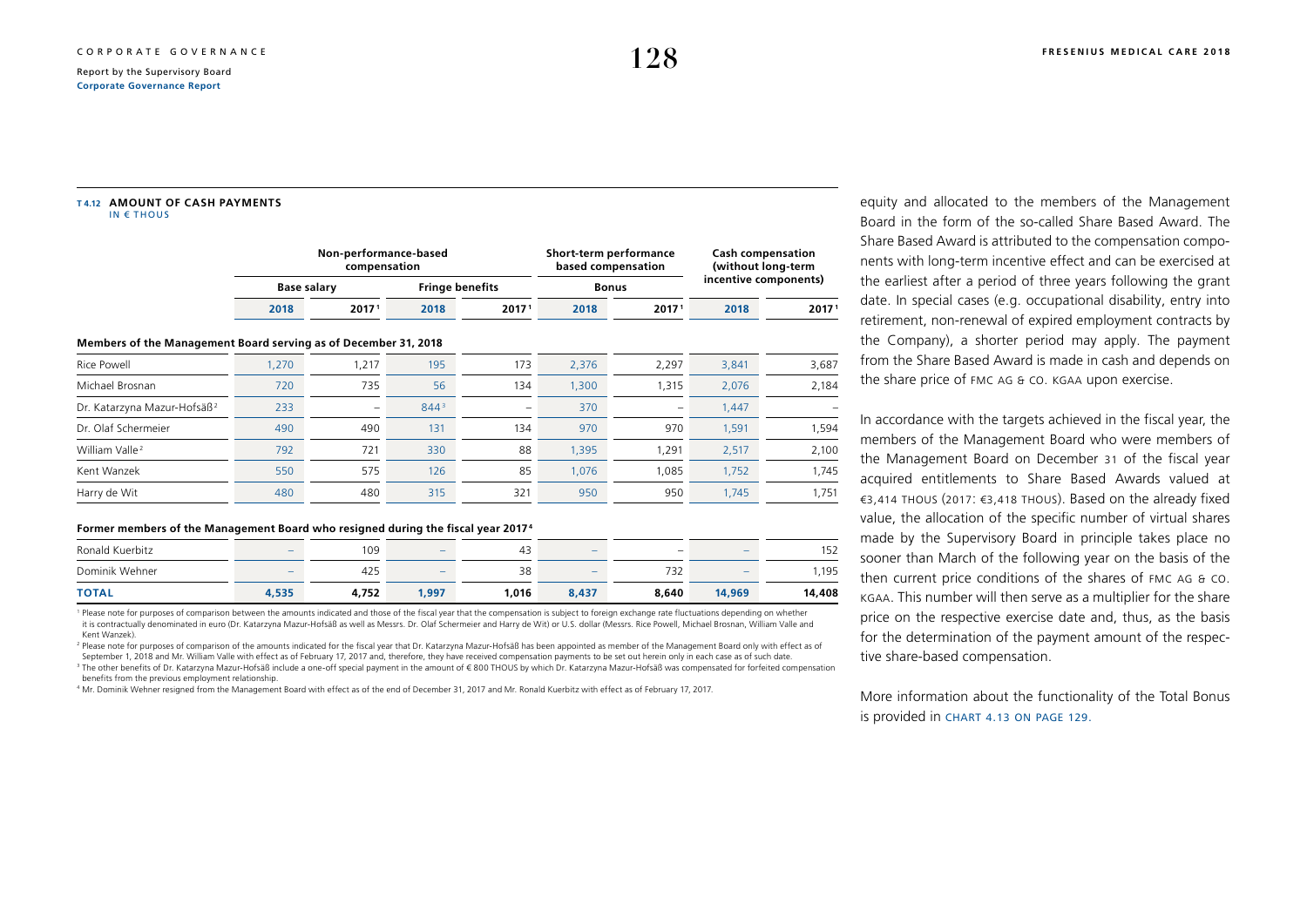#### <span id="page-26-0"></span>**C 4.13 FUNCTIONALITY OF THE TOTAL BONUS (BONUS AND SHARE BASED AWARD) IN PRINCIPLE**



### **Personal investment from the Bonus 2018 with stock holding condition**

To take adequate account of the business development in the fiscal year 2018, the Supervisory Board decided that the members of the Management Board – by mutual agreement – acquire shares in fmc ag & co. kgaa for a portion of their Bonus. The shares acquired in this way may only be sold by the respective member of the Management Board after a period of three years from the date of acquisition has expired. The respective portion of the Bonus for which a member of the Management Board acquires shares in FMC AG & CO. KGAA depends on the respective overall target achievement.

The net amounts to be invested by the members of the Management Board can be found in table 4.14.

#### **T 4.14 PERSONAL INVESTMENT FROM THE NET BONUS AMOUNT FOR THE FISCAL YEAR 2018**

|                            |              | <b>Amount Currency</b> |
|----------------------------|--------------|------------------------|
| Rice Powell                | 605,219 US\$ |                        |
| Michael Brosnan            | 315,434 US\$ |                        |
| Dr. Katarzyna Mazur-Hofsäß | 80,194 €     |                        |
| Dr. Olaf Schermeier        | 224.542 €    |                        |
| William Valle              | 305,466 US\$ |                        |
| Kent Wanzek                | 344,019 US\$ |                        |
| Harry de Wit               | 164.970 €    |                        |

As a consequence of this personal investment, between 51 % and 60 % of the Total Bonus for the fiscal year 2018 of the respective member of the Management Board will be invested in shares of the Company or converted into Share Based Awards, which can be sold or exercised, respectively, at the earliest after a period of three years. This calculation is based on the simplified assumption of a personal tax and duty burden of 50 % on the payout of the Bonus.

#### **Performance Shares**

In addition to the Share Based Award, the members of the Management Board were also granted so-called "Performance Shares" on the basis of the LTIP 2016, as further performance-based component with a long-term incentive effect.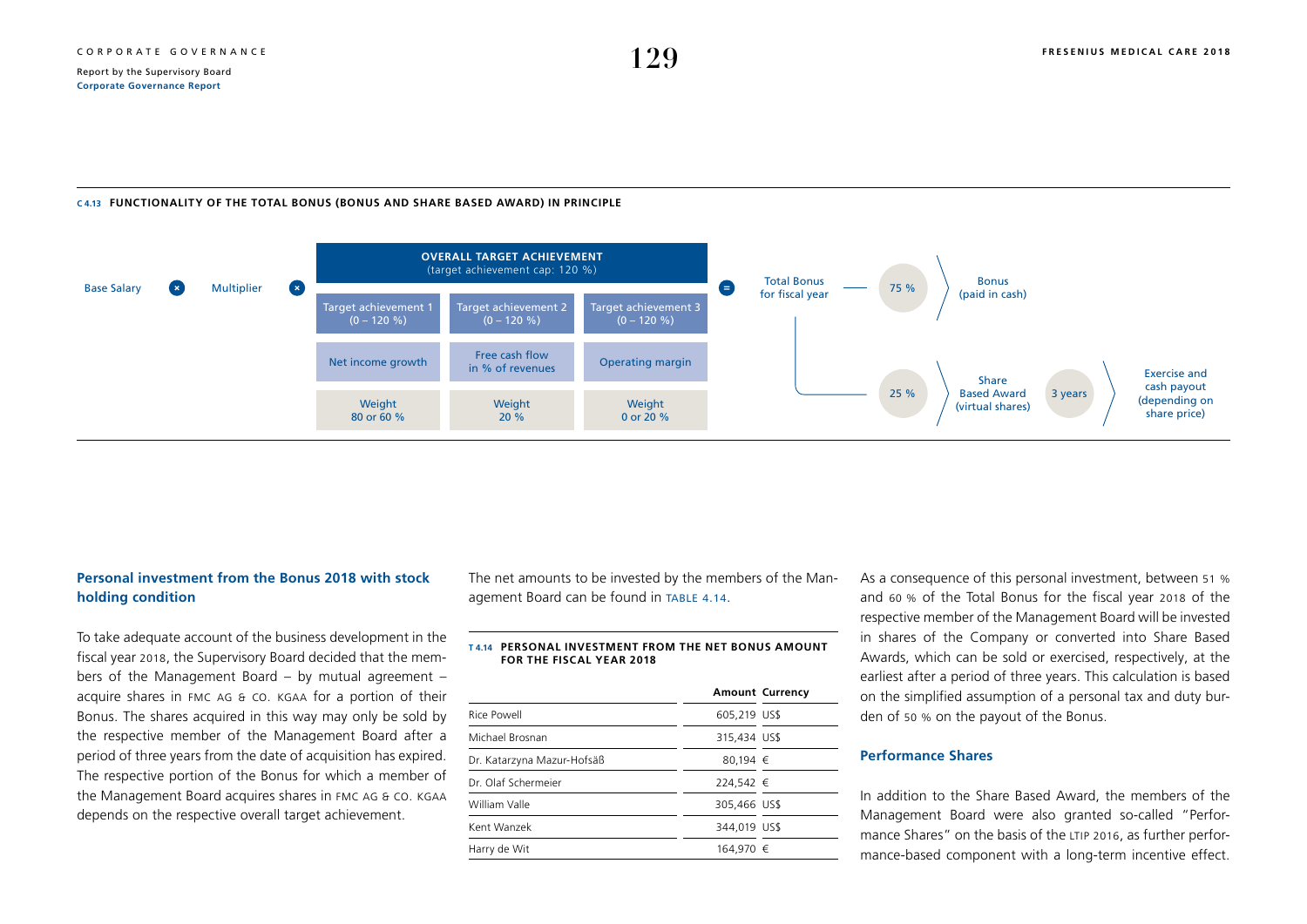The LTIP 2016 was approved in the fiscal year 2016 by the Supervisory Board upon recommendation of the Human Resources Committee and follows on the LTIP 2011, under which, as of the end of 2015, no further stock options may be granted. Performance Shares are virtual compensation instruments not backed by equity. These may provide entitlement to a cash payment depending on the achievement of the performance targets described below and the development of FMC AG & CO. KGAA's share price. The LTIP 2016 stipulates that the Management Board members may be granted Performance Shares once or twice a year in the years 2016 to 2018. For the members of the Management Board, the Supervisory Board determines, after due consideration and taking into account the responsibilities and performances of the respective members of the Management Board, the so-called "grant value", as the initial amount for each grant to be made to members of the Management Board. This grant value is divided by the applicable fair value of a Performance Share at the grant date, in order to determine the number of Performance Shares to be granted. This number may change over a period of three years depending on the degree to which the performance targets are achieved, both the total loss of all granted Performance Shares as well as a doubling (at most) of that number being possible. The number of Performance Shares after the three-year performance period, resulting from the respective target achievement, is considered as vested four years after the date the respective allocation was made. The above-mentioned number of Performance Shares is then multiplied by the average price of the Company's shares during a thirty-day period prior to the expiration of this vesting period. The resulting amount is paid out in cash to the members of the Management Board for their respective Performance Shares.

The degree of the total target achievement during the threeyear performance period is determined based on the three following performance targets which are derived from the long-term corporate strategy:

- › revenue growth,
- › annual growth of the net income attributable to the shareholders of FMC AG & CO. KGAA (net income growth) as well as
- $\rightarrow$  increase of the return on invested capital (Return on Invested Capital (hereinafter: ROIC)).

The target corridors and targets are as set out in TABLE 4.15.

Upon the introduction of the LTIP 2016, the initial ROIC target for the year 2016 was set at 7.3 %. On this basis, it increases by 0.2 percentage points each year. Consequently, the roic target for 2017 was 7.5 % and for 2018 was 7.7 % (2018). In subsequent years, it will increase to 7.9 % (2019) and 8.1 % (2020). For each revenue growth and/or any net income growth and roic level within the range of the values presented above, the degree of target achievement is linearly interpolated. If the target achievement in relation to the roic target in the third year of an assessment period is higher than or equal to the target achievement in each of the two previous years, the roic target achievement for the third year applies to all years of the respective assessment period.

#### **T 4.15 TARGET CORRIDORS AND TARGETS**

|                                     | Growth/Increase                            | <b>Target achievement</b> | Weight |
|-------------------------------------|--------------------------------------------|---------------------------|--------|
| Performance target 1:               | $\leq 0$ %                                 | $0\%$                     |        |
| Revenue growth                      | 7%                                         | 100 %                     | 1/3    |
|                                     | $\geq$ 16 %                                | 200 %                     |        |
| Performance target 2:               | $\leq 0$ %                                 | $0\%$                     |        |
| Net income growth                   | 7 %                                        | 100 %                     | 1/3    |
|                                     | $\geq$ 14 %                                | 200 %                     |        |
| Performance target 3:<br>ROIC level | 0.2 percentage points<br>below target ROIC | 0%                        |        |
| against target ROIC                 | target ROIC                                | 100 %                     | 1/3    |
|                                     | 0.2 percentage points<br>above target ROIC | 200 %                     |        |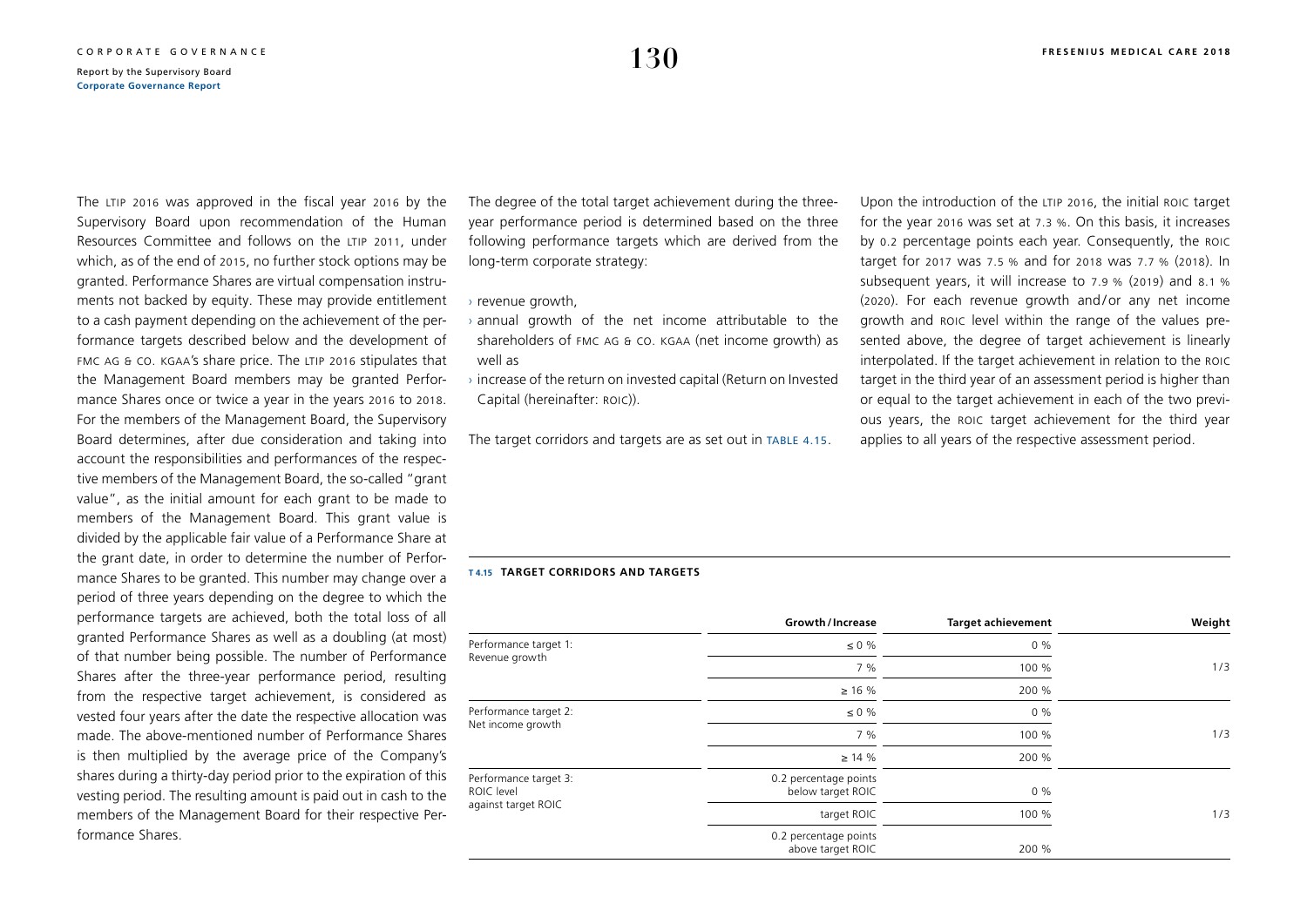Each of these three performance targets accounts for onethird in the calculation of the yearly target achievement, which is calculated for each year of the three-year performance period. The overall target achievement at the end of the three-year performance period is determined by the arithmetic value of these three average yearly target achievements. The overall target achievement can lie in a corridor between 0 % and 200 % and in this respect has a maximum limit (target achievement cap).

The number of Performance Shares granted to the Management Board members at the beginning of the performance period is multiplied by the percentage of the overall target achievement in order to determine the final number of Performance Shares that form the basis of the cash compensation under the LTIP 2016 as described above.

More information about the functionality of the LTIP 2016 is provided in chart 4.16.

In the course of the fiscal year, a total of 632,804 Performance Shares (2017: 614,985) were granted to all eligible participants under the ltip 2016. This includes 73,315 Performance Shares (2017: 73,746) with a total value of €5,783 thous (2017: €5,474 thous) which were granted to the members of the Management Board. The relevant fair value of the Performance Shares issued in July of the fiscal year amounted on the grant date to  $\epsilon$ 80.55 (2017:  $\epsilon$ 75.12) for grants in euro (applies to Messrs. Dr. Olaf Schermeier and Harry de Wit) and to \$94.11 (2017: \$86.39) for grants in u.s. dollars (applies to Messrs. Rice Powell, Michael Brosnan, William Valle and Kent Wanzek). Dr. Katarzyna Mazur-Hofsäß (member of the Management Board since September 1, 2018) was granted Performance Shares in December of the fiscal year whose fair value on the grant date was €69.05. At the end of the fiscal year, the Management Board members being in office on December 31, 2018 held a total of 204,693 Performance Shares (2017: 150,993).



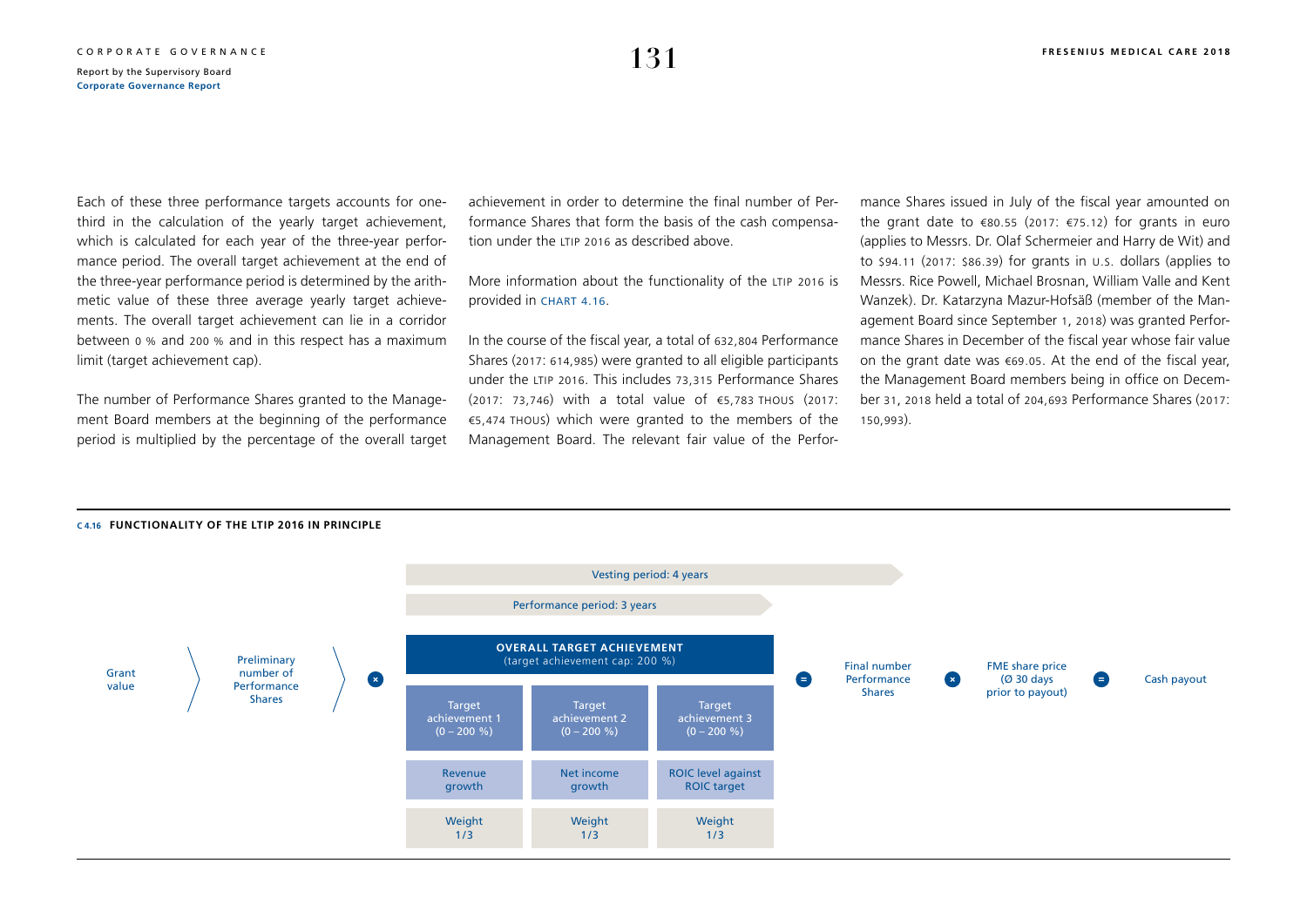For the fiscal year, the value of the share-based compensation with cash settlement granted to the members of the Management Board in each case, is shown respectively compared to the previous year, IN TABLE 4.17.

#### **T 4.17 LONG-TERM INCENTIVE COMPONENTS** IN  $\epsilon$  THOUS

**Share-based compensation with cash settlement <sup>1</sup> 2018 20172**

**Members of the Management Board serving as of December 31, 2018**

| Rice Powell                             | 2,391 | 2,247 |
|-----------------------------------------|-------|-------|
| Michael Brosnan                         | 1.307 | 1.290 |
| Dr. Katarzyna Mazur-Hofsäß <sup>3</sup> | 858   |       |
| Dr. Olaf Schermeier                     | 1.081 | 1.039 |
| William Valle <sup>3</sup>              | 1.402 | 1,265 |
| Kent Wanzek                             | 1.084 | 1,060 |
| Harry de Wit                            | 1.074 | 1.033 |

#### **Former members of the Management Board who resigned during the fiscal year 20174**

| <b>TOTAL</b>    | 9.197                    | 8,894                    |
|-----------------|--------------------------|--------------------------|
| Dominik Wehner  | $\overline{\phantom{a}}$ | 960                      |
| Ronald Kuerbitz | $\overline{\phantom{a}}$ | $\overline{\phantom{a}}$ |

<sup>1</sup> This includes Performance Shares pursuant to the LTIP 2016 as well as Share Based Awards granted to the Management Board members during the fiscal year. The share-based compensation amounts are based on the fair value on the grant date.

<sup>2</sup> Please note for purposes of comparison between the amounts indicated and those of the fiscal year that the compensation is subject to foreign exchange rate fluctuations depending on whether it is contractually denominated in euro (Dr. Katarzyna Mazur-Hofsäß as well as Messrs. Dr. Olaf Schermeier and Harry de Wit) or U.S. dollar (Messrs. Rice Powell, Michael Brosnan, William Valle and Kent Wanzek).

<sup>3</sup> Please note for purposes of comparison of the amounts indicated for the fiscal year that Dr. Katarzyna Mazur-Hofsäß has been appointed as member of the Management Board only with effect as of September 1, 2018 and, therefore, she has received compensation payments to be set out herein only as of such date.

<sup>4</sup> Mr. Dominik Wehner resigned from the Management Board with effect as of the end of December 31, 2017 and Mr. Ronald Kuerbitz with effect as of February 17, 2017.

The Supervisory Board has agreed on a limitation option for the component with a long-term incentive effect in the event of extraordinary developments.

The components with long-term incentive effect entitle to a cash payment or can be exercised only after the expiration of the predefined waiting and / or vesting periods. Their value is distributed over the waiting periods and is proportionally accounted for as an expense in the respective fiscal year.

The expenses pertaining to components with long-term incentive effects for the fiscal year and for the previous year are set out IN TABLE 4.18.

#### **T 4.18 EXPENSES FOR LONG-TERM INCENTIVE COMPONENTS** IN  $\epsilon$  THOUS

|                      | <b>Share-based compensation</b>   |                                 |
|----------------------|-----------------------------------|---------------------------------|
| <b>Stock Options</b> | with cash settlement <sup>1</sup> | <b>Share-based compensation</b> |
|                      |                                   |                                 |

**2018 2017 2018 2017 2018 2017**

#### **Members of the Management Board serving as of December 31, 2018**

| Rice Powell                             | 659                      | 957                      | 391 | 1,960 | 1,050 | 2,917 |
|-----------------------------------------|--------------------------|--------------------------|-----|-------|-------|-------|
| Michael Brosnan                         | 330                      | 174                      | 245 | 639   | 575   | 813   |
| Dr. Katarzyna Mazur-Hofsäß <sup>2</sup> | -                        | $\qquad \qquad$          | Q   |       | Q     |       |
| Dr. Olaf Schermeier                     | 236                      | 385                      | 229 | 1,058 | 465   | 1,443 |
| William Valle <sup>2</sup>              |                          | $\overline{\phantom{0}}$ | 114 | 121   | 114   | 121   |
| Kent Wanzek                             | 295                      | 398                      | 128 | 1,131 | 423   | 1,529 |
| Harry de Wit                            | $\overline{\phantom{a}}$ | $\overline{\phantom{0}}$ | 222 | 596   | 222   | 596   |
|                                         |                          |                          |     |       |       |       |

#### **Former members of the Management Board who resigned during the fiscal year 2017**

| Ronald Kuerbitz <sup>3</sup> | $\overline{\phantom{a}}$ | (438) | $\overline{\phantom{a}}$ | (852) |                          | ,290)  |
|------------------------------|--------------------------|-------|--------------------------|-------|--------------------------|--------|
| Dominik Wehner <sup>4</sup>  | $\overline{\phantom{a}}$ | 718   | $\overline{\phantom{a}}$ | 3,965 | $\overline{\phantom{a}}$ | 4,683  |
| <b>TOTAL</b>                 | ,520                     | 2,194 | 1,338                    | 8,618 | 2,858                    | 10,812 |

1 This includes expenses for Performance Shares under the LTIP 2016, expenses for phantom stock under the LTIP 2011 and expenses for the Share Based Award.

<sup>2</sup> Please note for purposes of comparison of the amounts indicated for the fiscal year that Dr. Katarzyna Mazur-Hofsäß has been appointed as member of the Management Board only with effect as of September 1, 2018 and Mr. William Valle with effect as of February 17, 2017 and, therefore, they have received compensation payments to be set out herein only in each case as of such date. <sup>3</sup> Mr. Ronald Kuerbitz resigned from the Management Board with effect as of February 17, 2017. Following Mr. Ronald Kuerbitz's resignation from the Management Board, no further expenses arose. The negative amounts result from the cancelation, without substitution, of all Share Based Awards granted and not vested by February 17, 2017, all multi-year variable compensation components granted under the LTIP 2011 not vested by February 17, 2017 pursuant to the conditions of the LTIP 2011, and all Performance Shares granted under the LTIP 2016.

<sup>4</sup> Mr. Dominik Wehner resigned from the Management Board with effect as of the end of December 31, 2017. The expenses for long-term incentive components result from the compensation components granted to Mr. Dominik Wehner under the LTIP 2011, the LTIP 2016 and the Share Based Award which are payable or can be exercised, as the case may be, by the relevant regular vesting date pursuant to the applicable conditions.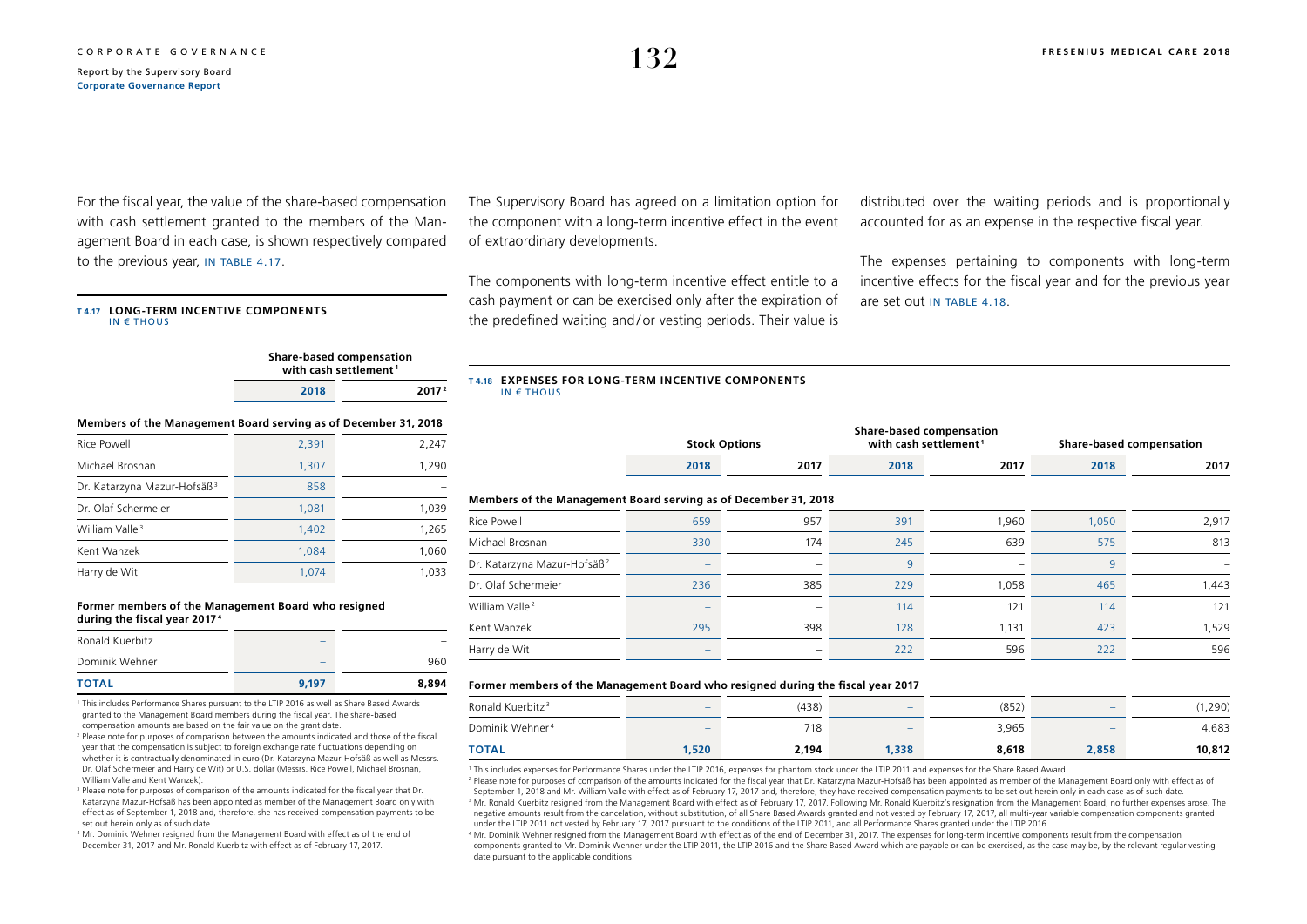#### **Focus on sustainable corporate development**

The compensation of the Management Board is designed to promote sustainable corporate development. This is ensured, among other things, by the fact that the portion of the longterm compensation is always greater than the portion of short-term compensation. To the extent the portion of the performance-based components with long-term incentive effects (i.e. Performance Shares and Share Based Award) does not reach 50 % of the sum of all variable compensation components for the respective fiscal year, it has been contractually provided that the one-year variable compensation is reduced accordingly and the Share Based Award is increased correspondingly.

In addition, on the basis of the LTIP 2016 plan conditions and in accordance with the employment contracts concluded with individual members of the Management Board as from January 1, 2018, the Company is entitled to reclaim already earned and paid compensation components (claw back). Such right to reclaim exists in particular in case of relevant violations of internal guidelines or undutiful conduct.

#### **Stock options and phantom stock**

Until the end of the fiscal year 2015 grants under the LTIP 2011, which consisted of the Stock Option Plan 2011 and the Phantom Stock Plan 2011, constituted an essential component of the compensation system for the members of the Management Board. As of the end of the fiscal year 2015 grants under the LTIP 2011 are no longer possible. However, the members of the Management Board may exercise stock options or phantom stock which have already been granted, taking into consideration the blackout periods applicable to the exercise of such instruments, the achievement of defined performance targets as well as, subject to deviating stipulations in the individual case, the continuation of the service and / or employment relationship.

Under the LTIP 2011, a combination of stock options and phantom stock awards was granted to the participants. The number of stock options and phantom stock awards to be granted to the members of the Management Board was determined by the Supervisory Board in its reasonable discretion. In principle, all members of the Management Board were entitled to receive the same total number of stock options and phantom stock awards, whereas the Chairman of the Management Board was entitled to receive double the granted quantity. At the time of the grant, the members of the Management Board were entitled to choose a ratio based on the value of the stock options vs. the value of phantom stock awards in a range between 75:25 and 50:50.

Stock options may be exercised within four years and phantom stock awards within one year after the expiration of the waiting period. For Management Board members who are u.s. taxpayers specific conditions apply with respect to the exercise period of phantom stock awards.

The success target for stock options and phantom stock is achieved in each case if, during the waiting period, either the adjusted basic income per share increases by at least 8 % per annum in comparison to the previous year in each case or – if this is not the case – the compounded annual growth rate of the adjusted basic income per share during the four years of the waiting period reflects an increase of at least 8 % per annum. The success target for phantom stock granted in the fiscal year 2015 is also achieved if under the global efficiency

program an amount of \$200 M has been saved until the end of the fiscal year 2015 and, until the end of the fiscal years 2016 to 2018, an amount of \$300 M has been saved, each in comparison to January 1, 2013, and the respective success target for fiscal years 2015 to 2018 – each as expected and communicated – has been achieved and confirmed by the auditor. If with regard to any reference period or more than one of the four reference periods the respectively governing success target is not achieved, the stock options and phantom stock awards are cancelled to such proportion to which the success target was not achieved, i.e. by 25 %, by 50 %, by 75 % or completely.

At the end of the fiscal year the members of the Management Board held a total of 602,389 stock options originating from the Stock Option Plan 2011. By the end of the previous fiscal year, the members of the Management Board held a total of 819,491 stock options originating from the Stock Option Plan 2011. For details regarding the conditional capital used to secure the Stock Option Plan 2011, please see the "Conditional Capital" section of the notes starting on [page](#page--1-0) [206](#page--1-0). Moreover, the Management Board members held, by the end of the fiscal year, a total of 54,711 phantom stock (2017: 73,432) pursuant to the Phantom Stock Plan 2011.

The development and status of stock options in the fiscal year of the members of the Management Board serving at December 31 of the fiscal year are shown in more detail IN TABLE 4.19 [on page 134](#page-31-0).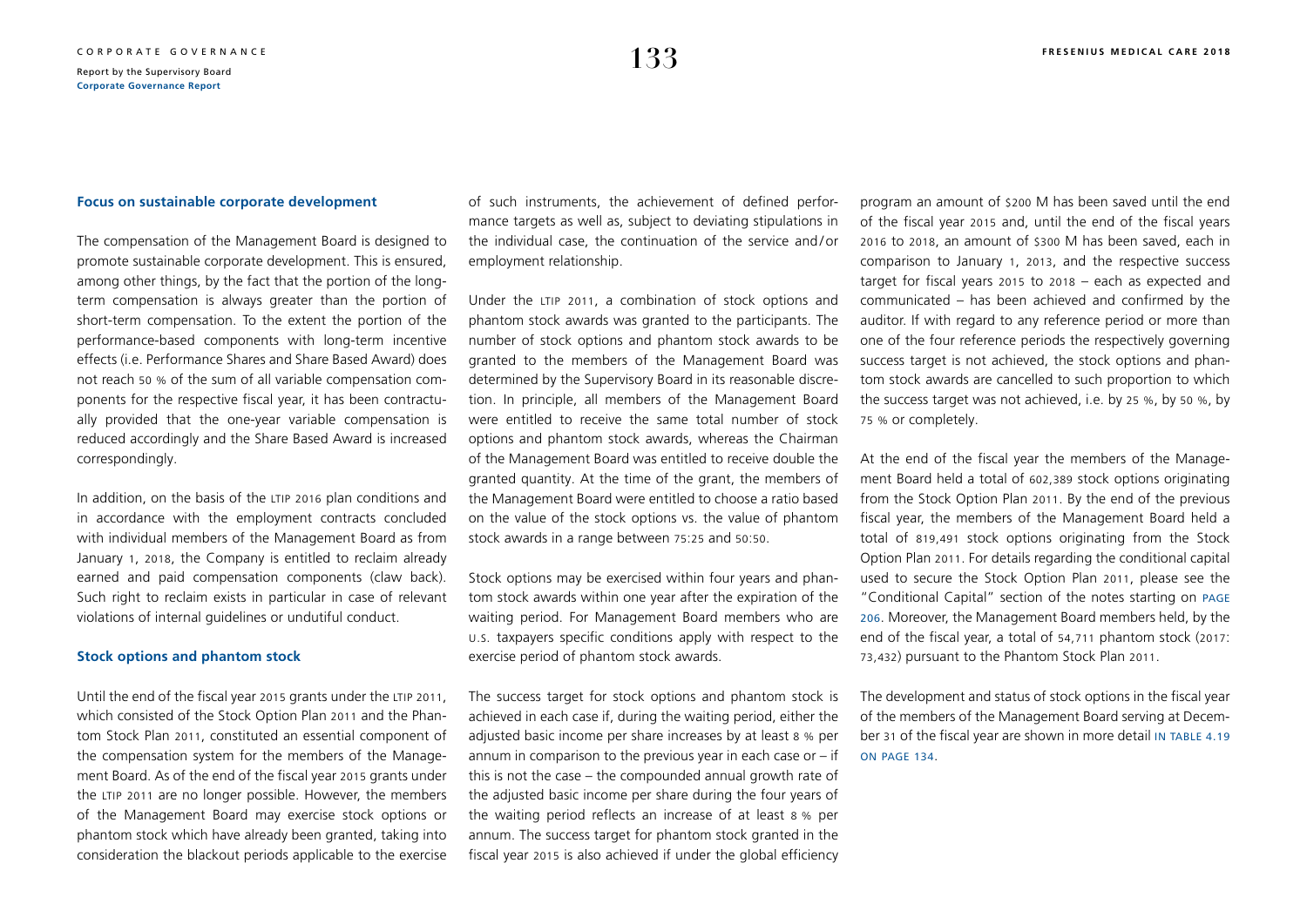#### <span id="page-31-0"></span>**T 4.19 DEVELOPMENT AND STATUS OF THE STOCK OPTIONS**

|                                                       |                                                              | <b>Rice Powell</b> | Michael<br><b>Brosnan</b> | Dr.<br>Katarzyna<br>Mazur-<br>Hofsäß | Dr. Olaf<br>Schermeier | William<br>Valle | Kent<br>Wanzek | Harry<br>de Wit          | Total         |
|-------------------------------------------------------|--------------------------------------------------------------|--------------------|---------------------------|--------------------------------------|------------------------|------------------|----------------|--------------------------|---------------|
| <b>Options</b>                                        | Number                                                       | 284,793            | 149,400                   |                                      | 96,488                 | 60,000           | 131,970        |                          | 722,651       |
| outstanding<br><b>January 1, 2018</b>                 | Weighted average<br>exercise price in $\epsilon$             | 64.73              | 64.23                     |                                      | 63.88                  | 64.16            | 65.10          |                          | 64.53         |
|                                                       | Number                                                       | 28,012             |                           |                                      |                        | 30,000           | 62,250         |                          | 120,262       |
| <b>Options</b><br>exercised during<br>the fiscal year | Weighted average<br>exercise price in $\epsilon$             | 52.48              |                           |                                      |                        | 51.33            | 51.77          |                          | 51.83         |
|                                                       | Weighted average<br>share price in $\epsilon$                | 90.53              |                           |                                      |                        | 88.74            | 84.21          |                          | 86.81         |
|                                                       | Number                                                       | 256,781            | 149,400                   |                                      | 96,488                 | 30,000           | 69,720         |                          | 602,389       |
|                                                       | Weighted average<br>exercise price in $\epsilon$             | 66.06              | 64.23                     | $\overline{\phantom{0}}$             | 63.88                  | 76.99            | 76.99          |                          | 67.07         |
| <b>Options</b><br>outstanding<br>December 31, 2018    | Weighted average<br>remaining contrac-<br>tual life in years | 3.97               | 3.51                      |                                      | 3.99                   | 4.57             | 4.57           |                          | 3.96          |
|                                                       | Range of exercise<br>prices in $\epsilon$                    | 49.76-76.99        | 49.76 - 76.99             | -                                    | 49.76 - 76.99          | 76.99            | 76.99          | $\overline{\phantom{0}}$ | 49.76 - 76.99 |
| <b>Options</b>                                        | Number                                                       | 107,381            | 74,700                    |                                      | 46,688                 |                  |                |                          | 228,769       |
| exercisable<br>December 31, 2018                      | Weighted average<br>exercise price in $\epsilon$             | 50.86              | 51.47                     |                                      | 49.90                  |                  |                |                          | 50.86         |

### III. Total Compensation

The amount of the total compensation of the Management Board for the fiscal year and for the previous year is as shown in [table 4.20 on page 135](#page-32-0).

# IV. Commitments to members of the Management Board for the event of termination of their appointment

The following pension commitments and other benefits are also part of the compensation system for the members of the Management Board: Individual contractual pension commitments for the Management Board members Messrs. Rice Powell, Michael Brosnan, Dr. Olaf Schermeier and Mr. Kent Wanzek have been granted by Fresenius Medical Care Management ag. In addition, pension commitments from the participation in employee pension schemes of other Fresenius Medical Care companies exist for individual members of the Management Board.

Each of the pension commitments by Fresenius Medical Care Management ag provides for a pension and survivor benefit as of the time of conclusively ending active work, at age 65 at the earliest or upon occurrence of disability or incapacity to work (Berufs- oder Erwerbsunfähigkeit) or of reduction of earning capacity (Erwerbsminderung), calculated by reference to the amount of the recipient's most recent base salary. In deviation from this, individual members of the Management Board (Messrs. Rice Powell and Kent Wanzek) have this entitlement already upon reaching the age of the 63 if they have been members of the Management Board of Fresenius Medical Care Management ag for at least ten years at the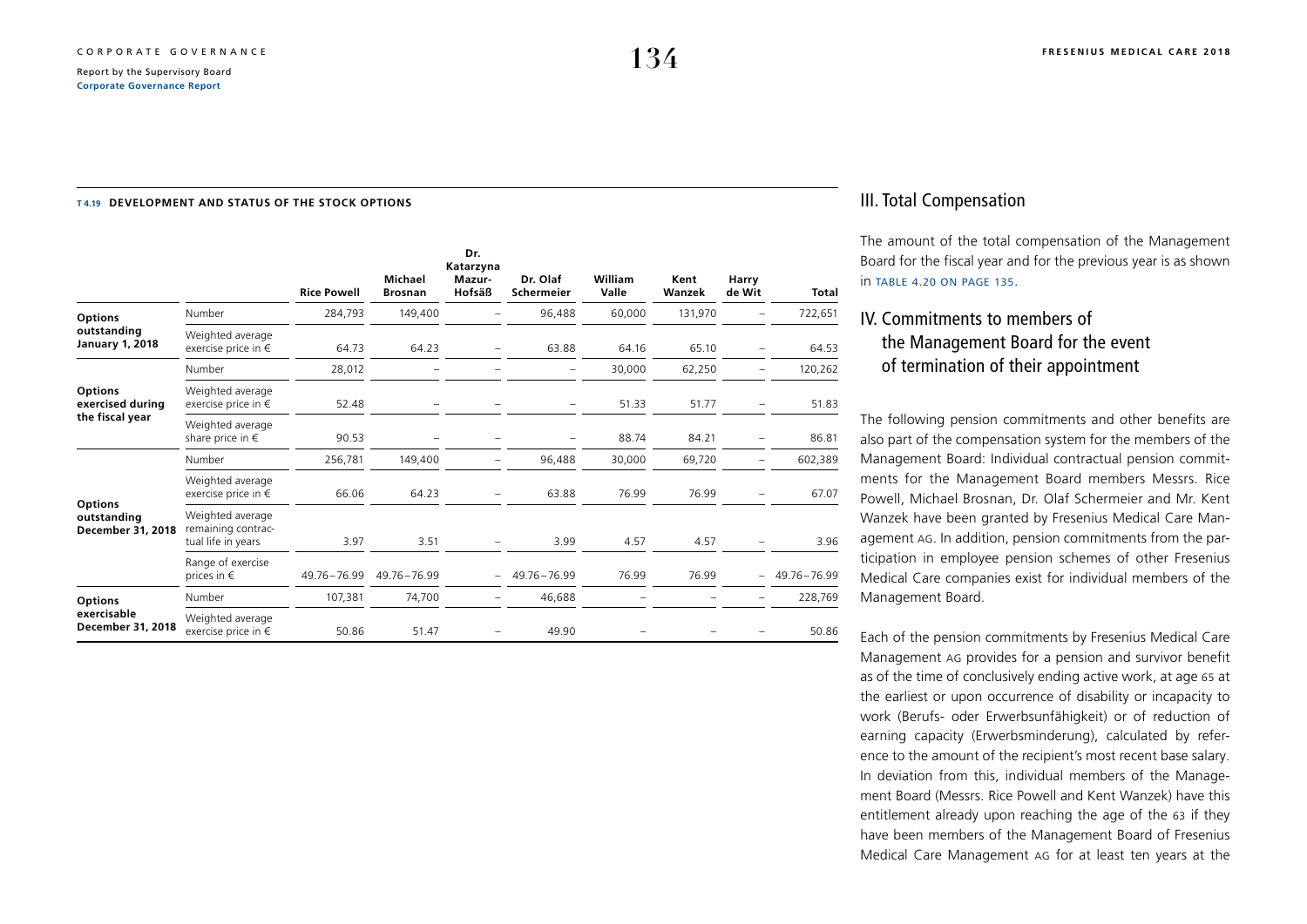#### <span id="page-32-0"></span>**T 4.20 TOTAL COMPENSATION** IN  $\epsilon$  THOUS

|                                                                 | <b>Cash compensation</b><br>(without long-term<br>incentive components) |                   | Components<br>with long-term<br>incentive effect |                   | <b>Total compensation</b><br>(including long-term<br>incentive components) |       |  |
|-----------------------------------------------------------------|-------------------------------------------------------------------------|-------------------|--------------------------------------------------|-------------------|----------------------------------------------------------------------------|-------|--|
|                                                                 | 2018                                                                    | 2017 <sup>1</sup> | 2018                                             | 2017 <sup>1</sup> | 2018                                                                       | 20171 |  |
| Members of the Management Board serving as of December 31, 2018 |                                                                         |                   |                                                  |                   |                                                                            |       |  |
| Rice Powell                                                     | 3,841                                                                   | 3,687             | 2,391                                            | 2,247             | 6,232                                                                      | 5,934 |  |
| Michael Brosnan                                                 | 2,076                                                                   | 2,184             | 1,307                                            | 1,290             | 3,383                                                                      | 3,474 |  |
| Dr. Katarzyna Mazur-Hofsäß <sup>2</sup>                         | 1,447                                                                   | -                 | 858                                              |                   | 2,305                                                                      |       |  |
| Dr. Olaf Schermeier                                             | 1,591                                                                   | 1,594             | 1,081                                            | 1,039             | 2,672                                                                      | 2,633 |  |
| William Valle <sup>2</sup>                                      | 2,517                                                                   | 2,100             | 1,402                                            | 1,265             | 3,919                                                                      | 3,365 |  |
| Kent Wanzek                                                     | 1,752                                                                   | 1,745             | 1,084                                            | 1,060             | 2,836                                                                      | 2,805 |  |
| Harry de Wit                                                    | 1,745                                                                   | 1,751             | 1,074                                            | 1,033             | 2,819                                                                      | 2,784 |  |

#### **Former members of the Management Board who resigned during the fiscal year 20173**

| Ronald Kuerbitz | $\overline{\phantom{a}}$ | 152    | $\overline{\phantom{a}}$ | $\overline{\phantom{a}}$ | $\overline{\phantom{a}}$ | 152    |
|-----------------|--------------------------|--------|--------------------------|--------------------------|--------------------------|--------|
| Dominik Wehner  | $\overline{\phantom{a}}$ | ,195   | $\overline{\phantom{a}}$ | 960                      | $\overline{\phantom{a}}$ | 2,155  |
| <b>TOTAL</b>    | 14,969                   | 14,408 | 9,197                    | 8,894                    | 24,166                   | 23,302 |

<sup>1</sup> Please note for purposes of comparison between the amounts indicated and those of the fiscal year that the compensation is subject to foreign exchange rate fluctuations depending on whether it is contractually denominated in euro (Dr. Katarzyna Mazur-Hofsäß as well as Messrs. Dr. Olaf Schermeier and Harry de Wit) or U.S. dollar (Messrs. Rice Powell, Michael Brosnan, William Valle and Kent Wanzek).

<sup>2</sup> Please note for purposes of comparison of the amounts indicated for the fiscal year that Dr. Katarzyna Mazur-Hofsäß has been appointed as member of the Management Board only with effect as of September 1, 2018 and Mr. William Valle with effect as of February 17, 2017 and, therefore, they have received compensation payments to be set out herein only in each case as of such date. 3 Mr. Dominik Wehner resigned from the Management Board with effect as of the end of December 31, 2017 and Mr. Ronald Kuerbitz with effect as of February 17, 2017.

time of their final retirement from active employment (early retirement); in this case, the benefits are reduced by 0.5 % per calendar month that the member leaves active employment before reaching the age of 65.

The retirement pension will be based on 30 % of the last base salary and will increase for each complete year of service by 1.5 percentage points up to a maximum of 45 %. Current pensions increase according to legal requirements (Sec. 16 of the German Act to improve company pension plans, "BetrAVG"). 30 % of the gross amount of any post-retirement income from an activity of the Management Board member is offset against the pension obligation. Any amounts to which the Management Board members or their surviving dependents, respectively, are entitled to from other company pension rights of the Management Board member, even from service agreements with other companies, are also to be set off. If a Management Board member dies, the surviving spouse receives a pension amounting to 60 % of the resulting pension claim at that time. Furthermore, the deceased Management Board member's own legitimate children (leibliche eheliche Kinder) receive an orphan's pension amounting to 20 % of the resulting pension claim at that time, until the completion of their education or they reach 25 years of age, at the latest. All orphans' pensions and the spousal pension together reach a maximum of 90 % of the Management Board member's pension, however. If a Management Board member leaves the Management Board of Fresenius Medical Care Management ag before reaching the age of 65, the rights to the aforementioned benefits remain, although the pension to be paid is reduced – unless the Management Board member is leaving because of the occurrence of an event insured against (occupational disability, incapacity to work, pension payments to surviving dependents in case of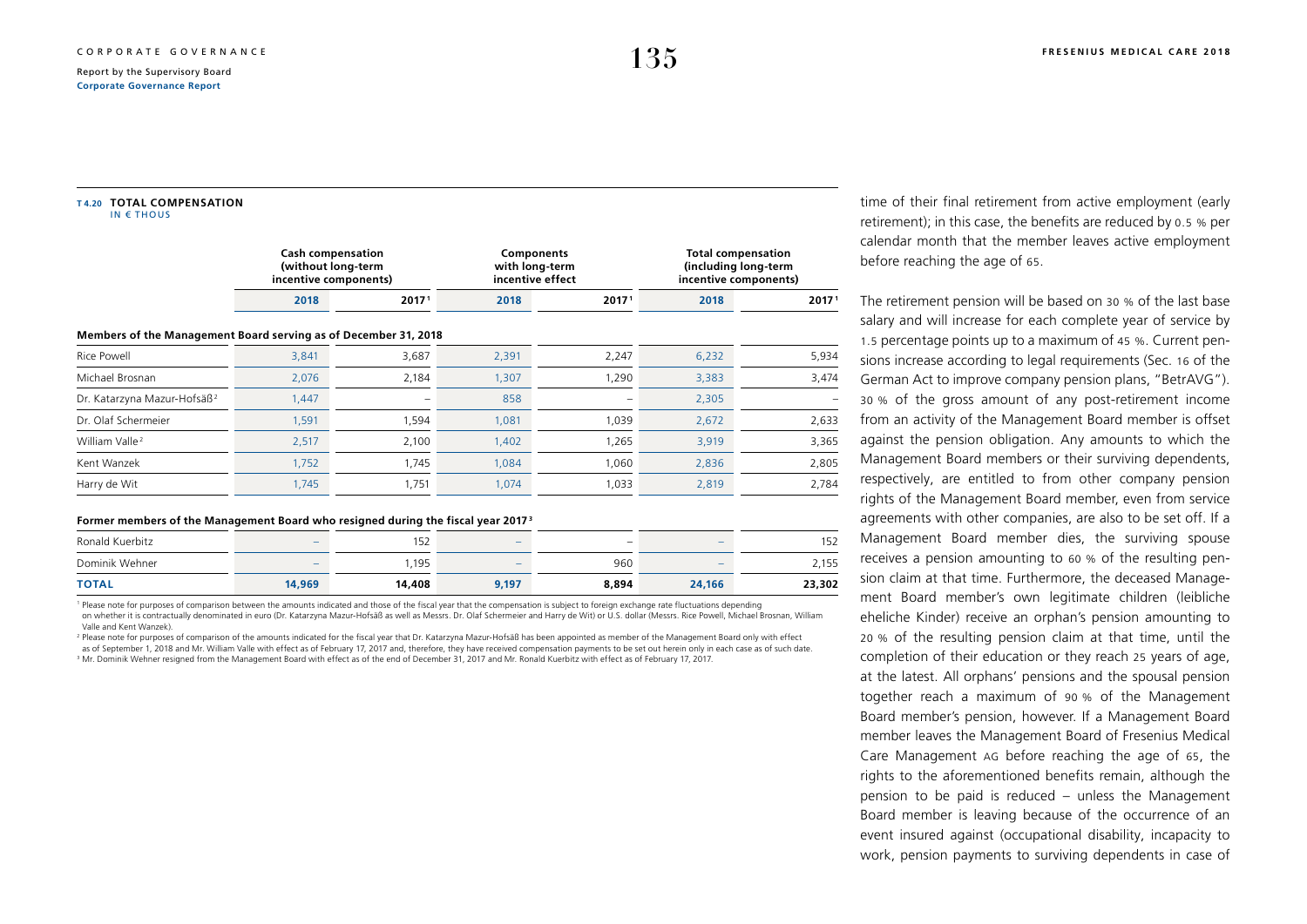death or, if applicable, early retirement) – in proportion to the ratio of the actual years of service as a Management Board member to the potential years of service until reaching the age of 65.

Based on individual contractual commitments, the members of the Management Board Messrs. Rice Powell, Michael Brosnan, William Valle and Kent Wanzek additionally participated in the u.s.-based 401(k) savings plan in the fiscal year; in this regard, contributions in the amount of \$8,250 (2017: \$8,100) were earned in the fiscal year in each case and allocated in January 2019 to the Management Board members mentioned above. This plan generally allows employees in the u.s. to invest a limited portion of their gross salaries in retirement pension programs. The Company supports its employees at this with contributions of up to 50 % of the yearly made payments.

Furthermore, the members of the Management Board Messrs. Rice Powell and Michael Brosnan have acquired non-forfeitable benefits from participation in employee pension plans of Fresenius Medical Care North America, which provide payment of pensions as of the age of 65 and the payment of reduced benefits as of the age of 55. In March 2002, the rights to receive benefits from the pension plans were frozen at the level then applicable.

Based on an individual contractual commitment, the member of the Management Board Mr. Harry de Wit additionally participated in the Hong Kong-based "Mandatory Provident Fund Scheme" in the fiscal year. In this regard, contributions in the amount of  $18,000$  HKD (2017:  $18,000$  HKD) as per statutory requirement were made to the Trustee for Mr. de Wit in the fiscal year. This scheme requires employees to contribute a limited portion of their relevant income as per statutory requirements.

Additions to pension provisions in the fiscal year for Management Board members serving as of December 31 of the fiscal year amounted to €5,071 thous (2017: €212 thous). The pension commitments are shown in TABLE 4.21.

A post-employment non-competition covenant was agreed upon with all Management Board members. If such covenant becomes applicable, the Management Board members receive compensation amounting to half of their respective annual base salary for each year of respective application of the non-competition covenant, up to a maximum of two years. The employment contracts of the Management Board members contain no express provisions that are triggered by a change of control.

The new or extended employment contracts concluded with individual members of the Management Board with effect from January 1, 2018 provide for a severance payment cap. Under this cap, payments in connection with the early termination of a Management Board activity in the event of dismissal for cause (Abberufung aus wichtigem Grund) may not exceed the value of two years' compensation and may not compensate more than the remaining term of the contract. For the calculation of the relevant annual compensation, only the non-performance-based compensation components are applied. If there is good cause for the termination of the employment contract, no severance payments are made.

#### **T 4.21 DEVELOPMENT AND STATUS OF PENSION COMMITMENTS** IN  $\epsilon$  THOUS

|                            | As of<br><b>January 1, 2018</b> | Increase                 | As of<br>December 31, 2018 |
|----------------------------|---------------------------------|--------------------------|----------------------------|
| Rice Powell                | 10,004                          | 2,936                    | 12,940                     |
| Michael Brosnan            | 5,653                           | 1,381                    | 7,034                      |
| Dr. Katarzyna Mazur-Hofsäß | $\overline{\phantom{a}}$        | -                        | $\overline{\phantom{a}}$   |
| Dr. Olaf Schermeier        | 764                             | 210                      | 974                        |
| William Valle              | $\overline{\phantom{a}}$        | $\overline{\phantom{a}}$ |                            |
| Kent Wanzek                | 3,043                           | 544                      | 3,587                      |
| Harry de Wit               | -                               | -                        |                            |
| <b>TOTAL</b>               | 19,464                          | 5,071                    | 24,535                     |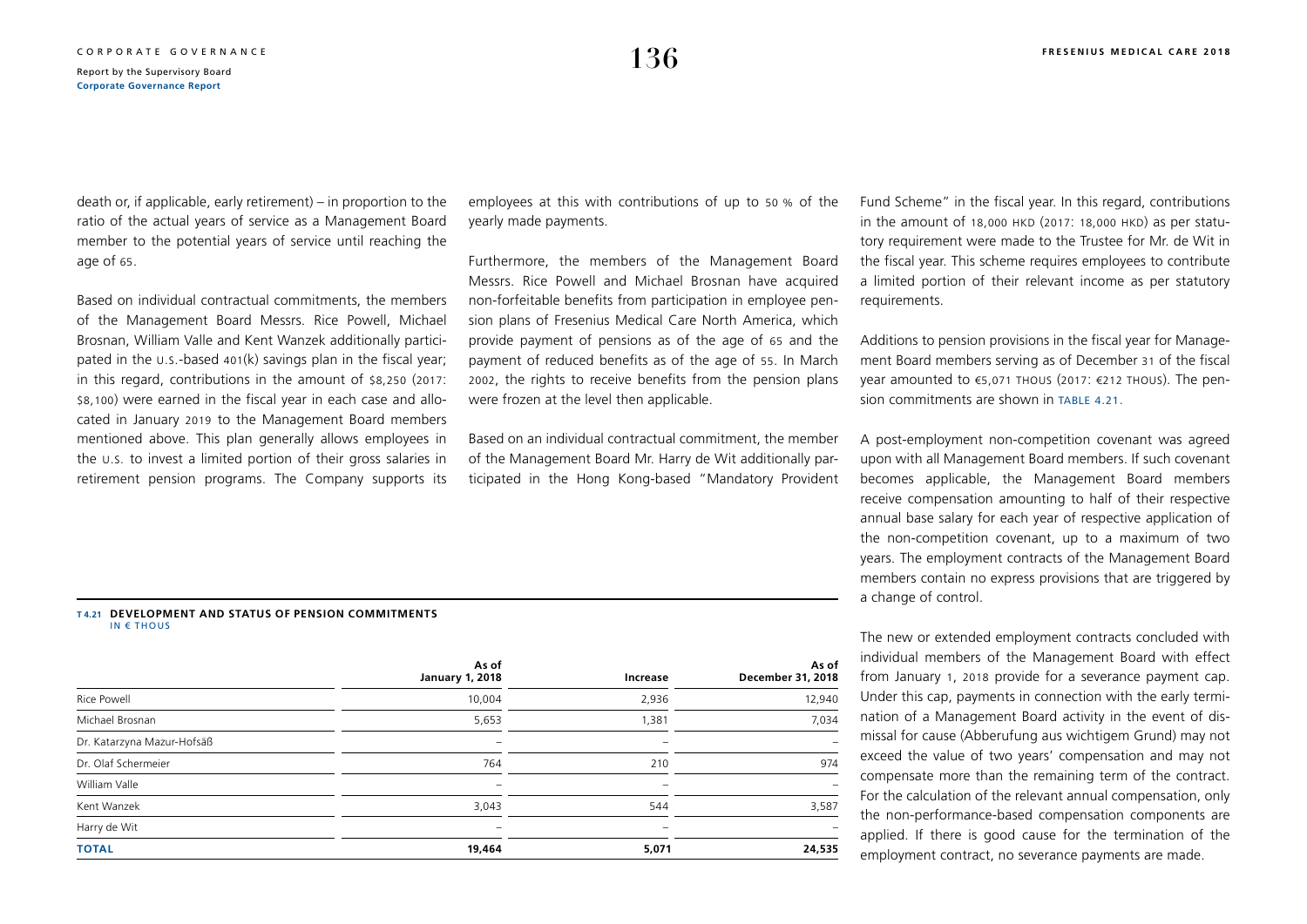### V. Miscellaneous

All members of the Management Board have received individual contractual commitments for the continuation of their compensation in cases of sickness for a maximum of twelve months, although after six months of sick leave, insurance benefits may be set off against such payments. If a Management Board member dies, the surviving dependents will be paid three more monthly instalments after the month of death, not to exceed, however, the amount due between the time of death and the scheduled expiration of the respective employment contract.

Mr. Dominik Wehner was a member of the Management Board until the end of December 31, 2017. In his termination agreement, it was agreed with respect to the compensation components he is entitled to by contract for the period from January 1, 2018 to March 31, 2022 that he will annually receive a base salary of  $\epsilon$ 425 THOUS and an amount of 30 % of his base salary. In addition, Mr. Dominik Wehner is entitled to fringe benefits such as the private use of his company car, contributions to financial planning, insurance benefits and contributions to pension and health insurance in a total amount of approximately €38 thous per annum The compensation components granted to Mr. Dominik Wehner under the LTIP 2011, the LTIP 2016 and the Share Based Award are payable or can be exercised, as the case may be, by the relevant regular vesting date pursuant to the applicable conditions. Except for the Share Based Award for 2017, Mr. Dominik Wehner is no longer eligible to be granted any components with long-term incentive effects as of the fiscal year 2018. As of the completion of the age of 65, Mr. Dominik Wehner will receive a Company-funded retirement pension in accordance with the individual contractual pension commitment by Fresenius Medical Care Management ag, as described before.

In the fiscal year, Mr. Ronald Kuerbitz, who was a member of the Management Board until February 17, 2017, was granted no base salary (2017: €109 thous) and no fringe benefits (2017: €43 thous) and no one-year or multi-year variable compensation components (2017: €0 thous). Since February 17, 2017 and for a maximum period of two years, Mr. Ronald Kuerbitz receives annual non-compete compensation of €515 thous (2017: €538 thous) for the post-employment non-compete obligation agreed with him. In addition, Mr. Ronald Kuerbitz received one-off compensation of €852 thous in the fiscal year 2017 which had been agreed with him in the context of his resignation from the Management Board of the General Partner. The payment of this compensation was linked to the successful completion of various projects, part of which had not yet been completed as at the time of the agreement, and thus ensured Mr. Ronald Kuerbitz's involvement even after his resignation from the Management Board. It was also agreed with him that, after the end of his service agreement, he would act as an advisor to National Medical Care, Inc. as of August 14, 2017 until the end of August 13, 2018. The consideration to be granted for such services (including reimbursement of expenses) amounts to €212 thous (2017: €55 thous) for the fiscal year. As of the completion of the age of 65, Mr. Ronald Kuerbitz will receive a Company-funded retirement pension of €124 thous per year.

Mr. Roberto Fusté, who was a member of the Management Board until March 31, 2016, received pension payments in the amount of approximately €261 thous (2017: €239 thous) in the fiscal year. On the occasion of the termination of his service agreement with effect as of December 31, 2016 as a member of the Management Board, it was agreed with Mr. Roberto Fusté that he would be subject to a post-employment non-compete obligation lasting until the end of December 31, 2018 and that he would act as an advisor to the Chairman of the Management Board. For this, he received non-compete compensation of €377 thous (2017: €377 thous) and an advisory fee in the amount of €377 thous (2017: €377 thous) in the fiscal year.

Prof. Emanuele Gatti, who was a member of the Management Board until March 31, 2014, received pension payments in the amount of €338 thous (2017: €338 thous). On the occasion of the termination of his service agreement as a member of the Management Board effective as of April 30, 2015, a two-year post-employment non-compete obligation was agreed upon with Prof. Emanuele Gatti. As compensation for this, Prof. Emanuele Gatti received annual non-compete compensation in the amount of €488 thous. In the fiscal year Prof. Gatti received no non-compete compensation (2017: €163 thous) as the non-compete obligation already expired in the course of the previous year.

A consulting agreement was entered into with Dr. Rainer Runte, who was a member of the Management Board until March 31, 2014, with effect since March 1, 2017 the term of which meanwhile was extended until December 31, 2018. By this consulting agreement, Dr. Rainer Runte provided consulting services on certain fields. The consideration (including the reimbursement of expenses) to be granted by Fresenius Medical Care Management ag for such services amounts to €226 thous for the fiscal year (2017: €165 thous).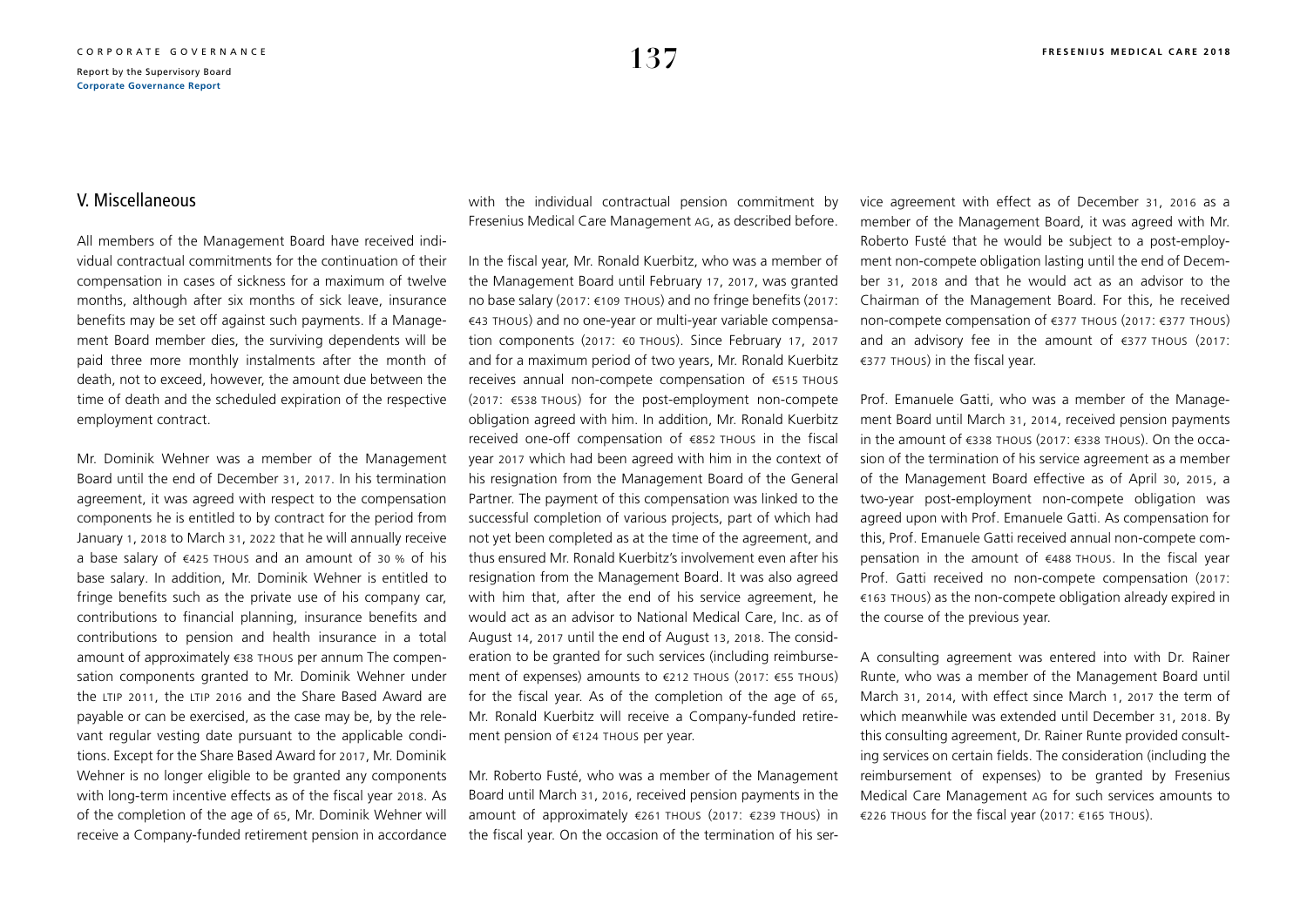Instead of a pension provision, a consulting agreement was entered into with Dr. Ben Lipps, the Chairman of the Management Board until December 31, 2012, for the period January 1, 2013 to December 31, 2021. By this consulting agreement, Dr. Ben Lipps will provide consulting services on certain fields and within a specified time frame and he will be subject to a non-compete covenant. The consideration to be granted by Fresenius Medical Care Management ag for such services (including reimbursement of expenses) amounts for the fiscal year to €522 thous (2017: €580 thous). The present value of this agreement (including pension payments for the surviving spouse in case of death) amounts to €1,586 THOUS (2016: €1,996 thous) as at December 31 of the fiscal year.

In the fiscal year, no loans or advance payments for future compensation components were made to the members of the Management Board of Fresenius Medical Care Management ag.

The payments to u.s. Management Board members Mr. Rice Powell, Mr. Michael Brosnan and Mr. Kent Wanzek were paid in part in the u.s. (in u.s. dollar) and in part in Germany (in euro). For the part paid in Germany, the Company has agreed that due to varying tax rates in both countries, the increased tax burden to such Management Board members arising from German tax rates in comparison to u.s. tax rates will be balanced (net compensation). Pursuant to a modified net compensation agreement, these Management Board members will be treated as if they were taxed in their home country, the United States, only. Therefore, the gross amounts may be retroactively changed. Since the actual tax burden can only be calculated in connection with the preparation of the Management Board members' tax returns, subsequent adjustments may have to be made, which will then be retroactively covered in future compensation reports.

To the extent permitted by law, Fresenius Medical Care Management ag undertook to indemnify the members of the Management Board from claims against them arising out of their work for the Company and its affiliates, to the extent such claims exceed their liability under German law. To secure such obligations, a Directors & Officers liability insurance exists with a deductible that corresponds to the specifications according to the German Stock Corporation Act.

Former members of the Management Board did not receive any compensation in the fiscal year other than mentioned herein. As of December 31 of the fiscal year, pension obligations towards this group of persons exist in an amount of €25,163 thous (2017: €21,930 thous).

### VI. Adjustments to the compensation system for the Management Board

The compensation system for the Management Board of the General Partner shall be adjusted. It is intended to submit the adjusted compensation system to the general meeting of the Company.

### VII. Tables of the value of benefits granted and received

The German Corporate Governance Code provides that the Compensation Report shall include information for each member of the Management Board on the benefits granted and received as well as on the pension expenses for the fiscal year. The model tables provided in the appendix to the German Corporate Governance Code shall be used to present this information. [tables 4.22](#page-36-0) [to 4.24](#page-39-0) starting on [page 139](#page-36-0) include information on the value of benefits granted and received. They adhere to the structure and, to the greatest extent possible, the standards of the model tables of the German Corporate Governance Code.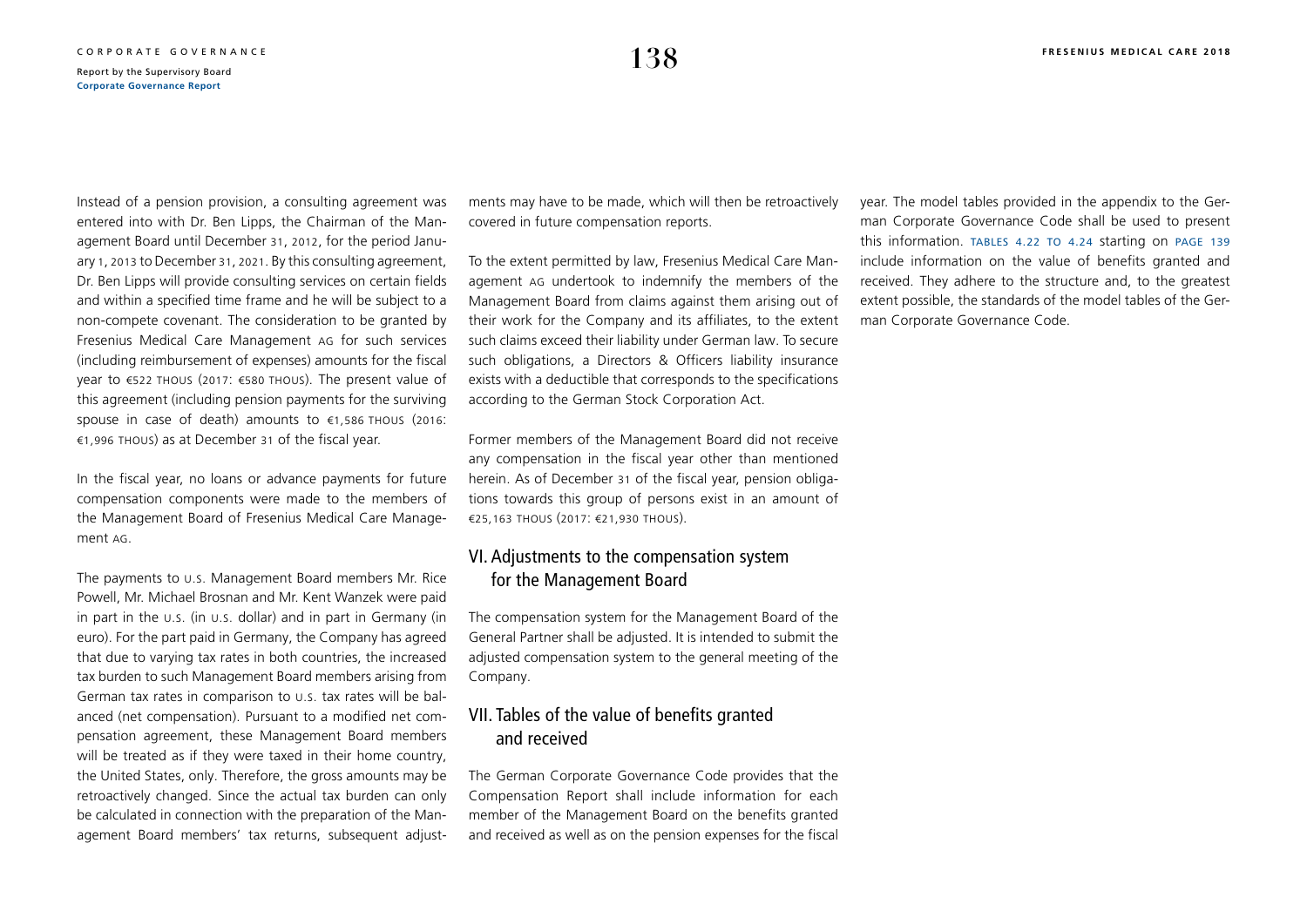#### <span id="page-36-0"></span>**T 4.22 BENEFITS GRANTED TO SERVING MEMBERS OF THE MANAGEMENT BOARD AS OF DECEMBER 31, 2018 (CONTINUATION SEE NEXT PAGE)** IN € THOUS

|                                                                                                                             | <b>Rice Powell</b><br>Chairman of the Management Board<br>Member of the Management Board<br>since December 21, 2005 <sup>1</sup> |                 |                 |                   | <b>Michael Brosnan</b><br>Chief Financial Officer<br>Member of the Management Board<br>since January 1, 2010 |                        |                 | Dr. Katarzyna Mazur-Hofsäß<br>Member of the Management Board for EMEA<br>Member of the Management Board<br>since September 1, 2018 |       |                 |                 | Dr. Olaf Schermeier<br>Member of the Management Board<br>for Global Research and Development<br>Member of the Management Board<br>since March 1, 2013 |       |                 |                        |                   |
|-----------------------------------------------------------------------------------------------------------------------------|----------------------------------------------------------------------------------------------------------------------------------|-----------------|-----------------|-------------------|--------------------------------------------------------------------------------------------------------------|------------------------|-----------------|------------------------------------------------------------------------------------------------------------------------------------|-------|-----------------|-----------------|-------------------------------------------------------------------------------------------------------------------------------------------------------|-------|-----------------|------------------------|-------------------|
|                                                                                                                             | 2018                                                                                                                             | 2018<br>Minimum | 2018<br>Maximum | 2017 <sup>2</sup> | 2018                                                                                                         | 2018<br><b>Minimum</b> | 2018<br>Maximum | 2017 <sup>2</sup>                                                                                                                  | 2018  | 2018<br>Minimum | 2018<br>Maximum | 2017 <sup>2</sup>                                                                                                                                     | 2018  | 2018<br>Minimum | 2018<br><b>Maximum</b> | 2017 <sup>2</sup> |
| Base salary                                                                                                                 | 1,270                                                                                                                            | 1,270           | 1,270           | 1,217             | 720                                                                                                          | 720                    | 720             | 735                                                                                                                                | 233   | 233             | 233             |                                                                                                                                                       | 490   | 490             | 490                    | 490               |
| Fringe benefits                                                                                                             | 195                                                                                                                              | 195             | 195             | 173               | 56                                                                                                           | 56                     | 56              | 134                                                                                                                                | 844   | 844             | 844             | $\equiv$                                                                                                                                              | 131   | 131             | 131                    | 134               |
| <b>TOTAL NON-</b><br><b>PERFORMANCE-BASED</b><br><b>COMPENSATION</b>                                                        | 1,465                                                                                                                            | 1,465           | 1,465           | 1,390             | 776                                                                                                          | 776                    | 776             | 869                                                                                                                                | 1,077 | 1,077           | 1,077           |                                                                                                                                                       | 621   | 621             | 621                    | 624               |
| One-year variable<br>compensation                                                                                           | 2,096                                                                                                                            | 191             | 2,515           | 2,008             | 1,188                                                                                                        | 108                    | 1,425           | 1,212                                                                                                                              | 386   | 105             | 463             |                                                                                                                                                       | 809   | 74              | 970                    | 809               |
| Multi-year variable<br>compensation/components<br>with long-term incentive<br>effects                                       | 2,390                                                                                                                            |                 | n.a.            | 2,247             | 1,307                                                                                                        |                        | n.a.            | 1,289                                                                                                                              | 857   |                 | n.a.            | $\overline{\phantom{m}}$                                                                                                                              | 1,080 |                 | n.a.                   | 1,039             |
| thereof Share Based<br>Award - New Incentive<br>Bonus Plan 2010 (3-year<br>term/3-year vesting period)                      | 977                                                                                                                              |                 | n.a.            | 916               | 600                                                                                                          |                        | n.a.            | 624                                                                                                                                | 123   |                 | n.a.            |                                                                                                                                                       | 323   |                 | n.a.                   | 323               |
| thereof Performance<br>Shares - LTIP 2016 (4-year<br>term/4-year vesting period)                                            | 1,413                                                                                                                            |                 | n.a.            | 1,331             | 707                                                                                                          |                        | n.a.            | 665                                                                                                                                | 734   |                 | n.a.            | $\overline{\phantom{m}}$                                                                                                                              | 757   |                 | n.a.                   | 716               |
| <b>TOTAL NON-</b><br><b>PERFORMANCE-BASED</b><br><b>COMPENSATION AND</b><br><b>PERFORMANCE-BASED</b><br><b>COMPENSATION</b> | 5,951                                                                                                                            | 1,656           | n.a.            | 5,645             | 3,271                                                                                                        | 884                    | n.a.            | 3,370                                                                                                                              | 2,320 | 1,182           | n.a.            |                                                                                                                                                       | 2,510 | 695             | n.a.                   | 2,472             |
| Pension expense                                                                                                             | 674                                                                                                                              | 674             | 674             | 773               | 667                                                                                                          | 667                    | 667             | 694                                                                                                                                |       |                 |                 |                                                                                                                                                       | 189   | 189             | 189                    | 204               |
| <b>VALUE OF</b><br><b>BENEFITS GRANTED</b>                                                                                  | 6,625                                                                                                                            | 2,330           | n.a.            | 6,418             | 3,938                                                                                                        | 1,551                  | n.a.            | 4,064                                                                                                                              | 2,320 | 1,182           | n.a.            |                                                                                                                                                       | 2,699 | 884             | n.a.                   | 2,676             |

<sup>1</sup> The indicated date refers to the appointment as member of the Management Board of the General Partner.

<sup>2</sup> Please note for purposes of comparison between the amounts indicated and those of the fiscal year that the compensation is subject to foreign exchange rate fluctuations depending on whether it is contractually denomina

as well as Messrs. Dr. Olaf Schermeier and Harry de Wit) or U.S. dollar (Messrs. Rice Powell, Michael Brosnan, William Valle and Kent Wanzek).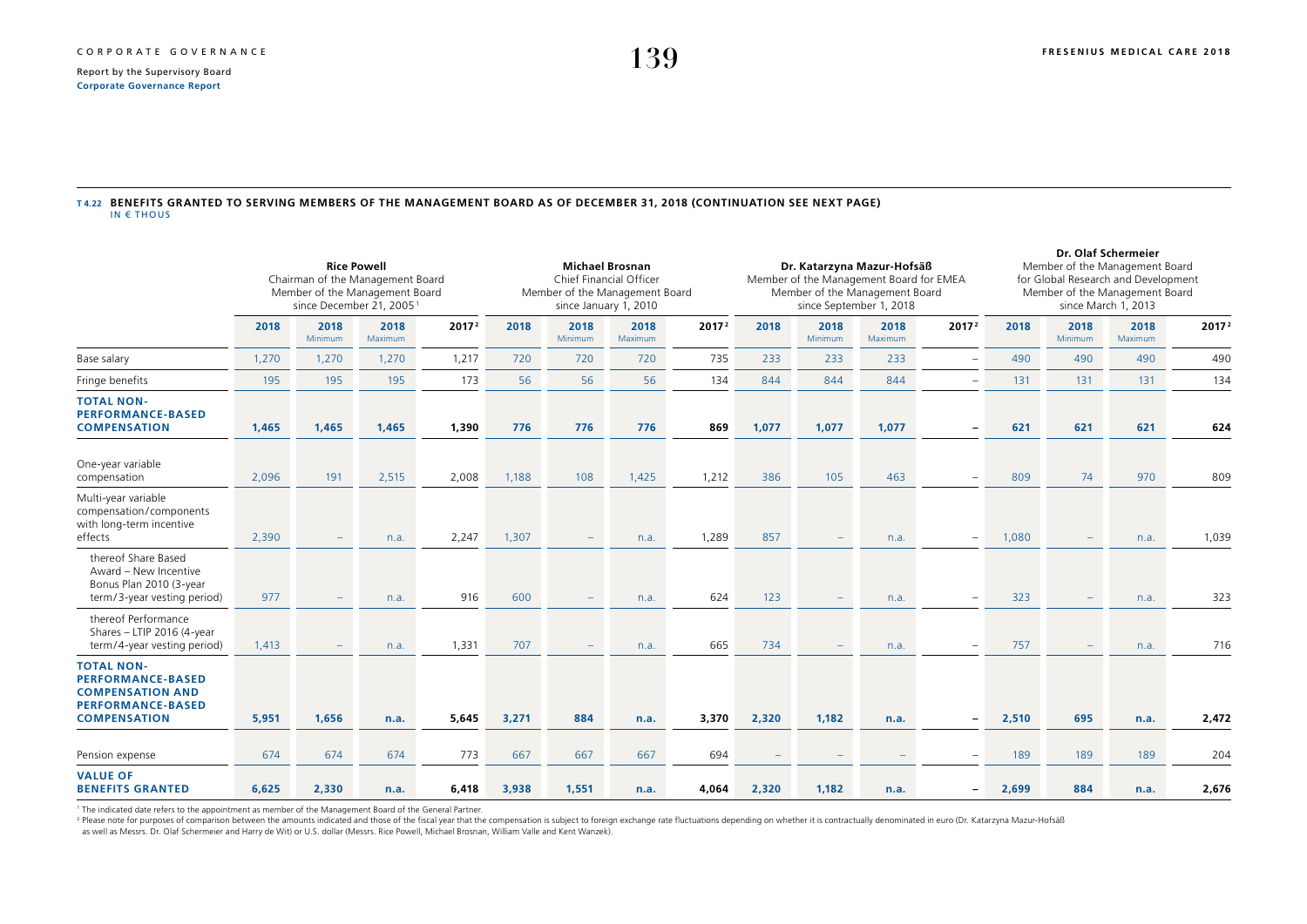#### **BENEFITS GRANTED TO SERVING MEMBERS OF THE MANAGEMENT BOARD AS OF DECEMBER 31, 2018 (CONTINUATION OF THE PREVIOUS PAGE)** IN € THOUS

|                                                                                                                             | <b>William Valle</b><br>Member of the Management Board<br>for North America<br>Member of the Management Board<br>since February 17, 2017 |                 |                 |                          | <b>Kent Wanzek</b><br>Member of the Management Board<br>for Global Manufacturing and Quality<br>Member of the Management Board<br>since January 1, 2010 |                          |                 |                   | Harry de Wit<br>Member of the Management Board<br>for Asia-Pacific<br>Member of the Management Board<br>since April 1, 2016 |                 |                 |                   |
|-----------------------------------------------------------------------------------------------------------------------------|------------------------------------------------------------------------------------------------------------------------------------------|-----------------|-----------------|--------------------------|---------------------------------------------------------------------------------------------------------------------------------------------------------|--------------------------|-----------------|-------------------|-----------------------------------------------------------------------------------------------------------------------------|-----------------|-----------------|-------------------|
|                                                                                                                             | 2018                                                                                                                                     | 2018<br>Minimum | 2018<br>Maximum | 2017 <sup>1</sup>        | 2018                                                                                                                                                    | 2018<br>Minimum          | 2018<br>Maximum | 2017 <sup>1</sup> | 2018                                                                                                                        | 2018<br>Minimum | 2018<br>Maximum | 2017 <sup>1</sup> |
| Base salary                                                                                                                 | 792                                                                                                                                      | 792             | 792             | 721                      | 550                                                                                                                                                     | 550                      | 550             | 575               | 480                                                                                                                         | 480             | 480             | 480               |
| Fringe benefits                                                                                                             | 330                                                                                                                                      | 330             | 330             | 88                       | 126                                                                                                                                                     | 126                      | 126             | 85                | 315                                                                                                                         | 315             | 315             | 321               |
| <b>TOTAL NON-</b><br><b>PERFORMANCE-BASED</b><br><b>COMPENSATION</b>                                                        | 1,122                                                                                                                                    | 1,122           | 1,122           | 809                      | 676                                                                                                                                                     | 676                      | 676             | 660               | 795                                                                                                                         | 795             | 795             | 801               |
| One-year variable<br>compensation                                                                                           | 1,306                                                                                                                                    | 119             | 1,568           | 1,190                    | 908                                                                                                                                                     | 83                       | 1,090           | 949               | 792                                                                                                                         | 72              | 950             | 792               |
| Multi-year variable<br>compensation/components<br>with long-term incentive<br>effects                                       | 1,403                                                                                                                                    |                 | n.a.            | 1,265                    | 1,084                                                                                                                                                   | $\qquad \qquad -$        | n.a.            | 1,059             | 1,074                                                                                                                       |                 | n.a.            | 1,033             |
| thereof Share Based<br>Award - New Incentive<br>Bonus Plan 2010 (3-year<br>term/3-year vesting period)                      | 696                                                                                                                                      |                 | n.a.            | 600                      | 377                                                                                                                                                     | $\overline{\phantom{m}}$ | n.a.            | 394               | 317                                                                                                                         |                 | n.a.            | 317               |
| thereof Performance<br>Shares - LTIP 2016 (4-year<br>term/4-year vesting period)                                            | 707                                                                                                                                      | -               | n.a.            | 665                      | 707                                                                                                                                                     | $\qquad \qquad -$        | n.a.            | 665               | 757                                                                                                                         |                 | n.a.            | 716               |
| <b>TOTAL NON-</b><br><b>PERFORMANCE-BASED</b><br><b>COMPENSATION AND</b><br><b>PERFORMANCE-BASED</b><br><b>COMPENSATION</b> | 3,831                                                                                                                                    | 1,241           | n.a.            | 3,264                    | 2,668                                                                                                                                                   | 759                      | n.a.            | 2,668             | 2,661                                                                                                                       | 867             | n.a.            | 2,626             |
| Pension expense                                                                                                             |                                                                                                                                          |                 |                 | $\overline{\phantom{a}}$ | 369                                                                                                                                                     | 369                      | 369             | 402               |                                                                                                                             |                 |                 |                   |
| <b>VALUE OF</b><br><b>BENEFITS GRANTED</b>                                                                                  | 3,831                                                                                                                                    | 1,241           | n.a.            | 3,264                    | 3,037                                                                                                                                                   | 1,128                    | n.a.            | 3,070             | 2,661                                                                                                                       | 867             | n.a.            | 2,626             |

<sup>1</sup> Please note for purposes of comparison between the amounts indicated and those of the fiscal year that the compensation is subject to foreign exchange rate fluctuations depending on whether it is contractually denomina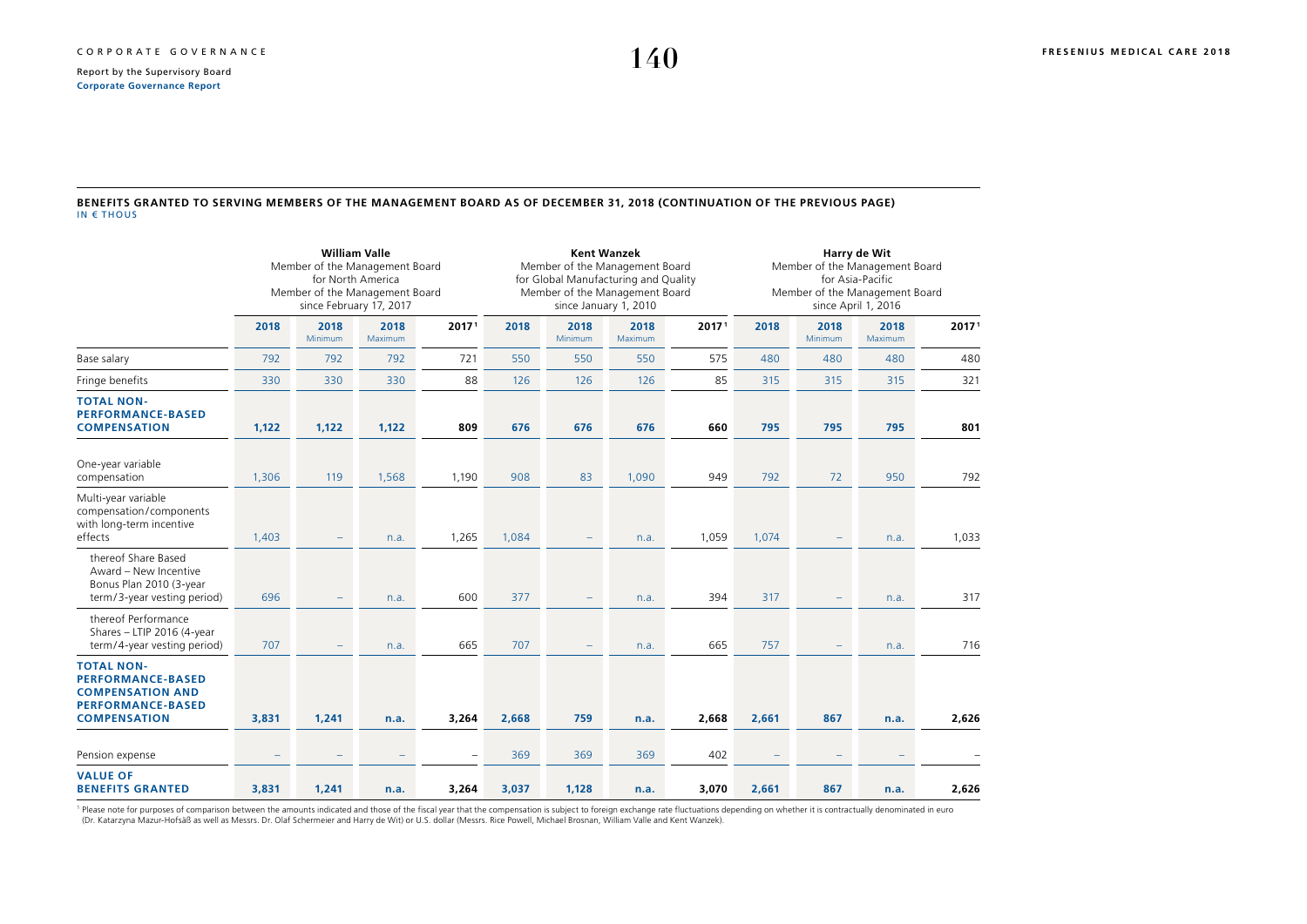#### **T 4.23 BENEFITS GRANTED TO FORMER MEMBERS OF THE MANAGEMENT BOARD WHO RETIRED IN FISCAL YEAR 2017 OR WITH END OF THE FISCAL YEAR 2017** IN € THOUS

|                                                                                                                             |      | Member of the Management Board<br>Member of the Management Board | <b>Ronald Kuerbitz</b><br>for North America<br>until February 17, 2017 |       | <b>Dominik Wehner</b><br>Member of the Management Board<br>for EMEA<br>Member of the Management Board<br>until the end of December 31, 2017 |                 |                 |       |  |
|-----------------------------------------------------------------------------------------------------------------------------|------|------------------------------------------------------------------|------------------------------------------------------------------------|-------|---------------------------------------------------------------------------------------------------------------------------------------------|-----------------|-----------------|-------|--|
|                                                                                                                             | 2018 | 2018<br>Minimum                                                  | 2018<br>Maximum                                                        | 2017  | 2018                                                                                                                                        | 2018<br>Minimum | 2018<br>Maximum | 2017  |  |
| Base salary                                                                                                                 |      |                                                                  |                                                                        | 109   |                                                                                                                                             |                 |                 | 425   |  |
| Fringe benefits                                                                                                             |      |                                                                  |                                                                        | 43    | -                                                                                                                                           |                 |                 | 38    |  |
| <b>TOTAL NON-</b><br><b>PERFORMANCE-BASED</b><br><b>COMPENSATION</b>                                                        |      |                                                                  |                                                                        | 152   |                                                                                                                                             |                 |                 | 463   |  |
| One-year variable<br>compensation                                                                                           |      |                                                                  |                                                                        | 1,366 |                                                                                                                                             |                 |                 | 701   |  |
| Multi-year variable<br>compensation/components<br>with long-term incentive<br>effects                                       |      |                                                                  | n.a.                                                                   |       |                                                                                                                                             |                 | n.a.            | 960   |  |
| thereof Share Based<br>Award - New Incentive<br>Bonus Plan 2010 (3-year<br>term/3-year vesting period)                      |      |                                                                  | n.a.                                                                   |       |                                                                                                                                             |                 | n.a.            | 244   |  |
| thereof Performance<br>Shares - LTIP 2016 (4-year<br>term/4-year vesting period)                                            |      |                                                                  | n.a.                                                                   |       |                                                                                                                                             |                 | n.a.            | 716   |  |
| <b>TOTAL NON-</b><br><b>PERFORMANCE-BASED</b><br><b>COMPENSATION AND</b><br><b>PERFORMANCE-BASED</b><br><b>COMPENSATION</b> |      |                                                                  | n.a.                                                                   | 1,518 |                                                                                                                                             |                 | n.a.            | 2,124 |  |
| Pension expense                                                                                                             |      |                                                                  |                                                                        | 797   |                                                                                                                                             |                 |                 | 146   |  |
| <b>VALUE OF</b><br><b>BENEFITS GRANTED</b>                                                                                  |      |                                                                  | n.a.                                                                   | 2,315 |                                                                                                                                             |                 | n.a.            | 2,270 |  |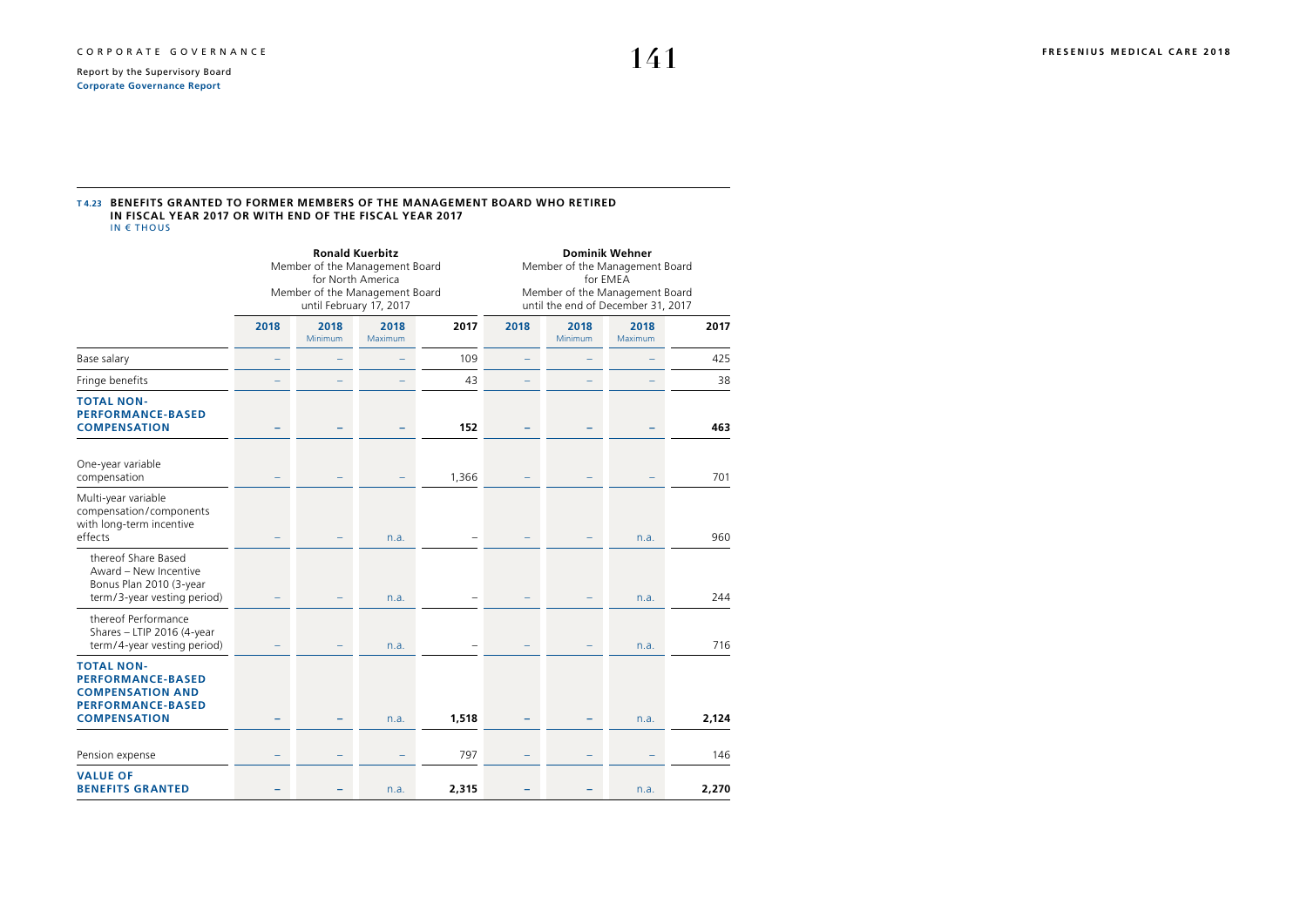# <span id="page-39-0"></span>T4.24 **ALLOCATIONS (CONTINUATION SEE NEXT PAGE)**<br>IN € THOUS

|                                                                                                  | Serving members of the Management Board as of December 31, 2018                                                                  |                   |                                                                                                              |                          |                                                                                                                                       |                          |                                                                                                                                                       |                   |
|--------------------------------------------------------------------------------------------------|----------------------------------------------------------------------------------------------------------------------------------|-------------------|--------------------------------------------------------------------------------------------------------------|--------------------------|---------------------------------------------------------------------------------------------------------------------------------------|--------------------------|-------------------------------------------------------------------------------------------------------------------------------------------------------|-------------------|
|                                                                                                  | <b>Rice Powell</b><br>Chairman of the Management Board<br>Member of the Management Board<br>since December 21, 2005 <sup>1</sup> |                   | <b>Michael Brosnan</b><br>Chief Financial Officer<br>Member of the Management Board<br>since January 1, 2010 |                          | Dr. Katarzyna Mazur-Hofsäß<br>Member of the Management Board<br>for EMEA<br>Member of the Management Board<br>since September 1, 2018 |                          | Dr. Olaf Schermeier<br>Member of the Management Board<br>for Global Research and Development<br>Member of the Management Board<br>since March 1, 2013 |                   |
|                                                                                                  | 2018                                                                                                                             | 2017 <sup>2</sup> | 2018                                                                                                         | 2017 <sup>2</sup>        | 2018                                                                                                                                  | 2017 <sup>2</sup>        | 2018                                                                                                                                                  | 2017 <sup>2</sup> |
| Base salary                                                                                      | 1,270                                                                                                                            | 1,217             | 720                                                                                                          | 735                      | 233                                                                                                                                   |                          | 490                                                                                                                                                   | 490               |
| Fringe benefits                                                                                  | 195                                                                                                                              | 173               | 56                                                                                                           | 134                      | 844                                                                                                                                   |                          | 131                                                                                                                                                   | 134               |
| <b>TOTAL NON-PERFORMANCE BASED COMPENSATION</b>                                                  | 1,465                                                                                                                            | 1,390             | 776                                                                                                          | 869                      | 1,077                                                                                                                                 |                          | 621                                                                                                                                                   | 624               |
| One-year variable compensation                                                                   | 2,376                                                                                                                            | 2,297             | 1,300                                                                                                        | 1,315                    | 370                                                                                                                                   |                          | 970                                                                                                                                                   | 970               |
| Multi-year variable compensation/components<br>with long-term incentive effects                  | 2,777                                                                                                                            | 2,787             | 131                                                                                                          | 2,288                    |                                                                                                                                       |                          | 277                                                                                                                                                   | 130               |
| thereof Share Based Award - New Incentive Bonus Plan 2010<br>(3-year term/3-year vesting period) |                                                                                                                                  |                   |                                                                                                              |                          |                                                                                                                                       |                          |                                                                                                                                                       |                   |
| <b>Grant 2013</b>                                                                                |                                                                                                                                  | 205               |                                                                                                              | 126                      |                                                                                                                                       |                          |                                                                                                                                                       | 72                |
| <b>Grant 2014</b>                                                                                | 131                                                                                                                              |                   | 76                                                                                                           |                          |                                                                                                                                       |                          | 55                                                                                                                                                    |                   |
| thereof Stock Option Plan 2006 (7-year term/3-year vesting period)                               |                                                                                                                                  |                   |                                                                                                              |                          |                                                                                                                                       |                          |                                                                                                                                                       |                   |
| <b>Grant 2010</b>                                                                                |                                                                                                                                  | 2,506             |                                                                                                              | 2,111                    |                                                                                                                                       |                          |                                                                                                                                                       |                   |
| thereof LTIP 2011 - Stock Option Plan 2011<br>(8-year term/4-year vesting period)                |                                                                                                                                  |                   |                                                                                                              |                          |                                                                                                                                       |                          |                                                                                                                                                       |                   |
| Grant 2011                                                                                       | 2,536                                                                                                                            |                   |                                                                                                              |                          |                                                                                                                                       |                          |                                                                                                                                                       |                   |
| Grant 2012                                                                                       |                                                                                                                                  |                   |                                                                                                              |                          |                                                                                                                                       |                          |                                                                                                                                                       |                   |
| Grant 2013                                                                                       |                                                                                                                                  |                   |                                                                                                              |                          |                                                                                                                                       |                          |                                                                                                                                                       |                   |
| Grant 2014                                                                                       |                                                                                                                                  |                   |                                                                                                              |                          |                                                                                                                                       |                          |                                                                                                                                                       |                   |
| thereof LTIP 2011 - Phantom Stock Plan 2011<br>(5-year term/4-year vesting period)               |                                                                                                                                  |                   |                                                                                                              |                          |                                                                                                                                       |                          |                                                                                                                                                       |                   |
| <b>Grant 2012</b>                                                                                |                                                                                                                                  | 76                |                                                                                                              | 51                       |                                                                                                                                       |                          |                                                                                                                                                       |                   |
| Grant 2013                                                                                       | 110                                                                                                                              |                   | 55                                                                                                           | $\overline{\phantom{m}}$ |                                                                                                                                       |                          |                                                                                                                                                       | 58                |
| Grant 2014                                                                                       |                                                                                                                                  |                   |                                                                                                              |                          |                                                                                                                                       |                          | 222                                                                                                                                                   |                   |
| Other                                                                                            |                                                                                                                                  |                   |                                                                                                              |                          |                                                                                                                                       |                          |                                                                                                                                                       |                   |
| <b>TOTAL NON-PERFORMANCE-BASED AND</b><br>PERFORMANCE-BASED COMPENSATION                         | 6,618                                                                                                                            | 6,474             | 2,207                                                                                                        | 4,472                    | 1,447                                                                                                                                 |                          | 1,868                                                                                                                                                 | 1,724             |
| Pension expense                                                                                  | 674                                                                                                                              | 773               | 667                                                                                                          | 694                      |                                                                                                                                       |                          | 189                                                                                                                                                   | 204               |
| <b>ALLOCATION</b>                                                                                | 7,292                                                                                                                            | 7,247             | 2,874                                                                                                        | 5,166                    | 1,447                                                                                                                                 | $\overline{\phantom{0}}$ | 2,057                                                                                                                                                 | 1,928             |
|                                                                                                  |                                                                                                                                  |                   |                                                                                                              |                          |                                                                                                                                       |                          |                                                                                                                                                       |                   |

Footer see next page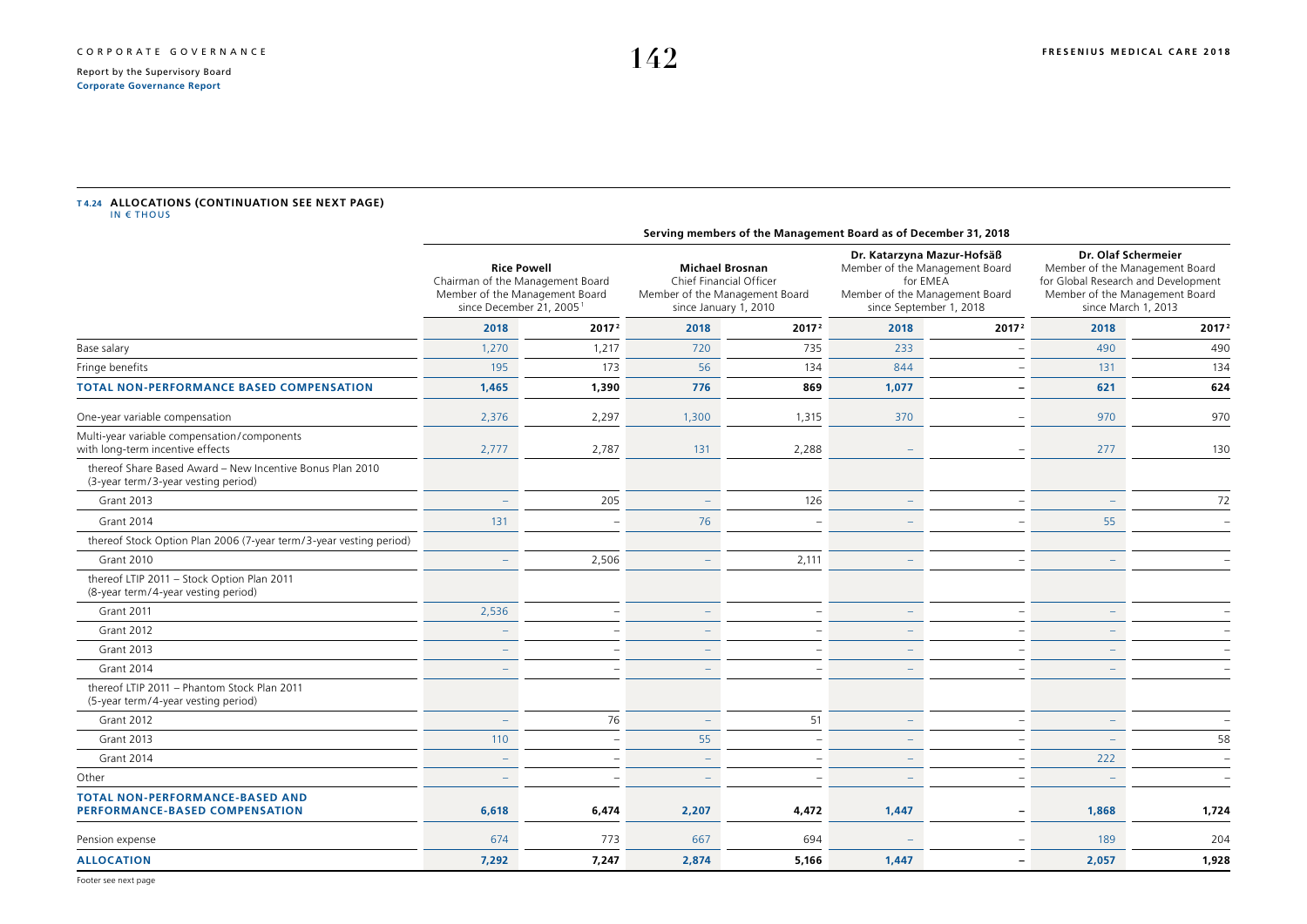#### **ALLOCATIONS (CONTINUATION OF THE PREVIOUS PAGE)** IN € THOUS

|                                                                                               | Serving members of the Management Board as of December 31, 2018                                                                          |                   |                                                                                                                                                         |                   |                                                                                                                             |                   |  |
|-----------------------------------------------------------------------------------------------|------------------------------------------------------------------------------------------------------------------------------------------|-------------------|---------------------------------------------------------------------------------------------------------------------------------------------------------|-------------------|-----------------------------------------------------------------------------------------------------------------------------|-------------------|--|
|                                                                                               | <b>William Valle</b><br>Member of the Management Board<br>for North America<br>Member of the Management Board<br>since February 17, 2017 |                   | <b>Kent Wanzek</b><br>Member of the Management Board<br>for Global Manufacturing and Quality<br>Member of the Management Board<br>since January 1, 2010 |                   | Harry de Wit<br>Member of the Management Board<br>for Asia-Pacific<br>Member of the Management Board<br>since April 1, 2016 |                   |  |
|                                                                                               | 2018                                                                                                                                     | 2017 <sup>2</sup> | 2018                                                                                                                                                    | 2017 <sup>2</sup> | 2018                                                                                                                        | 2017 <sup>2</sup> |  |
| Base salary                                                                                   | 792                                                                                                                                      | 721               | 550                                                                                                                                                     | 575               | 480                                                                                                                         | 480               |  |
| Fringe benefits                                                                               | 330                                                                                                                                      | 88                | 126                                                                                                                                                     | 85                | 315                                                                                                                         | 321               |  |
| <b>TOTAL NON-PERFORMANCE BASED COMPENSATION</b>                                               | 1,122                                                                                                                                    | 809               | 676                                                                                                                                                     | 660               | 795                                                                                                                         | 801               |  |
| One-year variable compensation                                                                | 1,395                                                                                                                                    | 1,291             | 1,076                                                                                                                                                   | 1,085             | 950                                                                                                                         | 950               |  |
| Multi-year variable compensation/components with long-term incentive effects                  | 2,693                                                                                                                                    | 20                | 5,401                                                                                                                                                   | 218               | $\overline{\phantom{m}}$                                                                                                    |                   |  |
| thereof Share Based Award - New Incentive Bonus Plan 2010 (3-year term/3-year vesting period) |                                                                                                                                          |                   |                                                                                                                                                         |                   |                                                                                                                             |                   |  |
| <b>Grant 2013</b>                                                                             |                                                                                                                                          |                   |                                                                                                                                                         | 167               |                                                                                                                             |                   |  |
| Grant 2014                                                                                    |                                                                                                                                          |                   | 104                                                                                                                                                     |                   |                                                                                                                             |                   |  |
| thereof Stock Option Plan 2006 (7-year term/3-year vesting period)                            |                                                                                                                                          |                   |                                                                                                                                                         |                   |                                                                                                                             |                   |  |
| <b>Grant 2010</b>                                                                             |                                                                                                                                          |                   |                                                                                                                                                         |                   |                                                                                                                             |                   |  |
| thereof LTIP 2011 - Stock Option Plan 2011 (8-year term/4-year vesting period)                |                                                                                                                                          |                   |                                                                                                                                                         |                   |                                                                                                                             |                   |  |
| Grant 2011                                                                                    | 532 <sup>3</sup>                                                                                                                         |                   | 1,573                                                                                                                                                   |                   |                                                                                                                             |                   |  |
| Grant 2012                                                                                    | 3333                                                                                                                                     |                   | 786                                                                                                                                                     |                   |                                                                                                                             |                   |  |
| <b>Grant 2013</b>                                                                             | 466 <sup>3</sup>                                                                                                                         |                   | 786                                                                                                                                                     |                   |                                                                                                                             |                   |  |
| Grant 2014                                                                                    | 1,331 <sup>3</sup>                                                                                                                       |                   | 2,097                                                                                                                                                   |                   |                                                                                                                             |                   |  |
| thereof LTIP 2011 - Phantom Stock Plan 2011 (5-year term/4-year vesting period)               |                                                                                                                                          |                   |                                                                                                                                                         |                   |                                                                                                                             |                   |  |
| Grant 2012                                                                                    |                                                                                                                                          | 20                |                                                                                                                                                         | 51                |                                                                                                                             |                   |  |
| <b>Grant 2013</b>                                                                             | 31                                                                                                                                       |                   | 55                                                                                                                                                      |                   |                                                                                                                             |                   |  |
| Grant 2014                                                                                    |                                                                                                                                          |                   |                                                                                                                                                         |                   |                                                                                                                             |                   |  |
| Other                                                                                         |                                                                                                                                          |                   |                                                                                                                                                         |                   |                                                                                                                             |                   |  |
| TOTAL NON-PERFORMANCE-BASED AND PERFORMANCE-BASED COMPENSATION                                | 5,210                                                                                                                                    | 2,120             | 7,153                                                                                                                                                   | 1,963             | 1,745                                                                                                                       | 1,751             |  |
| Pension expense                                                                               |                                                                                                                                          |                   | 369                                                                                                                                                     | 402               |                                                                                                                             |                   |  |
| <b>ALLOCATION</b>                                                                             | 5,210                                                                                                                                    | 2,120             | 7,522                                                                                                                                                   | 2,365             | 1,745                                                                                                                       | 1,751             |  |

<sup>1</sup> The indicated date refers to the appointment as member of the Management Board of the General Partner.

<sup>2</sup> Please note for purposes of comparison between the amounts indicated and those of the fiscal year that the compensation is subject to foreign exchange rate fluctuations depending on whether it is contractually denomina Harry de Wit) or U.S. dollar (Messrs. Rice Powell, Michael Brosnan, William Valle and Kent Wanzek).

<sup>3</sup> The indicated amounts are allocations from multi-vear variable compensation which have been granted to the member of the Management Board William Valle prior to his appointment to the Management Board: LTIP 2011 - Phan

LTIP 2011 - Phantom Stock Plan 2011 - Grant 2012 - fair value at grant €48, LTIP 2011 - Phantom Stock Plan 2011 - Grant 2013 - fair value at grant €47, LTIP 2011 - Phantom Stock Plan 2011 - Grant 2014 - fair value at gran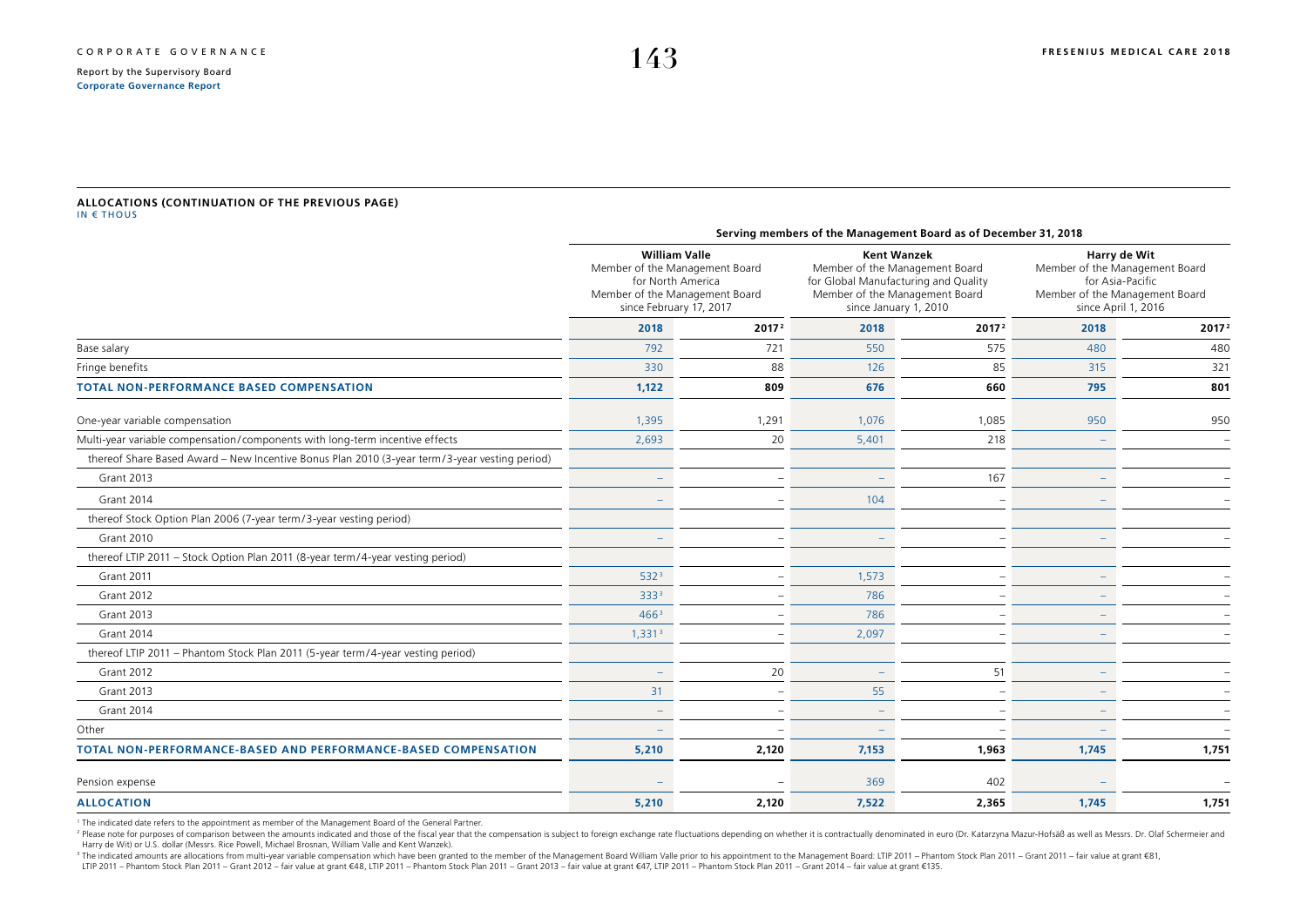### **COMPENSATION OF THE SUPERVISORY BOARD**

The compensation of the FMC AG & CO. KGAA Supervisory Board is set out in section 13 of the Articles of Association.

Each Supervisory Board member receives a base salary of \$88 thous (2017: \$88 thous) for each full fiscal year, payable in four equal instalments at the end of a calendar quarter. The Chairman of the Supervisory Board receives additional compensation of \$88 thous (2017: \$88 thous) and the Vice Chairman receives additional compensation of \$44 THOUS (2017: \$44 thous) per respective full fiscal year.

In addition, each member of the Supervisory Board receives as a variable performance-based compensation component (hereinafter also: "performance-based compensation") an additional remuneration which is based upon the respective average growth in basic earnings per share of the Company (eps) during the period of the last three fiscal years prior to the payment date (3-year average eps growth). The amount of the performance-based compensation is \$60 thous in case of achieving a 3-year average eps growth corridor from 8.00 to 8.99 %, \$70 thous in the corridor from 9.00 to 9.99 % and \$80 thous in case of a 3-year average eps growth of 10.00 % or more. If the aforementioned targets are reached, the respective variable remuneration amounts of the performance-based compensation are earned to their full extent, i.e., within these margins there is no pro rata remuneration. In any case, this component is limited to a maximum of \$80 thous per annum. Reciprocally, the members of the Supervisory Board are entitled to the remuneration component only if the 3-year average eps growth of at least 8.00 % is reached. Provided that the relevant targets have been

achieved, the remuneration is, in principle, disbursed on a yearly basis following the approval of the annual financial statements for the respective fiscal year. For the fiscal year 2018, the 3-year average eps growth for the fiscal years 2016, 2017 and 2018 was relevant.

In application of the principles above, for the fiscal year the entitlement to a payment of performance-based compensation of \$641 thous was achieved (2017: \$587 thous).

As a member of a committee, a Supervisory Board member of fmc ag & co. kgaa additionally annually receives \$44 thous (2017: \$44 thous). A member of a committee who serves as chairman or vice chairman of a committee additionally receives \$22 thous and \$11 thous a year, respectively (2017: \$22 thous and \$11 thous, respectively), payable in identical instalments at the end of a calendar quarter. For memberships in the Nomination Committee of the Supervisory Board and in the Joint Committee of the Company as well as in the capacity of their respective chairmen and vice chairmen, no separate remuneration shall be granted to the members of the Supervisory Board. In accordance with section 13e para. 3 of the Articles of Association of FMC AG & CO. KGAA, the members of the Joint Committee are, however, entitled to receive an attendance fee in the amount of \$3.5 THOUS.

Should a member of the fmc ag & co. kgaa Supervisory Board at the same time be a member of the Supervisory Board of the General Partner Fresenius Medical Care Management ag and receive compensation for his/ her work on the Supervisory Board of Fresenius Medical Care Management ag, the compensation for the work as a fmc ag & co. kgaa Supervisory Board member shall be reduced by half. The same applies to the additional compensation for the Chairman of the fmc ag & co. kgaa Supervisory Board and the Vice Chairman, to the extent that they are at the same time chairman and vice chairman, respectively, of the Supervisory Board of Fresenius Medical Care Management ag. If the vice chairman of the FMC AG & CO. KGAA Supervisory Board is at the same time chairman of the Supervisory Board at Fresenius Medical Care Management ag, he shall receive no additional compensation for his work as vice chairman of the FMC AG & CO. KGAA Supervisory Board to this extent.

The compensation of the members of the Supervisory Board of Fresenius Medical Care Management ag and the compensation of the members of its committees were charged to fmc ag & co. kgaa in accordance with section 7 para. 3 of the Articles of Association of fmc ag & co. kgaa.

The members of the Supervisory Board of FMC AG & CO. KGAA are to be reimbursed for the expenses incurred in their exercise of their office, which also include the applicable vat.

The total compensation of the Supervisory Board of fmc ag & co. kgaa, including the amount charged by Fresenius Medical Care Management AG to FMC AG & CO. KGAA, is stated in [tables 4.25 and 4.26](#page-42-0) starting on [page 145](#page-42-0).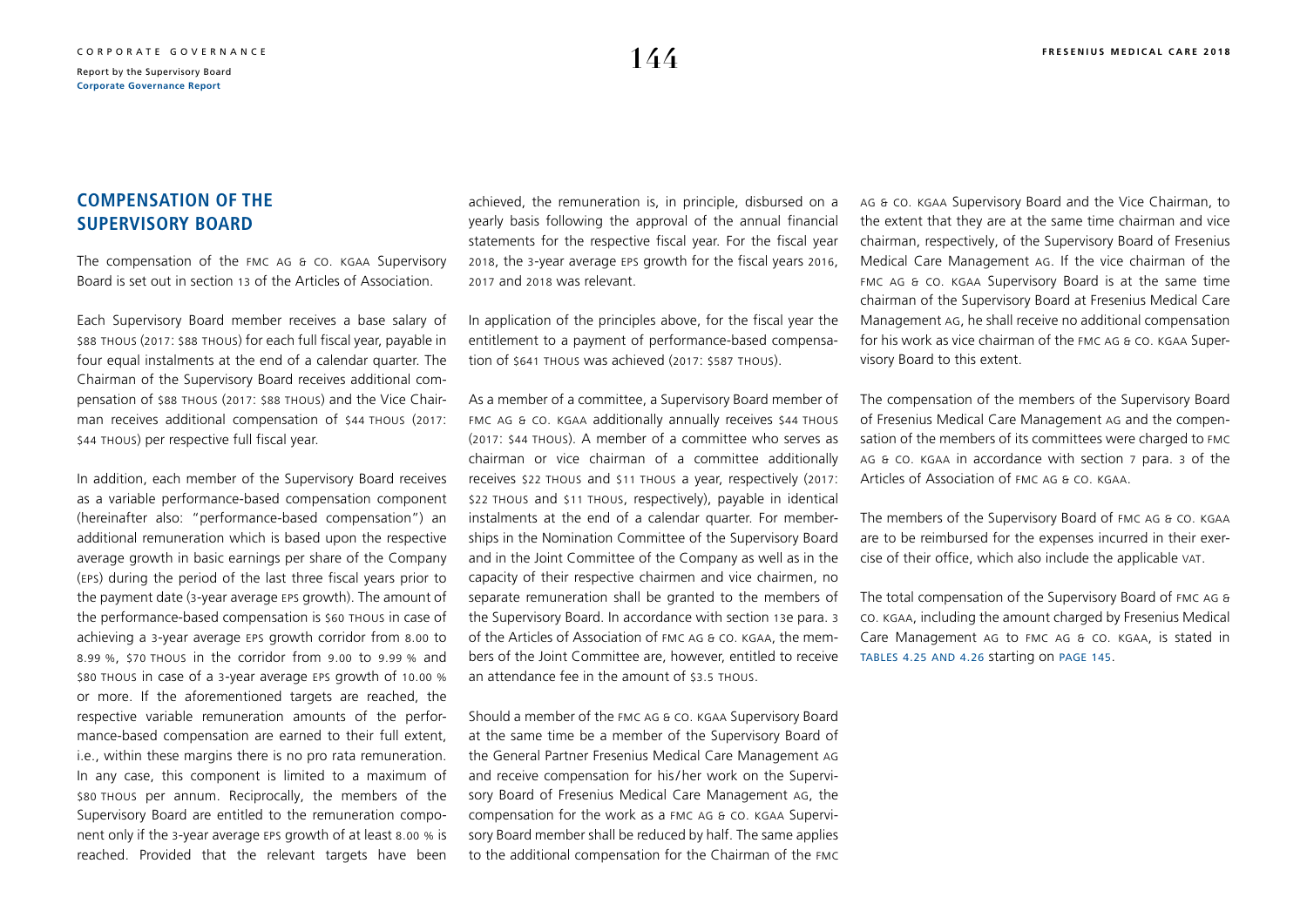#### <span id="page-42-0"></span>**T 4.25 COMPENSATION OF THE SUPERVISORY BOARD** IN  $\epsilon$  Thous

|                                      | <b>Base salary</b><br>for Supervisory Board at<br><b>FMC Management AG</b> |                          | <b>Base salary</b><br>for Supervisory Board at<br>FMC AG & Co. KGaA |                          | <b>Compensation for</b><br>committee services at<br><b>FMC Management AG</b> |                          | <b>Compensation for</b><br>committee services at<br>FMC AG & Co. KGaA |                          | Total amount of non-<br>performance-based<br>compensation |       |
|--------------------------------------|----------------------------------------------------------------------------|--------------------------|---------------------------------------------------------------------|--------------------------|------------------------------------------------------------------------------|--------------------------|-----------------------------------------------------------------------|--------------------------|-----------------------------------------------------------|-------|
|                                      | 2018                                                                       | 2017                     | 2018                                                                | 2017                     | 2018                                                                         | 2017                     | 2018                                                                  | 2017                     | 2018                                                      | 2017  |
| Dr. Dieter Schenk <sup>2</sup>       | 44                                                                         | 58                       | 91                                                                  | 58                       | 93                                                                           | 97                       |                                                                       |                          | 228                                                       | 213   |
| Stephan Sturm <sup>3</sup>           | 149                                                                        | 156                      |                                                                     |                          | 65                                                                           | 68                       |                                                                       |                          | 214                                                       | 224   |
| Rolf A. Classon <sup>4</sup>         | 37                                                                         | 39                       | 41                                                                  | 39                       | 112                                                                          | 117                      | 47                                                                    | 49                       | 237                                                       | 244   |
| Rachel Empey <sup>5</sup>            | 75                                                                         | 26                       | $-$                                                                 | $\overline{\phantom{a}}$ | $-$                                                                          | $\overline{\phantom{a}}$ | $\overline{\phantom{a}}$                                              | $\overline{\phantom{a}}$ | 75                                                        | 26    |
| William P. Johnston                  | 37                                                                         | 39                       | 37                                                                  | 39                       | 102                                                                          | 107                      | 56                                                                    | 58                       | 232                                                       | 243   |
| Dr. Gerd Krick <sup>6</sup>          | 60                                                                         | 39                       | 42                                                                  | 117                      | 56                                                                           | 58                       | 14                                                                    | 39                       | $172$                                                     | 253   |
| Pascale Witz <sup>7</sup>            |                                                                            | -                        | 75                                                                  | 78                       |                                                                              | $\overline{\phantom{a}}$ |                                                                       | -                        | 75                                                        | 78    |
| Prof. Dr. Gregor Zünd <sup>8</sup>   |                                                                            | -                        | 13                                                                  |                          |                                                                              | $\overline{\phantom{a}}$ |                                                                       |                          | 13                                                        |       |
| Deborah Doyle McWhinney <sup>9</sup> |                                                                            | $\overline{\phantom{a}}$ | 62                                                                  | 78                       |                                                                              | $\overline{\phantom{a}}$ | 31                                                                    | 39                       | 93                                                        | 117   |
| <b>TOTAL</b>                         | 402                                                                        | 357                      | 361                                                                 | 409                      | 428                                                                          | 447                      | 148                                                                   | 185                      | 1,339                                                     | 1,398 |

1 Shown without VAT and withholding tax; translation of U.S. dollar amounts at respective average exchange rates for the respective year.

<sup>2</sup> Please note for purposes of comparison of the amounts indicated for the fiscal year that Dr. Dieter Schenk was appointed at the same time as vice chairman of the Supervisory Board until May 17, 2018 and as chairman of

3 Chairman of the Supervisory Board of FMC Management AG, but not a member of the Supervisory Board of FMC AG & Co. KGaA; compensation paid by FMC Management AG.

4 Please note for purposes of comparison of the amounts indicated for the fiscal year that Mr. Rolf A. Classon was appointed at the same time as vice chairman of the Supervisory Board of FMC AG & Co. KGaA since November 30

5 Member of the Supervisory Board of FMC Management AG, but not a member of the Supervisory Board of FMC AG & Co. KGaA; compensation paid by FMC Management AG.

<sup>6</sup> Please note for purposes of comparison of the amounts indicated for the fiscal year that Dr. Gerd Krick was appointed as a member of the Supervisory Board of FMC Management AG until May 17, 2018, and, therefore, receiv member of the Supervisory Board of FMC Management AG. The compensation was paid out by FMC Management AG.

7 Member of the Supervisory Board of FMC AG & Co. KGaA, but not a member of the Supervisory Board of FMC Management AG; compensation paid by FMC AG & Co. KGaA.

<sup>8</sup> Member of the Supervisory Board of FMC AG & Co. KGaA, but not a member of the Supervisory Board of FMC Management AG; compensation paid by FMC AG & Co. KGaA. Please note for purposes of comparison of the amounts indica member of the Supervisory Board of FMC AG & Co. KGaA as of October 29, 2018, and, therefore, received compensation payments to be set out herein as of this date.

<sup>9</sup> Former member of the Supervisory Board of FMC AG & Co. KGaA, but not a member of the Supervisory Board of FMC Management AG: compensation paid out by FMC AG & Co. KGaA. Please note for purposes of comparison of the amo McWhinney resigned as a member of the Supervisory Board of FMC AG & Co. KGaA effective November 1, 2018, and, therefore, received compensation payments to be set out herein until then.